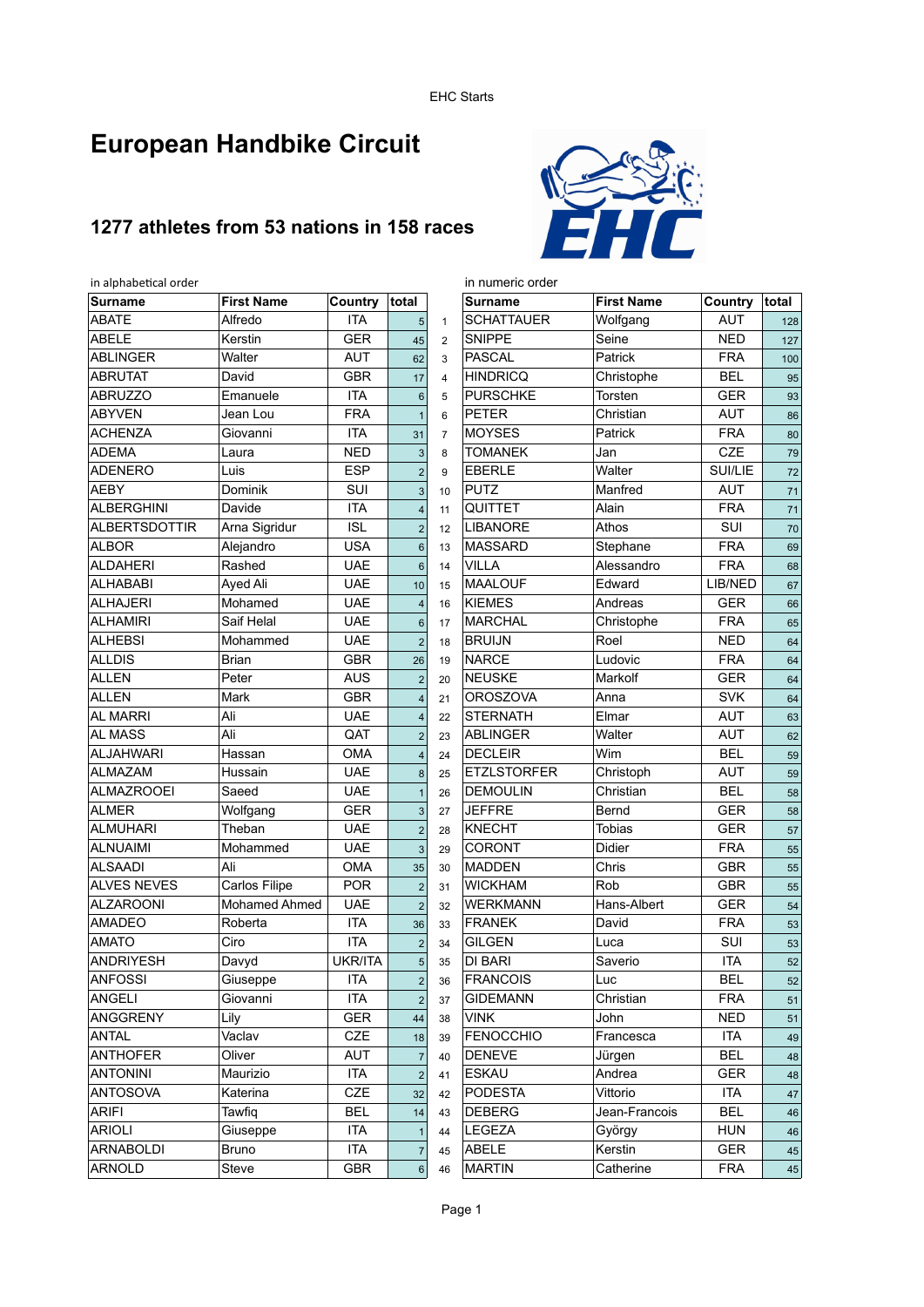| <b>ARROUE</b>             | Christophe         | <b>FRA</b> | $\mathbf 2$             | 47  | <b>SKRZYPINSKI</b> | Arkadiusz          | <b>POL</b> | 45             |
|---------------------------|--------------------|------------|-------------------------|-----|--------------------|--------------------|------------|----------------|
| ARZO DIAGO                | Vicente            | <b>ESP</b> | $9\,$                   | 48  | <b>ANGGRENY</b>    | Lily               | <b>GER</b> | 44             |
| ASBURY                    | <b>Marcus</b>      | <b>GBR</b> | $\overline{\mathbf{4}}$ | 49  | <b>WEBER</b>       | Lukas              | SUI        | 44             |
| ASERO                     | Carmelo            | <b>ITA</b> | $6\phantom{1}$          | 50  | <b>WEISS</b>       | Siegfried          | <b>GER</b> | 44             |
| ASSAS                     | Mehrez             | <b>FRA</b> | 23                      | 51  | <b>AUCLAIR</b>     | Pascal             | <b>FRA</b> | 43             |
| AUCLAIR                   | Pascal             | <b>FRA</b> | 43                      | 52  | <b>BÄUMANN</b>     | Stefan             | <b>GER</b> | 43             |
| AUDIER                    | Philipp            | FRA        | $\mathbf{1}$            | 53  | <b>GABRIEL</b>     | Patrick            | <b>GER</b> | 43             |
| <b>BACHMAIER</b>          | Ernst              | <b>AUT</b> | 11                      | 54  | <b>GERBEL</b>      | Jochen             | <b>GER</b> | 43             |
| <b>BAIER</b>              | Michael            | <b>GER</b> | 9                       | 55  | <b>HOFFMANN</b>    | Lars               | <b>GER</b> | 43             |
| BALDINI                   | Simone             | <b>ITA</b> | $\overline{4}$          | 56  | <b>PIEPER</b>      | Jörg               | <b>GER</b> | 43             |
| <b>BALDUCCHELLI</b>       | Sergio             | <b>ITA</b> | $\overline{2}$          | 57  | <b>SCHWALLER</b>   | Ursula             | SUI        | 42             |
| <b>BALLESTEROS CUCUR.</b> | Diego              | <b>ESP</b> | $6\phantom{1}$          | 58  | <b>SISKA</b>       | Michal             | CZE        | 42             |
| <b>BALLINGER</b>          | Paul               | <b>GBR</b> | $\mathbf{1}$            | 59  | <b>TARSIM</b>      | Riadh              | <b>FRA</b> | 42             |
| <b>BAMPEL</b>             | Alain              | CAM        | $\mathbf{1}$            | 60  | <b>VIETH</b>       | Dorothee           | <b>GER</b> | 42             |
| <b>BANG</b>               | Jesper             | <b>DEN</b> | $\overline{5}$          | 61  | <b>WEINGUT</b>     | Joel               | <b>GER</b> | 42             |
| <b>BANIHASHEM</b>         | Mohammed           | <b>UAE</b> | $6\phantom{1}$          | 62  | <b>KUKLA</b>       | Daniel             | <b>SVK</b> | 41             |
| <b>BARA</b>               | Christophe         | <b>FRA</b> | $\overline{2}$          | 63  | <b>MOLLO</b>       | Claudia            | <b>GER</b> | 41             |
| <b>BARGEMAN</b>           | Marieke            | <b>NED</b> | 3                       | 64  | <b>REEKERS</b>     | Johann             | <b>NED</b> | 41             |
| <b>BARKOCZI</b>           | Peter              | <b>HUN</b> | 13                      | 65  | <b>CECCHETTO</b>   | Paolo              | <b>ITA</b> | 4 <sub>C</sub> |
| <b>BAR SHIRA</b>          | Ziv                | <b>ISR</b> | 16                      | 66  | <b>EL ABBADI</b>   | Abdeljalil         | <b>BEL</b> | 4 <sub>C</sub> |
| <b>BARLEY</b>             | Nigel              | <b>AUS</b> | 11                      | 67  | <b>KAUFMANN</b>    | Thomas             | SUI        | 4 <sub>C</sub> |
| BARRETT                   | Craig              | <b>AUS</b> | $\mathbf 2$             | 68  | <b>BLAISE</b>      | Raphael            | <b>BEL</b> | 3 <sub>5</sub> |
| <b>BARTELS</b>            | Peer               | <b>GER</b> | $\mathbf 2$             | 69  | <b>JEANNOT</b>     | Joel               | <b>FRA</b> | 39             |
| <b>BARTHEL</b>            | <b>Claus-Peter</b> | <b>GER</b> | $\mathbf{1}$            | 70  | <b>LORKOWSKI</b>   | Peter              | <b>LUX</b> | 39             |
| <b>BARTOLOTTA</b>         | Dario              | <b>ITA</b> |                         | 71  | <b>STRIJKER</b>    | Freek              | <b>NED</b> | 39             |
| <b>BASCIO</b>             | Monica             | <b>USA</b> |                         | 72  | <b>SZESNY</b>      | Richard            | <b>FRA</b> | 39             |
| <b>BASTEMEIJER</b>        | Richard            | <b>NED</b> |                         | 73  | <b>WEBER</b>       | Max                | <b>GER</b> | 39             |
| <b>BASTERRA</b>           | lone               | <b>ESP</b> | 10                      | 74  | <b>WILK</b>        | Rafal              | POL        | 39             |
| <b>BATTOCCHIO</b>         | Gianpiero          | <b>ITA</b> | $\overline{4}$          | 75  | <b>FANKHAUSER</b>  | Tobias             | SUI        | 38             |
| BAUER                     | Kurt               | <b>GER</b> | $\overline{2}$          | 76  | <b>HEINE</b>       | Olaf               | <b>GER</b> | 38             |
| <b>BAUKNECHT</b>          | Karl-Heinz         | <b>GER</b> | 24                      | 77  | <b>HUBER</b>       | <b>Bruno</b>       | SUI        | 38             |
| BAUR                      | Daniel             | SUI        |                         | 78  | <b>LAMBERT</b>     | Murielle           | <b>FRA</b> | 38             |
| BÄUMANN                   | Stefan             | <b>GER</b> | $\mathbf{1}$            |     | <b>SELINGA</b>     | Peter              | <b>SVK</b> |                |
| <b>BEAURIN</b>            |                    | <b>FRA</b> | 43                      | 79  | <b>MERKLEIN</b>    | Vico               | <b>GER</b> | 38             |
| BECHTER                   | Stephane<br>Thomas | <b>AUT</b> | $\sqrt{4}$              | 80  | PLAT               | Jetze              | <b>NED</b> | 37             |
| BECKER                    | Arno               | <b>GER</b> | $\overline{\mathbf{4}}$ | 81  | VAN DER VORST      |                    | <b>NED</b> | 37             |
| BEDOW                     | Oliver             | <b>GER</b> | $\overline{c}$          | 82  | <b>AMADEO</b>      | Monique<br>Roberta | <b>ITA</b> | 37             |
|                           | Mark               | CAN        | $\mathbf{1}$            | 83  | <b>CONFORTI</b>    | Claudio            | ITA        | 36             |
| BEGGS                     |                    | SUI        | $\overline{\mathbf{4}}$ | 84  | NIETLISPACH        |                    | SUI        | 36             |
| <b>BEGLINGER</b>          | Jonas              |            | $\sqrt{3}$              | 85  | <b>PETRVALSKY</b>  | Franz              | <b>CZE</b> | 36             |
| BELLETTI                  | Franco             | SUI        | 4                       | 86  |                    | Dusan<br>Ali       |            | 36             |
| BEKHUIS                   | Martin             | <b>NED</b> | 21                      | 87  | <b>ALSAADI</b>     |                    | OMA        | 35             |
| <b>BENADA</b>             | Ludek              | CZE        | $\overline{\mathbf{c}}$ | 88  | <b>BIERMANN</b>    | Michael            | <b>GER</b> | 35             |
| <b>BERCHESI MANZIONE</b>  | Martin             | ESP        | 16                      | 89  | <b>WEINGUT</b>     | Petra              | <b>GER</b> | 35             |
| BERCOVITCH                | Pascale            | <b>ISR</b> | 3                       | 90  | <b>ERNOULD</b>     | David              | <b>FRA</b> | 34             |
| BERNARD                   | Christine          | <b>FRA</b> | $\mathbf{1}$            | 91  | <b>FREI</b>        | Heinz              | SUI        | 34             |
| BERNARDI                  | lago               | <b>ITA</b> | $\overline{7}$          | 92  | <b>FRITSCH</b>     | Joseph             | <b>FRA</b> | 34             |
| <b>BERNER</b>             | Christian          | SUI        | $\sqrt{3}$              | 93  | <b>SULC</b>        | Miroslav           | CZE        | 34             |
| <b>BERNER</b>             | Reinhard           | <b>GER</b> | 27                      | 94  | <b>JAHODA</b>      | Patrik             | CZE        | 33             |
| BERSCH                    | Alexander          | <b>GER</b> | $\sqrt{3}$              | 95  | <b>ANTOSOVA</b>    | Katerina           | CZE        | 32             |
| <b>BERSET</b>             | Jean-Marc          | SUI        | 23                      | 96  | <b>BUCHMANN</b>    | Yvon               | <b>FRA</b> | 32             |
| BERTAGNOLLI               | Erwin              | <b>ITA</b> | $\mathbf{1}$            | 97  | FRÜH               | Benjamin           | SUI        | 32             |
| <b>BESCIAK</b>            | Adrian             | POL        | $\mathbf{1}$            | 98  | <b>GALLENBACH</b>  | Nadine             | <b>GER</b> | 32             |
| <b>BESSONE</b>            | Walter             | <b>ITA</b> | $\mathbf 2$             | 99  | <b>JÜRGELEIT</b>   | Andreas            | GER        | 32             |
| BETTEGA                   | Georges            | <b>FRA</b> | $\mathbf{1}$            | 100 | LALLOZ             | Julien             | <b>FRA</b> | 32             |
| BETZLBACHER               | Andreas            | <b>GER</b> | $\overline{c}$          | 101 | <b>MEYSTRE</b>     | Serge              | SUI        | 32             |
| <b>BEYAERT</b>            | Henk               | BEL        | $\mathbf{1}$            | 102 | <b>MOSANDL</b>     | Norbert            | <b>GER</b> | 32             |
| <b>BEYRER</b>             | Günther            | <b>AUT</b> | 8                       | 103 | <b>WITTWER</b>     | Reto               | <b>SUI</b> | 32             |

| ARROUE                          | Christophe  | <b>FRA</b> | $\overline{2}$          | 47  | <b>SKRZYPINSKI</b> | Arkadiusz     | POL        | 45     |
|---------------------------------|-------------|------------|-------------------------|-----|--------------------|---------------|------------|--------|
| <b>ARZO DIAGO</b>               | Vicente     | <b>ESP</b> | $9\,$                   | 48  | <b>ANGGRENY</b>    | Lily          | <b>GER</b> | 44     |
| <b>ASBURY</b>                   | Marcus      | <b>GBR</b> | $\overline{\mathbf{4}}$ | 49  | <b>WEBER</b>       | Lukas         | SUI        | 44     |
| ASERO                           | Carmelo     | <b>ITA</b> | $6\phantom{1}6$         | 50  | <b>WEISS</b>       | Siegfried     | <b>GER</b> | 44     |
| <b>ASSAS</b>                    | Mehrez      | <b>FRA</b> | 23                      | 51  | <b>AUCLAIR</b>     | Pascal        | <b>FRA</b> | 43     |
| <b>AUCLAIR</b>                  | Pascal      | <b>FRA</b> | 43                      | 52  | <b>BÄUMANN</b>     | Stefan        | <b>GER</b> | 43     |
| <b>AUDIER</b>                   | Philipp     | <b>FRA</b> | $\mathbf{1}$            | 53  | <b>GABRIEL</b>     | Patrick       | <b>GER</b> | 43     |
| <b>BACHMAIER</b>                | Ernst       | <b>AUT</b> | 11                      | 54  | GERBEL             | Jochen        | <b>GER</b> | 43     |
| <b>BAIER</b>                    | Michael     | <b>GER</b> | 9                       | 55  | <b>HOFFMANN</b>    | Lars          | <b>GER</b> | 43     |
| <b>BALDINI</b>                  | Simone      | <b>ITA</b> | $\overline{\mathbf{4}}$ | 56  | <b>PIEPER</b>      | Jörg          | <b>GER</b> | 43     |
| <b>BALDUCCHELLI</b>             | Sergio      | <b>ITA</b> | $\mathbf 2$             | 57  | <b>SCHWALLER</b>   | Ursula        | SUI        | 42     |
| <b>BALLESTEROS CUCUR.</b>       | Diego       | <b>ESP</b> | $\,6\,$                 | 58  | <b>SISKA</b>       | Michal        | CZE        | 42     |
| <b>BALLINGER</b>                | Paul        | <b>GBR</b> | $\mathbf{1}$            | 59  | <b>TARSIM</b>      | Riadh         | <b>FRA</b> | 42     |
| <b>BAMPEL</b>                   | Alain       | CAM        | $\mathbf{1}$            | 60  | <b>VIETH</b>       | Dorothee      | <b>GER</b> | 42     |
| <b>BANG</b>                     | Jesper      | <b>DEN</b> | $\sqrt{5}$              | 61  | <b>WEINGUT</b>     | Joel          | <b>GER</b> | 42     |
| <b>BANIHASHEM</b>               | Mohammed    | <b>UAE</b> | $6\phantom{1}$          | 62  | <b>KUKLA</b>       | Daniel        | <b>SVK</b> | 41     |
| <b>BARA</b>                     | Christophe  | <b>FRA</b> | $\overline{2}$          | 63  | <b>MOLLO</b>       | Claudia       | <b>GER</b> | 41     |
| <b>BARGEMAN</b>                 | Marieke     | <b>NED</b> | 3                       | 64  | <b>REEKERS</b>     | Johann        | <b>NED</b> | 41     |
| <b>BARKOCZI</b>                 | Peter       | <b>HUN</b> | 13                      | 65  | <b>CECCHETTO</b>   | Paolo         | <b>ITA</b> | 40     |
| <b>BAR SHIRA</b>                | Ziv         | <b>ISR</b> |                         |     | <b>EL ABBADI</b>   | Abdeljalil    | <b>BEL</b> |        |
|                                 |             | <b>AUS</b> | 16                      | 66  | <b>KAUFMANN</b>    | Thomas        | SUI        | 40     |
| <b>BARLEY</b><br><b>BARRETT</b> | Nigel       | <b>AUS</b> | 11                      | 67  | <b>BLAISE</b>      |               | <b>BEL</b> | 40     |
|                                 | Craig       |            | $\mathbf 2$             | 68  |                    | Raphael       |            | 39     |
| <b>BARTELS</b>                  | Peer        | <b>GER</b> | $\overline{2}$          | 69  | <b>JEANNOT</b>     | Joel          | <b>FRA</b> | 39     |
| <b>BARTHEL</b>                  | Claus-Peter | <b>GER</b> | $\mathbf{1}$            | 70  | <b>LORKOWSKI</b>   | Peter         | LUX        | 39     |
| <b>BARTOLOTTA</b>               | Dario       | <b>ITA</b> | $\mathbf{1}$            | 71  | <b>STRIJKER</b>    | Freek         | <b>NED</b> | 39     |
| <b>BASCIO</b>                   | Monica      | <b>USA</b> | $\mathbf{1}$            | 72  | <b>SZESNY</b>      | Richard       | <b>FRA</b> | 39     |
| <b>BASTEMEIJER</b>              | Richard     | NED        | $\mathbf{1}$            | 73  | <b>WEBER</b>       | Max           | <b>GER</b> | 39     |
| <b>BASTERRA</b>                 | lone        | <b>ESP</b> | 10                      | 74  | <b>WILK</b>        | Rafal         | POL        | 39     |
| <b>BATTOCCHIO</b>               | Gianpiero   | <b>ITA</b> | $\overline{\mathbf{4}}$ | 75  | <b>FANKHAUSER</b>  | <b>Tobias</b> | SUI        | 38     |
| BAUER                           | Kurt        | <b>GER</b> | $\overline{2}$          | 76  | <b>HEINE</b>       | Olaf          | <b>GER</b> | 38     |
| <b>BAUKNECHT</b>                | Karl-Heinz  | <b>GER</b> | 24                      | 77  | <b>HUBER</b>       | <b>Bruno</b>  | SUI        | 38     |
| BAUR                            | Daniel      | SUI        | $\mathbf{1}$            | 78  | <b>LAMBERT</b>     | Murielle      | <b>FRA</b> | 38     |
| BÄUMANN                         | Stefan      | <b>GER</b> | 43                      | 79  | <b>SELINGA</b>     | Peter         | <b>SVK</b> | 38     |
| <b>BEAURIN</b>                  | Stephane    | <b>FRA</b> | $\overline{\mathbf{4}}$ | 80  | <b>MERKLEIN</b>    | Vico          | <b>GER</b> | 37     |
| <b>BECHTER</b>                  | Thomas      | AUT        | $\overline{\mathbf{4}}$ | 81  | <b>PLAT</b>        | Jetze         | <b>NED</b> | 37     |
| <b>BECKER</b>                   | Arno        | <b>GER</b> | $\mathbf 2$             | 82  | VAN DER VORST      | Monique       | <b>NED</b> | 37     |
| BEDOW                           | Oliver      | GER        | $\mathbf{1}$            | 83  | AMADEO             | Roberta       | <b>ITA</b> | $36\,$ |
| BEGGS                           | Mark        | CAN        | $\sqrt{4}$              | 84  | <b>CONFORTI</b>    | Claudio       | <b>ITA</b> | 36     |
| BEGLINGER                       | Jonas       | <b>SUI</b> | $\sqrt{3}$              | 85  | NIETLISPACH        | Franz         | SUI        | 36     |
| BELLETTI                        | Franco      | SUI        | $\overline{\mathbf{4}}$ | 86  | <b>PETRVALSKY</b>  | Dusan         | CZE        | 36     |
| BEKHUIS                         | Martin      | <b>NED</b> | 21                      | 87  | <b>ALSAADI</b>     | Ali           | <b>OMA</b> | 35     |
| <b>BENADA</b>                   | Ludek       | CZE        | $\overline{c}$          | 88  | <b>BIERMANN</b>    | Michael       | GER        | 35     |
| <b>BERCHESI MANZIONE</b>        | Martin      | <b>ESP</b> | 16                      | 89  | <b>WEINGUT</b>     | Petra         | GER        | 35     |
| <b>BERCOVITCH</b>               | Pascale     | <b>ISR</b> | 3                       | 90  | <b>ERNOULD</b>     | David         | <b>FRA</b> | 34     |
| <b>BERNARD</b>                  | Christine   | <b>FRA</b> | $\mathbf{1}$            | 91  | <b>FREI</b>        | Heinz         | SUI        | 34     |
| <b>BERNARDI</b>                 | lago        | <b>ITA</b> | $\overline{7}$          | 92  | <b>FRITSCH</b>     | Joseph        | <b>FRA</b> | 34     |
| <b>BERNER</b>                   | Christian   | SUI        | 3                       | 93  | <b>SULC</b>        | Miroslav      | CZE        | 34     |
| <b>BERNER</b>                   | Reinhard    | <b>GER</b> | 27                      | 94  | <b>JAHODA</b>      | Patrik        | CZE        | 33     |
| BERSCH                          | Alexander   | <b>GER</b> | $\mathbf{3}$            | 95  | <b>ANTOSOVA</b>    | Katerina      | CZE        | 32     |
| BERSET                          | Jean-Marc   | SUI        | 23                      | 96  | <b>BUCHMANN</b>    | Yvon          | <b>FRA</b> | 32     |
| BERTAGNOLLI                     | Erwin       | <b>ITA</b> | $\mathbf{1}$            | 97  | FRÜH               | Benjamin      | SUI        | 32     |
| <b>BESCIAK</b>                  | Adrian      | POL        | $\mathbf{1}$            | 98  | <b>GALLENBACH</b>  | Nadine        | <b>GER</b> | 32     |
| <b>BESSONE</b>                  | Walter      | <b>ITA</b> | $\mathbf 2$             | 99  | JÜRGELEIT          | Andreas       | GER        | 32     |
| <b>BETTEGA</b>                  | Georges     | <b>FRA</b> | $\mathbf{1}$            | 100 | LALLOZ             | Julien        | <b>FRA</b> | 32     |
| BETZLBACHER                     | Andreas     | GER        | $\mathbf 2$             | 101 | MEYSTRE            | Serge         | SUI        |        |
| BEYAERT                         | Henk        | <b>BEL</b> | $\mathbf{1}$            |     | <b>MOSANDL</b>     | Norbert       | <b>GER</b> | 32     |
| <b>BEYRER</b>                   |             |            |                         | 102 |                    |               |            | 32     |
|                                 | Günther     | AUT        | 8                       | 103 | <b>WITTWER</b>     | Reto          | SUI        | $32\,$ |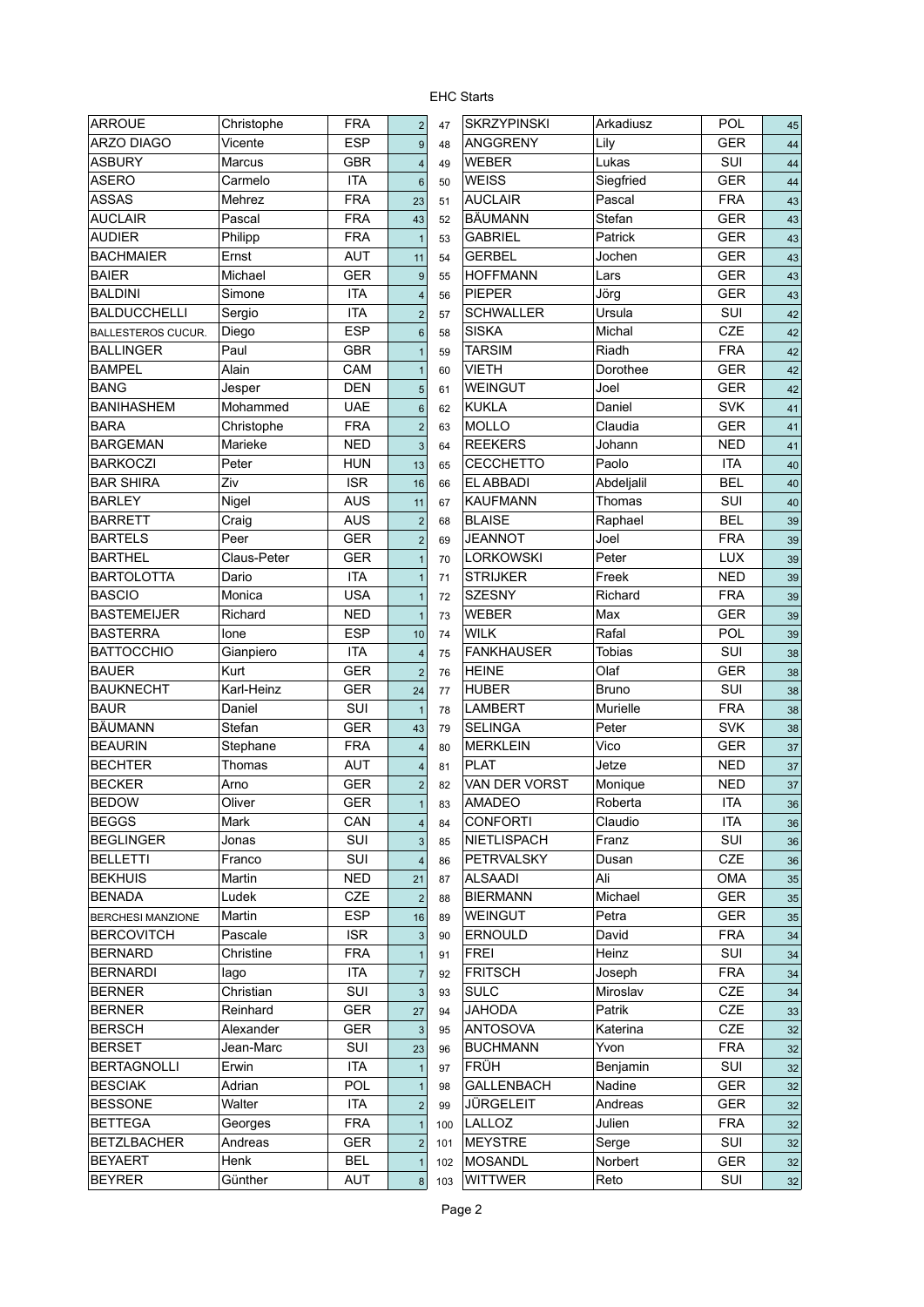| <b>BIERMANN</b>     | Michael        | <b>GER</b> | 35                      | 104 | <b>ACHENZA</b>       | Giovanni      | <b>ITA</b> | 31             |
|---------------------|----------------|------------|-------------------------|-----|----------------------|---------------|------------|----------------|
| <b>BISHOP</b>       | Michael John   | <b>GBR</b> | $\overline{3}$          | 105 | <b>BOUMAN</b>        | Cefas         | <b>NED</b> | 31             |
| <b>BITO</b>         | Sidney         | <b>NED</b> | 10                      | 106 | <b>FOLTYN</b>        | Pavel         | CZE        | 31             |
| <b>BIZA</b>         | Stanislav      | CZE        | 27                      | 107 | <b>MARTI</b>         | Albert        | SUI        | 31             |
| <b>BLACHE</b>       | Yannick        | <b>FRA</b> | 14                      | 108 | <b>RAUBER</b>        | Markus        | SUI        | 31             |
| <b>BLAISE</b>       | Raphael        | <b>BEL</b> | 39                      | 109 | <b>BORTOLUZZI</b>    | Marcel        | <b>FRA</b> | 3 <sub>C</sub> |
| <b>BLANCHETTE</b>   | Graig          | <b>USA</b> | $\mathbf{1}$            | 110 | <b>BROER</b>         | Torben        | <b>GER</b> | 3 <sub>C</sub> |
| <b>BLANKE</b>       | Roland         | <b>GER</b> | $\mathbf{1}$            | 111 | DE VAAN              | Laura         | <b>NED</b> | 3 <sub>C</sub> |
| <b>BLASZYK</b>      | Sascha         | <b>GER</b> | $\mathbf{1}$            | 112 | <b>HOPFGARTNER</b>   | Fritz         | <b>AUT</b> | 3 <sub>C</sub> |
| <b>BLAZEJCZYK</b>   | Piotr          | POL        | $\overline{2}$          | 113 | <b>KOVAR</b>         | Martin        | <b>CZE</b> | 3 <sub>C</sub> |
| <b>BLÄTTLER</b>     | Peter          | SUI        | $\mathbf{1}$            | 114 | <b>LERAY</b>         | Gregory       | <b>FRA</b> | 3 <sub>C</sub> |
| <b>BLESSING</b>     | <b>Dominik</b> | <b>GER</b> | $\mathbf{1}$            | 115 | <b>MARTEL</b>        | Fabrice       | <b>FRA</b> | 3 <sub>C</sub> |
| <b>BLOM CLOO</b>    | Marjolein      | <b>NED</b> | $\overline{\mathbf{4}}$ | 116 | <b>WEBER</b>         | Franz         | SUI        | 3 <sub>C</sub> |
| <b>BOBST</b>        | Hansruedi      | SUI        | 17                      | 117 | <b>HRABICA</b>       | Petr          | CZE        | 29             |
| <b>BOCKOR</b>       | Ladislav       | <b>SVK</b> | 17                      | 118 | <b>MARSDEN</b>       | lan           | GBR        | 29             |
| <b>BOCOURT</b>      | Marcel         | <b>FRA</b> | 28                      | 119 | <b>MICHELBERGER</b>  | Josef         | <b>GER</b> | 29             |
| <b>BOFFA</b>        | Marco          | <b>ITA</b> | $6\phantom{a}$          | 120 | <b>MOSNICKA</b>      | Tomas         | <b>CZE</b> | 29             |
| <b>BOGGI</b>        | Joshua         | <b>GBR</b> | $\overline{\mathbf{4}}$ | 121 | <b>VAN BREUKELEN</b> | Kees          | <b>NED</b> | 29             |
| <b>BÖGLI</b>        | Daniel         | SUI        | 12                      | 122 | <b>BOCOURT</b>       | Marcel        | <b>FRA</b> | 28             |
| <b>BÖHNKE</b>       | <b>Tobias</b>  | <b>GER</b> | $\overline{1}$          | 123 | <b>DÖRINGER</b>      | Jürgen        | <b>GER</b> | 28             |
| <b>BOHACEK</b>      | Petr           | <b>CZE</b> | 8                       | 124 | <b>HACKINGER</b>     | Ludwig        | <b>AUT</b> | 28             |
| <b>BOHN</b>         | Wolfgang       | <b>GER</b> | 3                       | 125 | <b>MOSHKOVICH</b>    | Svetlana      | <b>RUS</b> | 28             |
| <b>BOK</b>          | Laszlo         | <b>HUN</b> | $\overline{2}$          |     | <b>SCHULER</b>       | Claudia       | <b>ITA</b> |                |
|                     |                |            |                         | 126 | <b>TRIANGELI</b>     | Pier          | SUI        | 28             |
| <b>BONANNI</b>      | David          | <b>FRA</b> | $\overline{1}$          | 127 |                      |               |            | 28             |
| <b>BOND</b>         | Michel         | <b>USA</b> | $\overline{1}$          | 128 | <b>BERNER</b>        | Reinhard      | <b>GER</b> | 27             |
| <b>BONIZZONI</b>    | Massimiliano   | <b>ITA</b> | $\overline{2}$          | 129 | <b>BIZA</b>          | Stanislav     | <b>CZE</b> | 27             |
| <b>BONS</b>         | Kevin          | <b>GER</b> | $\mathbf{1}$            | 130 | <b>DOKU</b>          | Haki          | <b>ALB</b> | 27             |
| <b>BORDIGNON</b>    | Paolo          | <b>ITA</b> | 3                       | 131 | <b>FIEDLER</b>       | <b>Tobias</b> | <b>GER</b> | 27             |
| <b>BORELLI</b>      | Monica         | <b>ITA</b> | 15                      | 132 | <b>HIELKEMA</b>      | Mischa        | <b>NED</b> | 27             |
| <b>BORIC</b>        | Drazen         | <b>GER</b> | 5                       | 133 | <b>MC TERNAN</b>     | Elizabeth     | <b>GBR</b> | 27             |
| <b>BORLINO</b>      | Alessandro     | <b>ITA</b> | $\overline{7}$          | 134 | <b>MÜLLER</b>        | Meinrad       | SUI        | 27             |
| <b>BORTOLUZZI</b>   | Marcel         | <b>FRA</b> | 30                      | 135 | <b>PETERSON</b>      | Christopher   | <b>USA</b> | 27             |
| <b>BÖSCH</b>        | Beat           | SUI        | $\mathbf{1}$            | 136 | <b>SVEHLA</b>        | Zbynek        | CZE        | 27             |
| <b>BOSI</b>         | Massimiliano   | <b>ITA</b> | 17                      | 137 | VAN DER HEIJDEN      | Johannes      | <b>NED</b> | 27             |
| <b>BOSREDON</b>     | Mathieu        | <b>FRA</b> | 25                      | 138 | <b>ZIEGLER</b>       | Bernd         | <b>GER</b> | 27             |
| <b>BOTTAN</b>       | Stella         | <b>FRA</b> | $\mathbf{1}$            | 139 | <b>ALLDIS</b>        | <b>Brian</b>  | GBR        | 26             |
| <b>BOTTAN</b>       | Yves           | <b>FRA</b> | $\overline{3}$          | 140 | DOLLESCHAL           | Klaus         | <b>AUT</b> | 26             |
| <b>BOTTI</b>        | Andrea         | <b>ITA</b> | $6\phantom{1}$          | 141 | <b>GRUBERG</b>       | Nati          | <b>ISR</b> | 26             |
| <b>BOUMAN</b>       | Cefas          | <b>NED</b> | 31                      | 142 | <b>MAYRHOFER</b>     | Johann        | <b>AUT</b> | 26             |
| <b>BOUMAN</b>       | Henk           | <b>NED</b> | 13                      | 143 | <b>PIPEK</b>         | Marcel        | CZE        | 26             |
| <b>BOURGAULT</b>    | Gabriel        | <b>FRA</b> | $\overline{c}$          | 144 | <b>BOSREDON</b>      | Mathieu       | <b>FRA</b> | 25             |
| <b>BOUWHUIS</b>     | Bennie         | <b>NED</b> | $\mathbf{1}$            | 145 | <b>DANGL</b>         | Janine        | <b>GER</b> | 25             |
| <b>BOVE</b>         | Fabrizio       | ITA        | $6\phantom{1}$          | 146 | <b>D'HULSTER</b>     | Ward          | <b>BEL</b> | 25             |
| <b>BOWLES</b>       | Rowan          | <b>AUS</b> | 9                       | 147 | <b>DVORAK</b>        | Ivan          | <b>CZE</b> | 25             |
| <b>BOYLE</b>        | Kieran         | <b>IRL</b> | $\mathbf{1}$            | 148 | <b>GOLDAPP</b>       | Hartmut       | <b>GER</b> | 25             |
| <b>BOZZI</b>        | Eldo           | ITA        | $\mathbf{1}$            | 149 | <b>JAKOBI</b>        | Norbert       | <b>GER</b> | 25             |
| <b>BRADBERRY</b>    | Paul           | <b>GBR</b> | $\mathbf{1}$            | 150 | <b>QUAILE</b>        | Johan         | <b>FRA</b> | 25             |
| <b>BRAUN</b>        | Sabine         | <b>GER</b> | 8                       | 151 | <b>SCHILD</b>        | Gabi          | SUI        | 25             |
| <b>BREITENECKER</b> | Franz          | <b>AUT</b> | $\overline{2}$          | 152 | <b>SIGG</b>          | Winfried      | <b>GER</b> | 25             |
| <b>BREITENSTEIN</b> | <b>Boris</b>   | <b>GER</b> | $\overline{c}$          | 153 | SPANDEL              | Holger        | <b>GER</b> | 25             |
| <b>BRENDER</b>      | Louis          | <b>FRA</b> | $\overline{4}$          | 154 | VERGNAUD             | Loic          | <b>FRA</b> | 25             |
| <b>BRENIERE</b>     | Yvon           | <b>FRA</b> | $\mathbf 2$             | 155 | WANDACHOWICZ         | Zbigniew      | POL        | 25             |
| <b>BRESSANELLI</b>  | Mirco          | ITA        | $\overline{7}$          | 156 | WENDLAND             | Hans-Theo     | <b>GER</b> | 25             |
| <b>BREZNIK</b>      | Ziga           | <b>SLO</b> | $\mathbf{1}$            | 157 | YANGUEZ SANTALLA     | Vicente       | <b>ESP</b> | 25             |
| <b>BRIGO</b>        | Roberto        | ITA        | $6\phantom{1}$          | 158 | <b>BAUKNECHT</b>     | Karl-Heinz    | <b>GER</b> | 24             |
| <b>BRION</b>        | Vincent        | <b>FRA</b> | 5                       | 159 | <b>DECLERCK</b>      | Sébastien     | <b>FRA</b> | 24             |
| <b>BROER</b>        | Torben         | <b>GER</b> | 30                      | 160 | <b>GRITSCH</b>       | Alexander     | <b>AUT</b> | 24             |
|                     |                |            |                         |     |                      |               |            |                |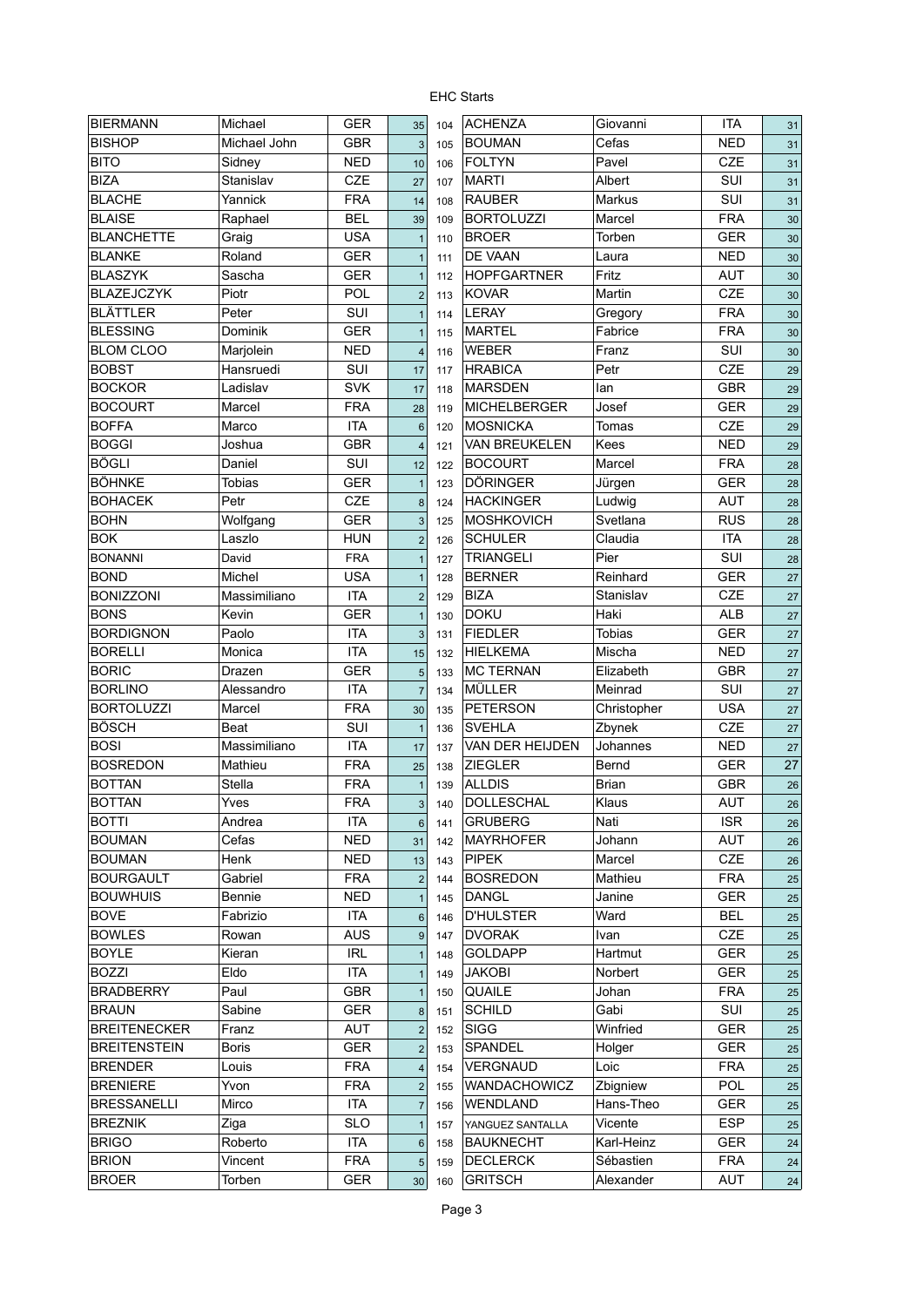| <b>BROGAN</b>       | Chris               | GBR        | $\overline{2}$          | 161 | <b>KUCHTA</b>     | Jiri           | CZE        | 24 |
|---------------------|---------------------|------------|-------------------------|-----|-------------------|----------------|------------|----|
| <b>BROGGI</b>       | Cristian            | SUI        | $\mathbf{1}$            | 162 | <b>LEPLUMEY</b>   | Jean Paul      | <b>FRA</b> | 24 |
| <b>BROWNING</b>     | Jennifer Elizabeth  | <b>GBR</b> | $\overline{2}$          | 163 | <b>PETERSEN</b>   | Wolfgang       | <b>GER</b> | 24 |
| <b>BRUCHMANN</b>    | Elfriede            | <b>AUT</b> | $\overline{c}$          | 164 | <b>TURECEK</b>    | Rastislav      | <b>SVK</b> | 24 |
| <b>BRUGGER</b>      | Dominik             | <b>GER</b> | $\mathbf{1}$            | 165 | <b>VERAZZI</b>    | Mathieu        | <b>FRA</b> | 24 |
| <b>BRUIJN</b>       | Roel                | <b>NED</b> | 64                      | 166 | <b>ASSAS</b>      | Mehrez         | <b>FRA</b> | 23 |
| <b>BRUCKERT</b>     | Rasso               | <b>GER</b> | $\overline{\mathbf{c}}$ | 167 | <b>BERSET</b>     | Jean-Marc      | SUI        | 23 |
| <b>BRUNGRABER</b>   | Florian             | AUT        | $\mathbf{1}$            | 168 | <b>KALUZA</b>     | Renata         | POL        | 23 |
| <b>BUCHHOLZ</b>     | Adam                | <b>GER</b> | $\overline{2}$          | 169 | <b>MARIETTE</b>   | Arnaud         | <b>FRA</b> | 23 |
| <b>BUCHLER</b>      | Franz               | SUI        | $\mathbf{1}$            | 170 | <b>VAN HOEK</b>   | Claude         | <b>BEL</b> | 23 |
| <b>BÜCHLER</b>      | Jürgen              | <b>GER</b> | $\overline{7}$          | 171 | VERSAEILIE        | Olivier        | <b>FRA</b> | 23 |
| <b>BUCHMANN</b>     | Yvon                | <b>FRA</b> | 32                      | 172 | <b>WAGNER</b>     | Thomas         | <b>GER</b> | 23 |
| <b>BUDWILL</b>      | Lothar              | <b>GER</b> | $\mathbf{1}$            | 173 | <b>WIJLENS</b>    | Michel         | <b>NED</b> | 23 |
| <b>BÜHLER</b>       | Gabriela            | SUI        | $\mathbf{1}$            | 174 | <b>FELIES</b>     | Nico           | <b>BEL</b> | 22 |
| <b>BURGER</b>       | Sebastian           | <b>GER</b> | 3                       | 175 | <b>LEFEBVRE</b>   | Jean-Sébastien | <b>FRA</b> | 22 |
| <b>BURGGRAAF</b>    | Herbert             | <b>NED</b> | 5                       | 176 | <b>LOMBARD</b>    | David          | <b>FRA</b> | 22 |
| <b>BURGY</b>        | Julien              | <b>FRA</b> | $\mathbf{1}$            | 177 | <b>NOEL</b>       | Regis          | <b>FRA</b> | 22 |
| <b>BUSCHMANN</b>    | Marcel              | <b>GER</b> | $\mathbf{1}$            | 178 | <b>VAN HOUT</b>   | Harrie         | <b>NED</b> | 22 |
| <b>BUSCICCHIO</b>   | Marco               | <b>ITA</b> | $\overline{4}$          | 179 | <b>VINCENTEN</b>  | Ronald         | <b>NED</b> | 22 |
| <b>BUSSONNIERE</b>  | Jean Michel         | <b>FRA</b> |                         |     | <b>BEKHUIS</b>    | Martin         | <b>NED</b> |    |
| <b>CABRAS</b>       |                     | <b>FRA</b> | $\mathbf{1}$            | 180 | <b>CORPS-BELL</b> | Alistair       | <b>GBR</b> | 21 |
| <b>CALIMERO</b>     | Joseph<br>Graziella | <b>ITA</b> | 3                       | 181 | <b>DONGHI</b>     | Gian Paolo     | <b>ITA</b> | 21 |
| <b>CALLENS</b>      |                     |            | 5                       | 182 |                   |                |            | 21 |
|                     | Franky              | <b>BEL</b> | $\overline{4}$          | 183 | <b>DUSSAUX</b>    | David          | <b>FRA</b> | 21 |
| CALVO               | Alex                | <b>ESP</b> | $\overline{2}$          | 184 | <b>FRATINI</b>    | Luciano        | <b>LUX</b> | 21 |
| <b>CAMARA</b>       | Carlos Eduardo      | <b>BRA</b> | $\overline{c}$          | 185 | <b>FREITAG</b>    | Ulrich         | <b>GER</b> | 21 |
| <b>CAMPI</b>        | Paolo               | <b>ITA</b> | $\bf 8$                 | 186 | <b>GRAF</b>       | Frank          | <b>GER</b> | 21 |
| CAMPINHO            | Oscar               | <b>ESP</b> | $\mathbf{1}$            | 187 | <b>HUSER</b>      | Theres         | SUI        | 21 |
| CANDIDO             | Felice Giuliano     | <b>ITA</b> | $\overline{\mathbf{4}}$ | 188 | <b>KOHLER</b>     | Bernd          | GER        | 21 |
| <b>CANIPARI</b>     | Simona              | <b>ITA</b> | $\overline{\mathbf{c}}$ | 189 | <b>PIEROTH</b>    | Mathias        | GER        | 21 |
| <b>CARBONNIER</b>   | Antoine             | <b>FRA</b> | $\mathbf{1}$            | 190 | <b>ROMMEL</b>     | Thomas         | <b>GER</b> | 21 |
| <b>CARO GIMINEZ</b> | Manuel              | <b>ESP</b> | $\mathbf 2$             | 191 | <b>DECKY</b>      | Pavel          | <b>CZE</b> | 20 |
| <b>CARRUTHERS</b>   | Peter               | <b>GBR</b> | $6\phantom{1}6$         | 192 | <b>FROHOFER</b>   | Felix          | SUI        | 20 |
| <b>CASETTA</b>      | Roberto             | <b>ITA</b> | $\overline{4}$          | 193 | <b>HABSCH</b>     | Roger          | <b>BEL</b> | 20 |
| CATANIA             | Marco               | <b>ITA</b> | $\overline{7}$          | 194 | <b>KÜNKLER</b>    | Andreas        | <b>GER</b> | 20 |
| CAUDAL              | Jean-Charles        | <b>FRA</b> | $\overline{c}$          | 195 | <b>KUSTER</b>     | Cédric         | SUI        | 20 |
| <b>CAVALLINI</b>    | Riccardo            | <b>ITA</b> | $\mathbf{1}$            | 196 | <b>MALARDIER</b>  | Geoffroy       | <b>FRA</b> | 20 |
| <b>CAVERZASIO</b>   | Valerio             | SUI        | $\overline{\mathbf{4}}$ | 197 | <b>MILANESI</b>   | Marco          | <b>ITA</b> | 20 |
| <b>CAVICCHIA</b>    | Vince               | <b>SUI</b> | $\,6$                   | 198 | POOLMAN           | Marc           | <b>GBR</b> | 20 |
| <b>CECCHETTO</b>    | Paolo               | <b>ITA</b> | 40                      | 199 | <b>RIZZATO</b>    | Omar           | <b>ITA</b> | 20 |
| <b>CECILLON</b>     | Rodolph             | <b>FRA</b> | 15                      | 200 | <b>SCAMBURA</b>   | Dusan          | CZE        | 20 |
| CENTENO LANDA       | José Manuel         | <b>ESP</b> | $\mathbf{1}$            | 201 | <b>SCHILD</b>     | Urs            | SUI        | 20 |
| <b>CERIOTTI</b>     | Diego               | <b>ITA</b> | 14                      | 202 | <b>WAGENER</b>    | Joel           | LUX        | 20 |
| <b>CHAMMARTIN</b>   | Nicolas             | SUI        | 17                      | 203 | <b>COLOMBARI</b>  | Diego          | <b>ITA</b> | 19 |
| <b>CHARD</b>        | Terry               | <b>NED</b> | $\mathbf{1}$            | 204 | <b>CREMONESI</b>  | Luca           | <b>ITA</b> | 19 |
| <b>CHARIFI</b>      | Rabia               | <b>FRA</b> | $\overline{7}$          | 205 | LEVI              | Shay           | <b>ISR</b> | 19 |
| <b>CHARVAT</b>      | Roman               | CZE        | 12                      | 206 | <b>LEVIN</b>      | <b>Bruno</b>   | <b>FRA</b> | 19 |
| CHAZOT              | Christophe          | <b>FRA</b> | $\overline{\mathbf{c}}$ | 207 | <b>MARKLEIN</b>   | Errol          | <b>GER</b> | 19 |
| <b>CHIAROLLA</b>    | Simone              | <b>ITA</b> | $\mathbf{1}$            | 208 | <b>MARZOCCHI</b>  | Fabio          | <b>ITA</b> | 19 |
| <b>CHINELLI</b>     | Davide              | SUI        | 11                      | 209 | MIKOLAJCZYK       | Rafal          | POL        | 19 |
| CHODACKI            | Mariusz             | POL        | $\overline{\mathbf{c}}$ | 210 | <b>MÜLLER</b>     | Friedhelm      | <b>GER</b> | 19 |
| <b>CHRISTIANSEN</b> | Kim Klüver          | <b>DEN</b> | $\boldsymbol{9}$        | 211 | PAN               | Silke          | <b>GER</b> | 19 |
| <b>CHURM</b>        | Derek               | GBR        | 4                       | 212 | PFEFFERLE         | Heinz          | <b>GER</b> | 19 |
| CIAVAGLIOLI         | Tommasso            | <b>ITA</b> | $\mathbf{1}$            | 213 | <b>SNACKEN</b>    | Eric           | <b>BEL</b> | 19 |
| <b>CIJINTJE</b>     | Aksel               | <b>NED</b> | $\overline{7}$          | 214 | <b>SZUMIEC</b>    | Rafal          | POL        | 19 |
| <b>CIVIS</b>        | Radovan             | CZE        | 16                      | 215 | VAN DE STEENE     | Jonas          | <b>NED</b> | 19 |
| CLAVEAU             | Anne                | <b>FRA</b> | $\mathbf{1}$            | 216 | VANHAVERBEKE      | Stefaan        | <b>BEL</b> | 19 |
| COCCATO             | Christian Sergio    | <b>ITA</b> | $\sqrt{3}$              | 217 | <b>ANTAL</b>      | Vaclav         | CZE        | 18 |
|                     |                     |            |                         |     |                   |                |            |    |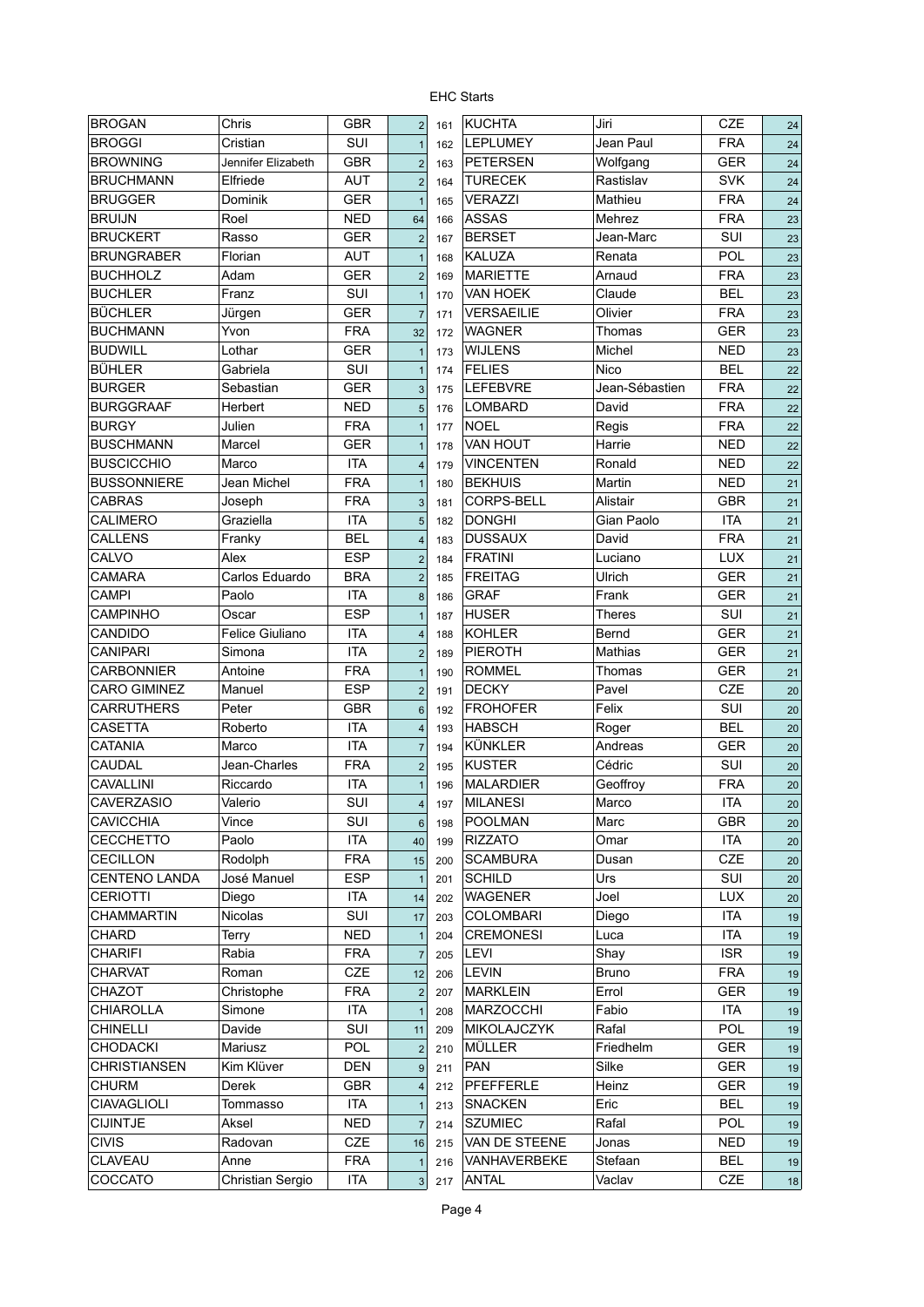| <b>COLOMBARI</b>      | Diego         | <b>ITA</b> | 19                      | 218 | COLOSIO                  | Grazia         | <b>ITA</b> | 18     |
|-----------------------|---------------|------------|-------------------------|-----|--------------------------|----------------|------------|--------|
| COLOSIO               | Grazia        | <b>ITA</b> | 18                      | 219 | <b>DELAHEGUE</b>         | Patrice        | <b>FRA</b> | 18     |
| <b>CONFORTI</b>       | Claudio       | <b>ITA</b> | 36                      | 220 | <b>GIOZET</b>            | Davide         | <b>ITA</b> | 18     |
| <b>CONTI</b>          | Andrea        | <b>ITA</b> | $\mathbf 2$             | 221 | <b>GLISONI</b>           | Alberto        | <b>ITA</b> | 18     |
| CORAZZIN              | Valeria       | <b>ITA</b> | $\overline{2}$          | 222 | <b>HERY</b>              | Patrick        | <b>FRA</b> | 18     |
| <b>CORDIER</b>        | Thierry       | <b>FRA</b> | $\overline{2}$          | 223 | <b>SIMONE</b>            | Barbara        | GER        | 18     |
| <b>CORNEGLIANI</b>    | Fabrizio      | <b>ITA</b> | 11                      | 224 | <b>VILLA</b>             | Federico       | <b>ITA</b> | 18     |
| <b>CORONT</b>         | Didier        | <b>FRA</b> | 55                      | 225 | <b>ABRUTAT</b>           | David          | <b>GBR</b> | 17     |
| CORPS-BELL            | Alistair      | GBR        | 21                      | 226 | <b>BOBST</b>             | Hansruedi      | SUI        | 17     |
| CORTELLO              | Attilio       | <b>ITA</b> | $\overline{2}$          | 227 | <b>BOCKOR</b>            | Ladislav       | <b>SVK</b> | 17     |
| <b>COSTA</b>          | Giovanni      | <b>ITA</b> | $\overline{4}$          | 228 | <b>BOSI</b>              | Massimiliano   | <b>ITA</b> | 17     |
| <b>COSTA</b>          | Luis          | <b>POR</b> | 12                      | 229 | <b>CHAMMARTIN</b>        | <b>Nicolas</b> | SUI        | 17     |
| <b>COUDERC</b>        | Willy         | <b>FRA</b> | $\overline{2}$          | 230 | <b>FORTUNE</b>           | Patrick        | <b>FRA</b> | 17     |
| <b>COUTELLIER</b>     | Didier        | <b>FRA</b> | $\mathbf{1}$            | 231 | <b>GRANELLINI</b>        | Gianluigi      | <b>ITA</b> | 17     |
| <b>CÔTE</b>           | Thibault      | <b>BEL</b> | $\overline{\mathbf{4}}$ | 232 | <b>GROPPI</b>            | Walter         | <b>ITA</b> | 17     |
| <b>CRATASSA</b>       | Mauro         | <b>ITA</b> | $\boldsymbol{8}$        | 233 | <b>JORGENSEN</b>         | Michael        | <b>DEN</b> | 17     |
| <b>CREMONESI</b>      | Luca          | <b>ITA</b> | 19                      | 234 | <b>MORNEAU</b>           | Rico           | CAN        | 17     |
| <b>CRUZ HERNANDES</b> | Fernando José | <b>ESP</b> | $\overline{2}$          | 235 | <b>MUSTER</b>            | Michel         | SUI        | 17     |
| <b>CUCCURU</b>        | Rita          | <b>ITA</b> | 10                      | 236 | MÜLLER                   | Guido          | SUI        | 17     |
| <b>CUISINIER</b>      | Christian     | <b>FRA</b> | $\overline{7}$          | 237 | <b>NOWICKI</b>           | Robert         | <b>POL</b> | $17$   |
| <b>DAINESE</b>        | Pierino       | <b>ITA</b> | $\overline{7}$          | 238 | <b>NUNES</b>             | Mathieu        | <b>FRA</b> | 17     |
| <b>DAMIAENS</b>       | Didier        | <b>BEL</b> | $\overline{1}$          | 239 | <b>REINTJES</b>          | Alfred         | <b>NED</b> | 17     |
| <b>DANEL</b>          | Dominique     | <b>FRA</b> | 12                      | 240 | <b>TRAUSSNIG</b>         | Peter          | <b>AUT</b> | 17     |
| <b>DANGL</b>          | Janine        | <b>GER</b> | 25                      | 241 | <b>WITKOWSKI</b>         | Mateusz        | <b>POL</b> | 17     |
| <b>DANY</b>           | Sébastien     | <b>FRA</b> | 14                      | 242 | <b>BAR SHIRA</b>         | Ziv            | <b>ISR</b> | 16     |
| <b>DARREL</b>         | Erwin         | <b>IRL</b> | $\overline{1}$          | 243 | <b>BERCHESI MANZIONE</b> | Martin         | <b>ESP</b> | 16     |
| <b>DARKE</b>          | Karen         | <b>GBR</b> | 10                      | 244 | <b>CIVIS</b>             | Radovan        | <b>CZE</b> | 16     |
| <b>DAUB</b>           | Oliver        | <b>GER</b> | $\overline{4}$          | 245 | <b>EGGERSGLÜSS</b>       | Thomas         | <b>GER</b> | 16     |
| <b>DAVIDSON</b>       | James         | <b>USA</b> | $\mathbf{1}$            | 246 | <b>LION</b>              | Yakov          | <b>ISR</b> | 16     |
| <b>DAVIS</b>          | Justin        | <b>GBR</b> | $\mathbf{1}$            | 247 | <b>MORRIS</b>            | Rachel         | <b>GBR</b> | 16     |
| <b>DE BASTIANI</b>    | Gianantonio   | <b>ITA</b> | 12                      | 248 | PILZ                     | Markus         | <b>GER</b> | 16     |
| <b>DE CORTES</b>      | Mirko         | <b>ITA</b> | 12                      | 249 | RAPPÉ                    | Guy            | <b>BEL</b> | 16     |
| DE DIEGO ALVAREZ      | Antonio       | <b>ESP</b> | 3                       | 250 | <b>RECHER</b>            | Fabian         | SUI        | 16     |
| <b>DE MARCHI</b>      | Nicola        | <b>ITA</b> | $\mathbf{1}$            | 251 | <b>RUEPP</b>             | Roland         | <b>ITA</b> | 16     |
| <b>DE PICCOLI</b>     | Fausto        | <b>ITA</b> | 3                       | 252 | <b>SCHMULL</b>           | Heino          | <b>GER</b> | 16     |
| <b>DE VAAN</b>        | Laura         | <b>NED</b> | 30                      | 253 | <b>TAVANO</b>            | Anna           | <b>FRA</b> | 16     |
| <b>DE VRIES</b>       | Tim           | <b>NED</b> | 14                      | 254 | <b>TUOR</b>              | Alain          | SUI        | 16     |
| DE ZEEUW              | Arnoud        | NED        | $\sqrt{4}$              | 255 | <b>WAQUE</b>             | Feike          | <b>NED</b> | 16     |
| <b>DEBERG</b>         | Jean-Francois | <b>BEL</b> | 46                      | 256 | WÖRZ                     | Ute            | <b>GER</b> | 16     |
| <b>DECKMYN</b>        | Olivier       | <b>FRA</b> | $\overline{1}$          | 257 | <b>BORELLI</b>           | Monica         | <b>ITA</b> | 15     |
| <b>DECKY</b>          | Pavel         | CZE        | 20                      | 258 | <b>CECILLON</b>          | Rodolph        | <b>FRA</b> | 15     |
| <b>DECLEIR</b>        | Wim           | <b>BEL</b> | 59                      | 259 | <b>FERRING</b>           | Heribert       | GER        | 15     |
| <b>DECLERCK</b>       | Sébastien     | <b>FRA</b> | $24\,$                  | 260 | <b>FRANTA</b>            | Tomas          | <b>CZE</b> | 15     |
| <b>DECOMBE</b>        | Christian     | <b>FRA</b> | $\sqrt{5}$              | 261 | <b>HOLZREITER</b>        | Mario          | <b>AUT</b> | 15     |
| <b>DEGOLLA</b>        | Jean-Marie    | <b>BEL</b> | $\mathbf{1}$            | 262 | <b>KADERAVEK</b>         | Jiri           | <b>CZE</b> | 15     |
| <b>DEJONGHE</b>       | Stéphane      | <b>BEL</b> | $\sqrt{5}$              | 263 | <b>KALDEN</b>            | Jan            | <b>NED</b> | 15     |
| <b>DELAHEGUE</b>      | Patrice       | <b>FRA</b> | 18                      | 264 | <b>KOCH</b>              | Norbert        | <b>GER</b> | 15     |
| <b>DELESTRE</b>       | Christophe    | <b>FRA</b> | $\mathbf{1}$            | 265 | <b>ROBIN</b>             | Franck         | <b>FRA</b> | 15     |
| <b>DELMOTTE</b>       | Benoit        | <b>BEL</b> | $\mathbf 2$             | 266 | SALADIN                  | Christyne      | <b>FRA</b> | 15     |
| <b>DEMEESTER</b>      | Kris          | <b>BEL</b> | $\mathbf 2$             | 267 | VAN DEN LINDEN           | Don            | <b>NED</b> | 15     |
| <b>DEMOULIN</b>       | Christian     | <b>BEL</b> | 58                      | 268 | <b>ARIFI</b>             | Tawfiq         | <b>BEL</b> | 14     |
| DEN DULK              | Nicole        | <b>NED</b> | $\overline{4}$          | 269 | <b>BLACHE</b>            | Yannick        | <b>FRA</b> | 14     |
| <b>DENEVE</b>         | Jürgen        | <b>BEL</b> | 48                      | 270 | <b>CERIOTTI</b>          | Diego          | <b>ITA</b> | 14     |
| DENIAU                | Adrien        | <b>FRA</b> | $\mathbf{1}$            | 271 | <b>DANY</b>              | Sébastien      | <b>FRA</b> | 14     |
| <b>DESSAUVE</b>       | Frederic      | <b>FRA</b> | $\mathbf 2$             | 272 | <b>DE VRIES</b>          | Tim            | <b>NED</b> | 14     |
| <b>DEVRIESE</b>       | Frank         | <b>BEL</b> | 3                       | 273 | <b>FRANCIONE</b>         | Paolo          | <b>ITA</b> | 14     |
| <b>D'HULSTER</b>      | Ward          | <b>BEL</b> | 25                      | 274 | FREDA                    | Markus         | SUI        | $14\,$ |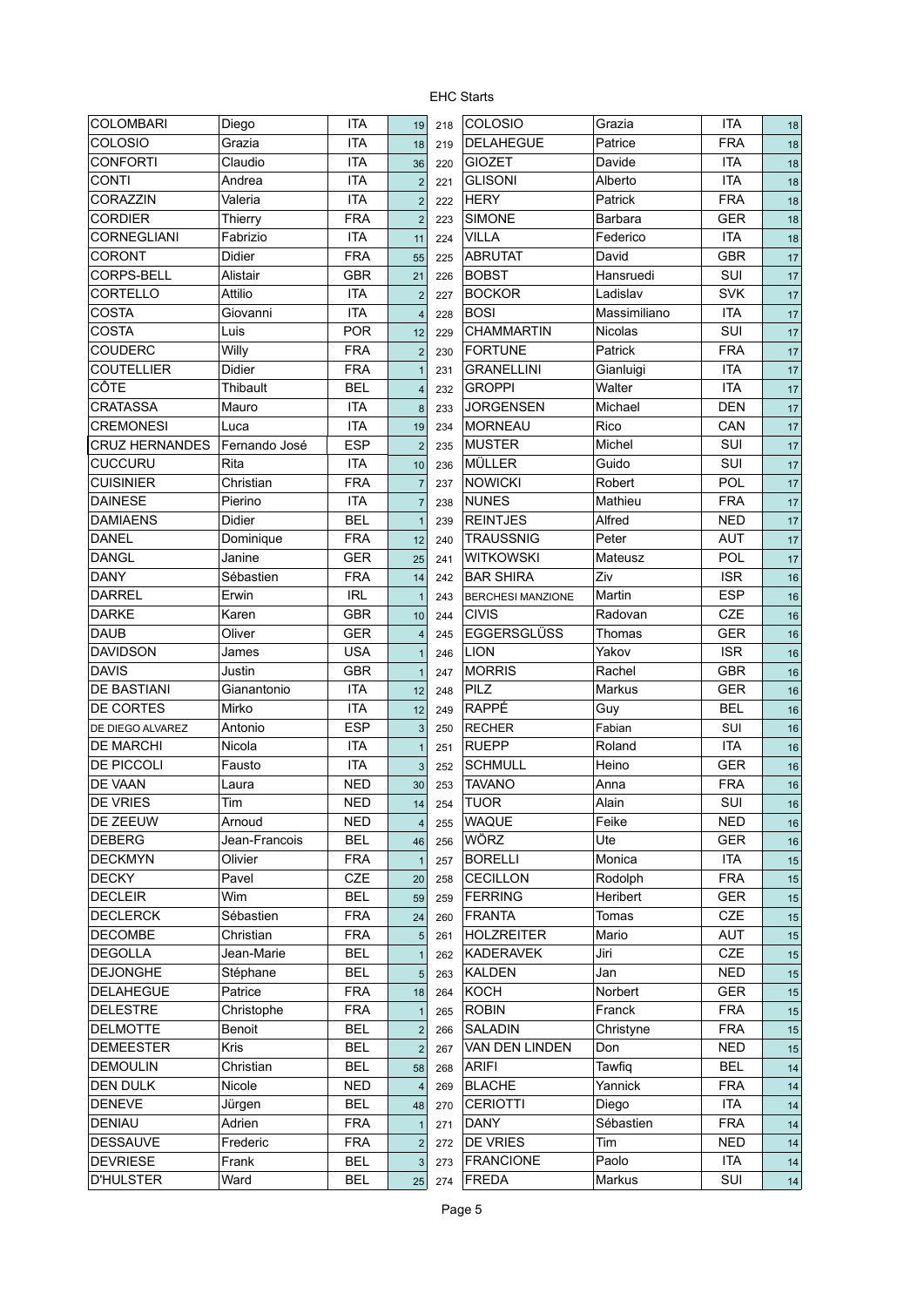| <b>D'ONOFRIO</b>    | Alessandro      | <b>ITA</b> | 5              | 275 | <b>HAUCH</b>       | Max                | <b>GER</b> | 14 |
|---------------------|-----------------|------------|----------------|-----|--------------------|--------------------|------------|----|
| <b>DIELEMANN</b>    | Krijn           | <b>NED</b> | 3              | 276 | <b>HIEBL</b>       | Rudolf             | <b>GER</b> | 14 |
| <b>DIERICKX</b>     | Daniel          | BEL        | 3              | 277 | <b>JOST</b>        | Bernd              | <b>GER</b> | 14 |
| <b>DIERKESMANN</b>  | Julia           | GER        | 10             | 278 | <b>MODENA</b>      | Romina             | <b>ITA</b> | 14 |
| <b>DIJKSTRA</b>     | Gerrit          | <b>NED</b> | $\mathbf{1}$   | 279 | <b>ROHAN</b>       | Mark               | <b>IRL</b> | 14 |
| <b>DILGER</b>       | Marc            | <b>GER</b> | $\mathbf{1}$   | 280 | <b>RUZNJAK</b>     | Mirjana            | CRO        | 14 |
| <b>DI BARI</b>      | Saverio         | <b>ITA</b> | 52             | 281 | <b>SIMONS</b>      | Didier             | <b>BEL</b> | 14 |
| <b>DI BELLA</b>     | Juan Carlos     | <b>ITA</b> | $\overline{2}$ | 282 | <b>TESSON</b>      | Vicent             | <b>FRA</b> | 14 |
| DI LORETO           | Loreto          | <b>ITA</b> | $\overline{2}$ | 283 | <b>WEYRICH</b>     | Serge              | <b>LUX</b> | 14 |
| <b>DI MAGGIO</b>    | Michel          | <b>FRA</b> | 3              | 284 | <b>BARKOCZI</b>    | Peter              | <b>HUN</b> | 13 |
| <b>DI PRIMA</b>     | Gianfranco      | <b>ITA</b> | $\mathbf{1}$   | 285 | <b>BOUMAN</b>      | Henk               | <b>NED</b> | 13 |
| <b>DOHERTY</b>      | Karol           | <b>IRL</b> | 5              | 286 | <b>FELDMAN</b>     | Tzur               | <b>ISR</b> | 13 |
| <b>DOHLEN</b>       | Christophe      | <b>BEL</b> | $\overline{1}$ | 287 | <b>GOGOSZ</b>      | Lukasz             | <b>POL</b> | 13 |
| <b>DOKU</b>         | Haki            | <b>ALB</b> | 27             | 288 | <b>GRACZYK</b>     | Artur              | <b>POL</b> | 13 |
| <b>DOLLESCHAL</b>   | Klaus           | <b>AUT</b> | 26             | 289 | <b>KÄSER</b>       | Sven               | SUI        | 13 |
| <b>DOLEZAL</b>      | Oldrich         | CZE        | $\,6$          | 290 | <b>KOLLER</b>      | Richard            | <b>AUT</b> | 13 |
| <b>DOMINGO</b>      | Francisco José  | <b>ESP</b> | $\overline{2}$ | 291 | <b>KÜNSTLE</b>     | Christoph          | <b>GER</b> | 13 |
| <b>DONATO</b>       | Christian       | <b>ITA</b> | $\mathbf{1}$   | 292 | <b>LAUTRAM</b>     | Jérôme             | <b>FRA</b> | 13 |
| <b>DONGHI</b>       | Gian Paolo      | <b>ITA</b> | 21             | 293 | <b>LYKO</b>        | Tomasz             | <b>POL</b> | 13 |
| <b>DONNER</b>       | Stefan          | <b>GER</b> | 3              | 294 | <b>SCHMOLL</b>     | Markus             | <b>AUT</b> | 13 |
| <b>DÖRINGER</b>     | Jürgen          | <b>GER</b> | 28             | 295 | <b>SLEVIN</b>      | Declan             | <b>IRL</b> | 13 |
| <b>DOUNIA</b>       | André           | <b>GER</b> | $\mathbf{1}$   | 296 | <b>WEISANG</b>     | Ralph              | <b>GER</b> | 13 |
| <b>DOWLING</b>      | Joe             | <b>USA</b> |                |     | <b>BÖGLI</b>       | Daniel             | SUI        |    |
| <b>DRASER</b>       |                 |            | $\mathbf{1}$   | 297 | <b>CHARVAT</b>     | Roman              | CZE        | 12 |
|                     | Maria           | <b>GER</b> | $\mathbf{1}$   | 298 |                    |                    |            | 12 |
| <b>DRIESSEN</b>     | Ton             | NED        | $\overline{2}$ | 299 | <b>COSTA</b>       | Luis               | <b>POR</b> | 12 |
| <b>DRÖSSLER</b>     | Dietmar         | <b>GER</b> | 3              | 300 | DANEL              | Dominique          | <b>FRA</b> | 12 |
| <b>DROSTEK</b>      | Ernest          | POL        | $\overline{2}$ | 301 | <b>DE BASTIANI</b> | Gianantonio        | <b>ITA</b> | 12 |
| <b>DUBOURG</b>      | Xavier          | <b>FRA</b> | $\overline{2}$ | 302 | DE CORTES          | Mirko              | <b>ITA</b> | 12 |
| <b>DUFRANE</b>      | Jerôme          | <b>BEL</b> | $\overline{7}$ | 303 | <b>EPTING</b>      | Thomas             | <b>GER</b> | 12 |
| <b>DUIJVESTIJN</b>  | Theo            | <b>NED</b> | 8              | 304 | <b>GRAF</b>        | Sandra             | SUI        | 12 |
| <b>DUMERAT</b>      | Christine       | <b>FRA</b> | $\mathbf{1}$   | 305 | <b>HUDEC</b>       | Milos              | <b>SVK</b> | 12 |
| <b>DURANTI</b>      | Matteo          | <b>ITA</b> | $\mathbf{1}$   | 306 | <b>LUYTEN</b>      | Johnny             | <b>BEL</b> | 12 |
| <b>DURAY</b>        | Richard         | <b>NED</b> | $\mathbf{1}$   | 307 | <b>PLAT</b>        | Matthijs           | <b>NED</b> | 12 |
| <b>DÜRST</b>        | Erwin           | SUI        | $\overline{7}$ | 308 | <b>PORCELLATO</b>  | Francesca          | <b>ITA</b> | 12 |
| <b>DUSSAUX</b>      | David           | <b>FRA</b> | 21             | 309 | <b>REEB</b>        | Christian          | <b>GER</b> | 12 |
| <b>DVORAK</b>       | Ivan            | <b>CZE</b> | 25             | 310 | <b>SCHILLER</b>    | Norbert            | <b>GER</b> | 12 |
| <b>EBELTJES</b>     | Antienus        | <b>NED</b> | 9              | 311 | SETTE              | Pantaleo           | <b>ITA</b> | 12 |
| <b>EBERLE</b>       | Walter          | SUI/LIE    | 72             | 312 | <b>SPERONE</b>     | Ivan               | <b>ITA</b> | 12 |
| <b>EGGER</b>        | Christian       | SUI        | 5              | 313 | <b>TONDELLO</b>    | Alessandro         | <b>ITA</b> | 12 |
| <b>EGGER</b>        | Elisabeth       | AUT        | 3              | 314 | <b>BACHMAIER</b>   | Ernst              | AUT        | 11 |
| <b>EGGERSGLÜSS</b>  | Thomas          | <b>GER</b> | 16             | 315 | <b>BARLEY</b>      | Nigel              | <b>AUS</b> | 11 |
| <b>EL ABBADI</b>    | Abdeljalil      | BEL        | 40             | 316 | <b>CHINELLI</b>    | Davide             | SUI        | 11 |
| ELITZSCH            | Jürgen          | GER        | $\sqrt{3}$     | 317 | <b>CORNEGLIANI</b> | Fabrizio           | <b>ITA</b> | 11 |
| <b>EMER</b>         | Edgar           | <b>GER</b> | $\overline{c}$ | 318 | <b>FABIAN</b>      | Radoslav           | <b>CZE</b> | 11 |
| <b>EMMENEGGER</b>   | Andrea          | SUI        | $\mathbf{1}$   | 319 | <b>FRANCOIS</b>    | Francois-Alexandre | <b>FRA</b> | 11 |
| <b>ENDERS</b>       | Walter          | GER        | $\mathbf{1}$   | 320 | <b>FROMM</b>       | Michael            | <b>GER</b> | 11 |
| <b>ENGELS</b>       | Werner          | <b>GER</b> | $\sqrt{5}$     | 321 | <b>GAUTIER</b>     | Gérard             | <b>FRA</b> | 11 |
| <b>ENGENSTEINER</b> | <b>Burkhard</b> | AUT        | $\mathbf 2$    | 322 | <b>GAUTSCHI</b>    | Andreas            | SUI        | 11 |
| <b>EPTING</b>       | Thomas          | GER        | 12             | 323 | <b>GENTILHOMME</b> | Patrick            | <b>FRA</b> | 11 |
| <b>ERBER</b>        | Jürgen          | AUT        | $\overline{1}$ | 324 | <b>HEIL</b>        | Michael            | GER        | 11 |
| <b>ERNOULD</b>      | David           | <b>FRA</b> | 34             | 325 | LE GRAET           | Yannick            | <b>FRA</b> | 11 |
| <b>ERNST</b>        | Johannes        | GER        | $\sqrt{3}$     | 326 | <b>MAREK</b>       | Wilhelm            | <b>AUT</b> | 11 |
| <b>ERWIN</b>        | Darrell         | IRL        | 6              | 327 | <b>MARTIN</b>      | Rob                | <b>NZL</b> | 11 |
| <b>ES SALHY</b>     | Mostafa         | <b>BEL</b> | 3              | 328 | MÉLON              | Yannick            | <b>BEL</b> | 11 |
| <b>ESKAU</b>        | Andrea          | GER        | 48             | 329 | <b>MIRABILE</b>    | Claudio            | <b>ITA</b> | 11 |
| <b>EST</b>          | Charles         | <b>FRA</b> | $\,6$          | 330 | <b>OFFERMANN</b>   | David              | <b>BEL</b> | 11 |
|                     |                 |            |                |     |                    |                    |            |    |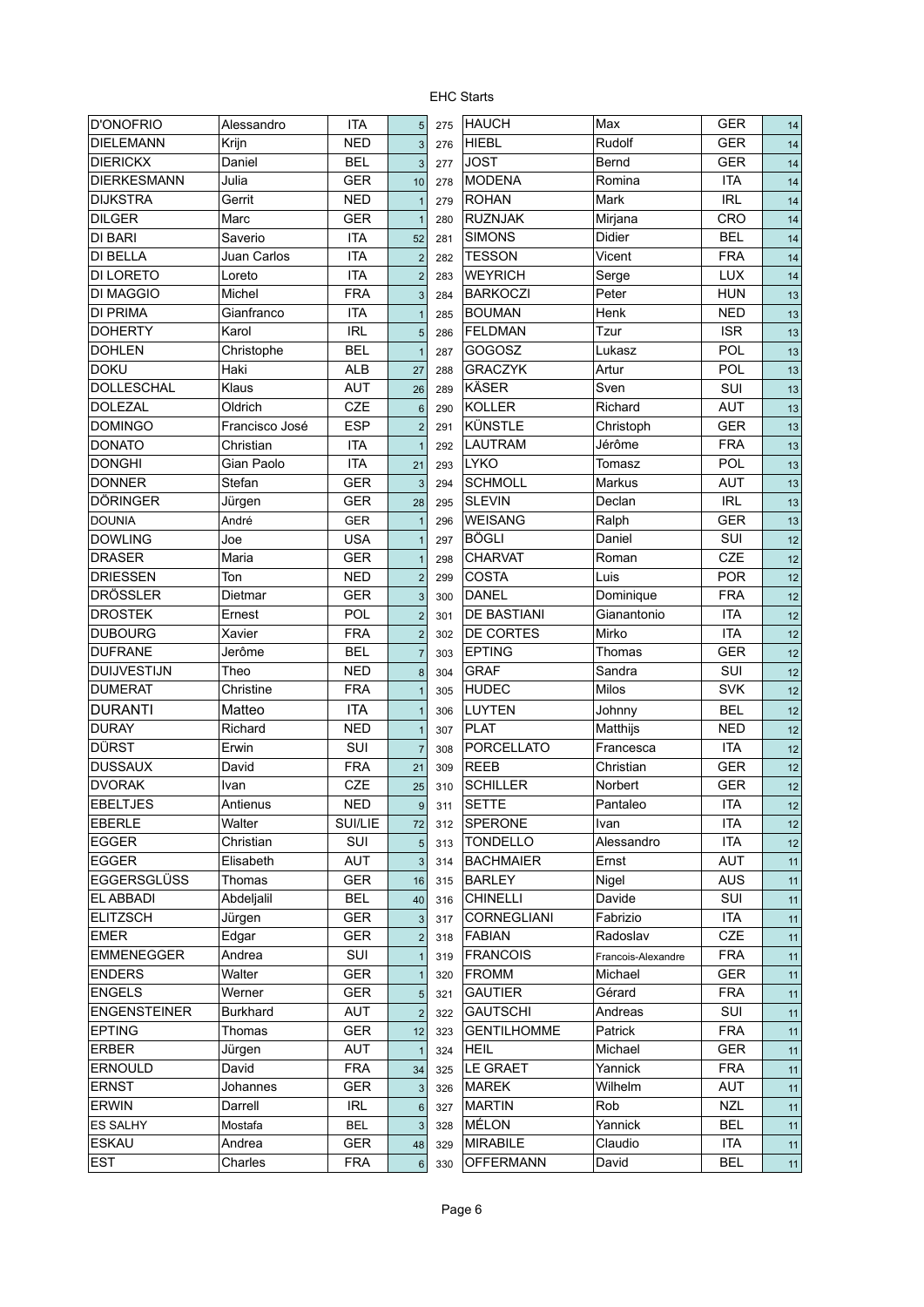| <b>ETZLSTORFER</b> | Christoph          | <b>AUT</b>        | 59               | 331 | <b>RAUBER</b>                    | Walter        | SUI                      | 11               |
|--------------------|--------------------|-------------------|------------------|-----|----------------------------------|---------------|--------------------------|------------------|
| <b>EYHARABERRY</b> | Jean-Marc          | <b>FRA</b>        | $\overline{1}$   | 332 | <b>REBILLARD</b>                 | Christophe    | <b>FRA</b>               | 11               |
| <b>FABIAN</b>      | Radoslav           | CZE               | 11               | 333 | <b>RIEGER</b>                    | Werner        | GER                      | 11               |
| <b>FAGONE</b>      | Orazio             | <b>ITA</b>        | 9                | 334 | <b>SCHNEIDER</b>                 | Jörg          | <b>GER</b>               | 11               |
| <b>FANKHAUSER</b>  | <b>Nick</b>        | SUI               | $\overline{4}$   | 335 | <b>SKOUPY</b>                    | Martin        | CZE                      | 11               |
| <b>FANKHAUSER</b>  | <b>Tobias</b>      | SUI               | 38               | 336 | <b>STEGER</b>                    | Dominique     | <b>FRA</b>               | 11               |
| <b>FANUCCHI</b>    | Fabio              | <b>ITA</b>        | 3                | 337 | <b>TAKKE</b>                     | Willem        | <b>NED</b>               | 11               |
| <b>FARINATI</b>    | Simone             | <b>ITA</b>        | $\overline{2}$   | 338 | <b>THALER</b>                    | Raimund       | <b>ITA</b>               | 11               |
| <b>FEBVRET</b>     | Jérôme             | <b>FRA</b>        | $\overline{4}$   | 339 | <b>TOUAT</b>                     | <b>Didier</b> | <b>FRA</b>               | 11               |
| <b>FELDMAN</b>     | Tzur               | <b>ISR</b>        | 13               | 340 | <b>TRAUSCH</b>                   | Eugene        | <b>LUX</b>               | 11               |
| <b>FEISAL</b>      | Sultan             | <b>GBR</b>        | $\overline{1}$   | 341 | <b>WIRTH</b>                     | Frank         | GER                      | 11               |
| <b>FELIES</b>      | Nico               | <b>BEL</b>        | 22               | 342 | <b>WISNIEWSKI</b>                | Marek         | POL                      | 11               |
| <b>FENOCCHIO</b>   | Francesca          | <b>ITA</b>        | 49               | 343 | <b>ALHABABI</b>                  | Ayed Ali      | <b>UAE</b>               | 10               |
| <b>FERNANDEZ</b>   | Xavier             | <b>AND</b>        | $\overline{4}$   | 344 | <b>BASTERRA</b>                  | lone          | <b>ESP</b>               | 10               |
| <b>FERRING</b>     | Heribert           | <b>GER</b>        | 15               | 345 | <b>BITO</b>                      | Sidney        | <b>NED</b>               | 10               |
| <b>FERSTERRA</b>   | Andreas            | GER               | $\mathbf{1}$     | 346 | <b>CUCCURU</b>                   | Rita          | <b>ITA</b>               | 10               |
| <b>FIECHTL</b>     | Reiner             | <b>GER</b>        | $6\phantom{1}$   | 347 | <b>DARKE</b>                     | Karen         | <b>GBR</b>               | 10               |
| <b>FIEDLER</b>     | <b>Tobias</b>      | <b>GER</b>        | 27               | 348 | <b>DIERKESMANN</b>               | Julia         | <b>GER</b>               | 10               |
| <b>FIERAMOSCA</b>  | Francesco          | <b>ITA</b>        | $\overline{7}$   | 349 | <b>GALLIVER</b>                  | lan           | SUI                      | 10               |
| <b>FIGAL</b>       | Aitor              | <b>ESP</b>        | $\overline{2}$   | 350 | <b>GHIRONZI</b>                  | Ivan          | <b>ITA</b>               | 10               |
| <b>FISCHER</b>     | Hubert             | GER               | $\boldsymbol{8}$ | 351 | <b>HERTER</b>                    | Johannes      | <b>GER</b>               | 10               |
| <b>FISCHER</b>     | Laurent            | <b>FRA</b>        | $\overline{1}$   | 352 | <b>KLEMMER</b>                   | Volker        | <b>GER</b>               | 10               |
| <b>FISCHER</b>     | Peter              | <b>GER</b>        | $\overline{2}$   | 353 | KÜTTENBAUM                       | Jürgen        | <b>GER</b>               | 10               |
| <b>FISCHER</b>     | Sabine             | GER               | $\overline{1}$   | 354 | <b>LISKA</b>                     | Radim         | <b>CZE</b>               | 10               |
| <b>FLEISCHLI</b>   | Mac                | SUI               | $6\phantom{1}6$  | 355 | <b>NEGRI</b>                     | Morena        | <b>ITA</b>               | 10               |
| <b>FOLTYN</b>      | Pavel              | CZE               | 31               | 356 | <b>ORECNY</b>                    | Maros         | <b>SVK</b>               | 10               |
| <b>FOPPE</b>       | Hubert             | <b>GER</b>        | $\overline{1}$   | 357 | <b>PUGEAUT</b>                   | Bernard       | <b>FRA</b>               | 10               |
| <b>FORTUNE</b>     | Patrick            | <b>FRA</b>        | 17               | 358 | <b>REINMUTH</b>                  | Jörg          | <b>GER</b>               | 10               |
| <b>FRANCIONE</b>   | Paolo              | <b>ITA</b>        | 14               | 359 | <b>REPPE</b>                     | Christiane    | <b>GER</b>               | 10               |
| <b>FRANCIS</b>     | Mona               | <b>FRA</b>        | $\overline{1}$   | 360 | <b>RYNK</b>                      | Johannes      | <b>GER</b>               | 10               |
| <b>FRANCOIS</b>    | Francois-Alexandre | <b>FRA</b>        | 11               | 361 | <b>SCHILLING</b>                 | Matthias      | <b>GER</b>               | 10               |
| <b>FRANCOIS</b>    | Luc                | <b>BEL</b>        | 52               | 362 | <b>STÖCKLI</b>                   | Philippe      | SUI                      | 10               |
| <b>FRANCOIS</b>    | Hugo               | <b>FRA</b>        | $\mathbf{1}$     | 363 | <b>TALLONE</b>                   | Mauricio      | <b>ITA</b>               | 10               |
| <b>FRANEK</b>      | David              | <b>FRA</b>        | 53               | 364 | <b>VIDEGRAIN</b>                 | Frank         | <b>FRA</b>               | 10               |
| <b>FRANK</b>       | Xenia              | <b>GER</b>        | $\overline{7}$   | 365 | <b>VINCI</b>                     | Domenico      | <b>ITA</b>               | 10               |
| <b>FRANKOWSKI</b>  | Mariusz            | <b>GER</b>        | 6                | 366 | <b>WALL</b>                      | Seamus        | <b>IRL</b>               | 10               |
| <b>FRANTA</b>      | Tomas              | CZE               | 15               | 367 | WEIBERLE                         | Eugen         | GER                      | 10               |
| <b>FRATINI</b>     | Luciano            | <b>LUX</b>        | 21               | 368 | <b>ARZO DIAGO</b>                | Vicente       | <b>ESP</b>               | $\boldsymbol{9}$ |
| <b>FREDA</b>       | Markus             | SUI               | 14               | 369 | <b>BAIER</b>                     | Michael       | <b>GER</b>               | $\boldsymbol{9}$ |
| <b>FREI</b>        | Heinz              | SUI               | 34               | 370 | <b>BOWLES</b>                    | Rowan         | <b>AUS</b>               | $\boldsymbol{9}$ |
| <b>FREITAG</b>     | <b>Ulrich</b>      | <b>GER</b>        | 21               | 371 | <b>CHRISTIANSEN</b>              | Kim Klüver    | <b>DEN</b>               | $\boldsymbol{9}$ |
| <b>FRICK</b>       | Achim              | <b>GER</b>        | $\overline{1}$   | 372 | <b>EBELTJES</b>                  | Antienus      | <b>NED</b>               | $\boldsymbol{9}$ |
| <b>FRICK</b>       | Gordian            | <b>GER</b>        |                  | 373 | <b>FAGONE</b>                    | Orazio        | ITA                      |                  |
| <b>FRITSCH</b>     | Joseph             | <b>FRA</b>        | 3                |     | <b>GASTAUD</b>                   | Patrick       | <b>FRA</b>               | 9                |
| <b>FROHOFER</b>    | Felix              | SUI               | 34               | 374 | <b>HANSSENS</b>                  | Denis         | <b>BEL</b>               | 9                |
| <b>FROIDEVAUX</b>  | Stephane           | <b>FRA</b>        | 20               | 375 | <b>JANSEN</b>                    | Jennette      | <b>NED</b>               | $\boldsymbol{9}$ |
| <b>FROMM</b>       |                    |                   | $\overline{1}$   | 376 |                                  |               |                          | $\boldsymbol{9}$ |
| <b>FRÜH</b>        | Michael            | <b>GER</b><br>SUI | 11               | 377 | <b>KRANNICH</b><br><b>KUCHAR</b> | Robby<br>René | <b>GER</b>               | $\boldsymbol{9}$ |
| <b>FRÜHWIRTH</b>   | Benjamin           |                   | 32               | 378 | <b>LA LAU</b>                    |               | <b>SVK</b><br><b>NED</b> | $\boldsymbol{9}$ |
|                    | Thomas             | AUT               | $\overline{2}$   | 379 |                                  | Carel Egbert  |                          | 9                |
| <b>FUHRMANN</b>    | Peter              | <b>GER</b>        | $\mathbf{1}$     | 380 | <b>LIMEUL</b>                    | Didier        | <b>FRA</b>               | 9                |
| <b>FUHRMANN</b>    | Ulrike             | <b>GER</b>        | $\mathbf{1}$     | 381 | <b>MARGARIA</b>                  | Giovanni      | <b>ESP</b>               | 9                |
| <b>FUSS</b>        | Alain              | <b>FRA</b>        | $\overline{7}$   | 382 | <b>PANTIN</b>                    | Olivier       | <b>FRA</b>               | 9                |
| <b>GABARD</b>      | Laurent            | <b>FRA</b>        | $\mathbf{3}$     | 383 | PERLAUX                          | Arnaud        | <b>BEL</b>               | $\boldsymbol{9}$ |
| <b>GABRIEL</b>     | Patrick            | <b>GER</b>        | 43               | 384 | <b>PERNER</b>                    | Stefan        | AUT                      | 9                |
| <b>GAJDICIAR</b>   | Vladimir           | <b>SVK</b>        | 8                | 385 | <b>PIGOZZO</b>                   | Gianfranco    | <b>ITA</b>               | 9                |
| <b>GALLIANO</b>    | Giuseppe           | <b>ITA</b>        | $\overline{2}$   | 386 | <b>RIENER</b>                    | Stefan        | <b>AUT</b>               | $9\,$            |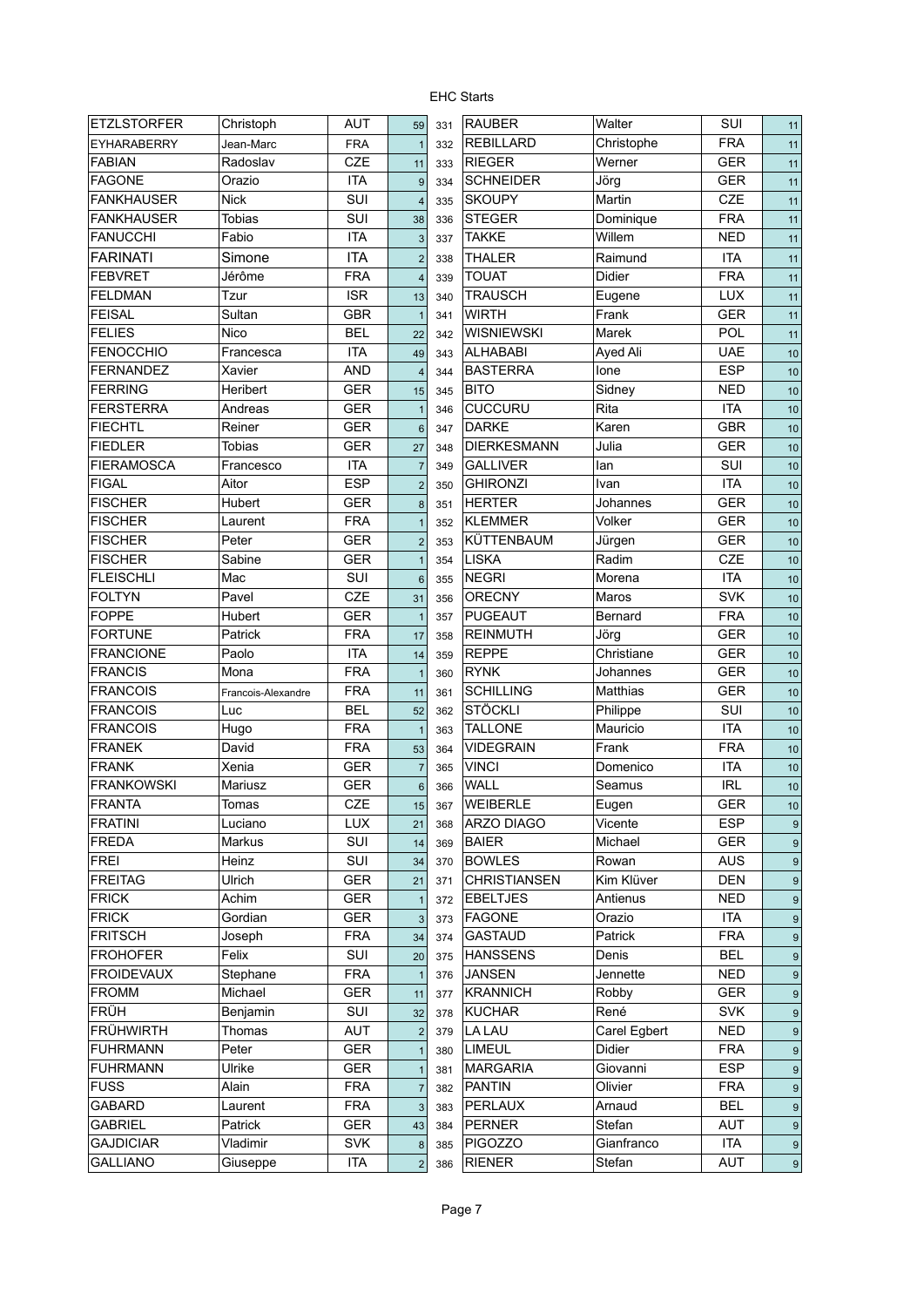| <b>GALIANO</b>          | Igor              | <b>ITA</b> | $\vert$                   | 387 | <b>RIVOIRA</b>          | Valentina      | <b>ITA</b> | $\boldsymbol{9}$    |
|-------------------------|-------------------|------------|---------------------------|-----|-------------------------|----------------|------------|---------------------|
| GALARRAGA ZENDO Ion     |                   | <b>ESP</b> | 2                         | 388 | <b>ROSSETTI</b>         | Mario          | <b>ITA</b> | $\boldsymbol{9}$    |
| <b>GALLENBACH</b>       | Nadine            | <b>GER</b> | 32                        | 389 | <b>SCHEFER</b>          | Nicole         | <b>NED</b> | $\boldsymbol{9}$    |
| <b>GALLENBACH</b>       | Oli               | <b>GER</b> | $6\phantom{1}$            | 390 | <b>STÖCKLI</b>          | Sandra         | SUI        | $\boldsymbol{9}$    |
| <b>GALLIVER</b>         | lan               | <b>SUI</b> | 10                        | 391 | <b>UHLEMANN</b>         | Lars           | <b>GER</b> | $\boldsymbol{9}$    |
| <b>GANTHALER</b>        | <b>Marius</b>     | <b>ITA</b> | $5\phantom{1}$            | 392 | <b>VETSCH</b>           | Michael        | SUI        | $\boldsymbol{9}$    |
| <b>GANTZER</b>          | Philippe          | <b>FRA</b> | $\mathbf{1}$              | 393 | <b>WEIGL</b>            | <b>Steffen</b> | <b>GER</b> | 9                   |
| <b>GARNIER</b>          | Petra             | <b>NED</b> | $5\phantom{.0}$           | 394 | <b>ALMAZAM</b>          | Hussain        | <b>UAE</b> | $\bf 8$             |
| <b>GAROFALO</b>         | Luca              | <b>ITA</b> | $\overline{2}$            | 395 | <b>BEYRER</b>           | Günther        | <b>AUT</b> | 8                   |
| <b>GARROTE</b>          | Sergio            | <b>ESP</b> | 5                         | 396 | <b>BOHACEK</b>          | Petr           | <b>CZE</b> | 8                   |
| <b>GASTAUD</b>          | Patrick           | <b>FRA</b> | 9                         | 397 | <b>BRAUN</b>            | Sabine         | <b>GER</b> | 8                   |
| <b>GATELLI</b>          | Mario             | <b>ITA</b> | $\overline{2}$            |     | <b>CAMPI</b>            | Paolo          | <b>ITA</b> |                     |
| <b>GATTI</b>            | Stefano           | <b>ITA</b> |                           | 398 | <b>CRATASSA</b>         | Mauro          | <b>ITA</b> | $\bf 8$             |
| <b>GAUDIELLO</b>        |                   | <b>ITA</b> | $\overline{4}$            | 399 |                         |                |            | $\bf 8$             |
|                         | Ferdinando Flavio |            | $\overline{1}$            | 400 | <b>DUIJVESTIJN</b>      | Theo           | <b>NED</b> | 8                   |
| <b>GAUTIER</b>          | Gérard            | <b>FRA</b> | 11                        | 401 | <b>FISCHER</b>          | <b>Hubert</b>  | <b>GER</b> | $\bf 8$             |
| <b>GAUTSCHI</b>         | Andreas           | <b>SUI</b> | 11                        | 402 | <b>GAJDICIAR</b>        | Vladimir       | <b>SVK</b> | $\bf 8$             |
| GAY                     | Meggie            | <b>FRA</b> | $\overline{2}$            | 403 | <b>GIACOMA</b>          | Massimo        | <b>ITA</b> | $\bf 8$             |
| <b>GEANT</b>            | Jérome            | <b>FRA</b> | $\mathbf{1}$              | 404 | <b>GODDARD</b>          | James          | <b>GBR</b> | 8                   |
| <b>GEEVE</b>            | Theo              | <b>NED</b> | 5                         | 405 | <b>GRABOSCH</b>         | Peter          | <b>GER</b> | $\bf 8$             |
| <b>GEIDER</b>           | Jürgen            | GER        | $\overline{4}$            | 406 | <b>HANSEN</b>           | Connie         | <b>DEN</b> | $\bf 8$             |
| GEMARD                  | Denis             | <b>FRA</b> | $\overline{1}$            | 407 | <b>HERRMANN</b>         | Uwe            | <b>GER</b> | $\bf 8$             |
| <b>GENTILHOMME</b>      | Patrick           | <b>FRA</b> | 11                        | 408 | <b>HOOPER</b>           | Robert         | <b>USA</b> | $\bf 8$             |
| <b>GERBEL</b>           | Jochen            | <b>GER</b> | 43                        | 409 | <b>HUISMAN</b>          | Truus          | <b>NED</b> | $\bf 8$             |
| <b>GERI</b>             | Riccardo          | <b>ITA</b> | $\mathbf{1}$              | 410 | <b>HUISMAN</b>          | Siska          | <b>NED</b> | $\bf 8$             |
| <b>GERLACH</b>          | Thomas            | <b>DEN</b> | 6                         | 411 | <b>JADLOVSKY</b>        | Jaroslav       | <b>CZE</b> | $\bf 8$             |
| <b>GHERSI</b>           | Enrico            | <b>ITA</b> | $\mathbf{1}$              | 412 | <b>JANSSENS</b>         | Mario          | <b>BEL</b> | $\bf 8$             |
| <b>GHIRONZI</b>         | Ivan              | <b>ITA</b> | 10                        | 413 | <b>KALSECZ</b>          | Joe            | <b>FRA</b> | $\bf 8$             |
| <b>GHOUL</b>            | Ahmad             | LIB        | $\overline{2}$            | 414 | <b>LASCARO</b>          | Vito           | <b>ITA</b> | $\bf 8$             |
| <b>GIACALONE</b>        | Patrick           | <b>FRA</b> | $\overline{2}$            | 415 | <b>MATEOS RODRIGUEZ</b> | Isaac          | <b>ESP</b> | $\bf 8$             |
| <b>GIACOMA</b>          | Massimo           | <b>ITA</b> | 8                         | 416 | <b>MAZOYER</b>          | Jean-Marie     | <b>FRA</b> | 8                   |
| <b>GIAGNONI</b>         | Christian         | <b>ITA</b> | 6                         | 417 | <b>PAPWORTH</b>         | Kevin          | <b>GBR</b> | 8                   |
| <b>GIANI</b>            | Riccardo          | <b>ITA</b> | $\overline{4}$            | 418 | <b>PARNACK</b>          | Rene           | <b>GER</b> | $\bf 8$             |
| <b>GIDEMANN</b>         | Christian         | <b>FRA</b> | 51                        | 419 | <b>POIRIER</b>          | Amélie         | <b>FRA</b> | $\bf 8$             |
| <b>GIERA</b>            | Krystian          | POL        | 6                         | 420 | <b>RIDER</b>            | Israel         | <b>ESP</b> | $\bf8$              |
| <b>GILGEN</b>           | Luca              | SUI        | 53                        | 421 | <b>SANCHEZ</b>          | Oscar          | <b>USA</b> | $\bf 8$             |
| <b>GILLESPIE</b>        | Gordon            | <b>GBR</b> |                           |     | SCHILLÉ                 | Jean-Michel    | <b>FRA</b> |                     |
| <b>GINER SOLER</b>      | Luis Miguel       | ESP        | $\overline{7}$<br>$\vert$ | 422 | SCHMICKING              | Thomas         | GER        | $\bf 8$<br>$\bf{8}$ |
|                         |                   | <b>GER</b> |                           | 423 |                         | Steffen        |            |                     |
| <b>GINKO</b>            | Manuel            |            | $\mathbf{1}$              | 424 | <b>SCHOLZE</b>          |                | GER        | $\bf 8$             |
| <b>GIOZET</b>           | Davide            | ITA        | 18                        | 425 | <b>SIEGMANN</b>         | Klaus          | GER        | 8                   |
| <b>GIRELLI</b>          | Stefano           | <b>ITA</b> | $\overline{2}$            | 426 | <b>STADLBAUER</b>       | Christoph      | <b>AUT</b> | 8                   |
| <b>GLAESE</b>           | Peter             | <b>GER</b> | $\overline{2}$            | 427 | <b>TVAROHOVA</b>        | Nad'a          | CZE        | $\bf 8$             |
| <b>GLISONI</b>          | Alberto           | ITA        | 18                        | 428 | VAN DEN BRANDE          | Patrick        | <b>BEL</b> | $\bf 8$             |
| <b>GMEINWIESER</b>      | Markus            | GER        | $\sqrt{5}$                | 429 | VAN ECK                 | Gerrit         | <b>NED</b> | $\bf 8$             |
| <b>GOCHT</b>            | Frank             | <b>GER</b> | $\mathbf{1}$              | 430 | VANDERVAEREN            | Bert           | <b>BEL</b> | 8                   |
| <b>GODDARD</b>          | James             | <b>GBR</b> | 8 <sup>1</sup>            | 431 | <b>VERHAEGEN</b>        | Ronald         | <b>NED</b> | 8                   |
| <b>GODINAT</b>          | Olivier           | SUI        | $\overline{1}$            | 432 | <b>WOHLER</b>           | Anna-Sophie    | <b>GER</b> | $\bf 8$             |
| GOGOSZ                  | Lukasz            | POL        | 13                        | 433 | <b>ANTHOFER</b>         | Oliver         | <b>AUT</b> | $\overline{7}$      |
| GOLDAPP                 | Hartmut           | <b>GER</b> | 25                        | 434 | <b>ARNABOLDI</b>        | <b>Bruno</b>   | <b>ITA</b> | $\overline{7}$      |
| <b>GOMIERO</b>          | Andrea            | ITA        | $\overline{2}$            | 435 | <b>BERNARDI</b>         | lago           | <b>ITA</b> | $\overline{7}$      |
| <b>GONCERZ</b>          | Katarzyna         | <b>POL</b> | $\sqrt{5}$                | 436 | <b>BORLINO</b>          | Alessandro     | <b>ITA</b> | $\overline{7}$      |
| <b>GONZALES LORENTE</b> | Javier            | <b>ESP</b> | $\overline{\mathbf{4}}$   | 437 | <b>BRESSANELLI</b>      | Mirco          | <b>ITA</b> | $\overline{7}$      |
| <b>GOOSSENS</b>         | Stéphane          | BEL        | $\overline{2}$            | 438 | <b>BÜCHLER</b>          | Jürgen         | <b>GER</b> | $\overline{7}$      |
| <b>GRABOSCH</b>         | Peter             | <b>GER</b> | $\bf 8$                   | 439 | <b>CATANIA</b>          | Marco          | <b>ITA</b> | $\overline{7}$      |
| <b>GRACZYK</b>          | Artur             | POL        | 13                        | 440 | <b>CHARIFI</b>          | Rabia          | <b>FRA</b> | $\overline{7}$      |
| GRAEF                   | Christoph         | <b>GER</b> | $\mathbf{1}$              | 441 | <b>CIJINTJE</b>         | Aksel          | <b>NED</b> | $\overline{7}$      |
| <b>GRAF</b>             | Erwin             | SUI        | 2                         | 442 | <b>CUISINIER</b>        | Christian      | <b>FRA</b> | $\overline{7}$      |
| GRAF                    | Frank             | GER        | 21                        |     | <b>DAINESE</b>          | Pierino        | <b>ITA</b> |                     |
|                         |                   |            |                           | 443 |                         |                |            | $\boldsymbol{7}$    |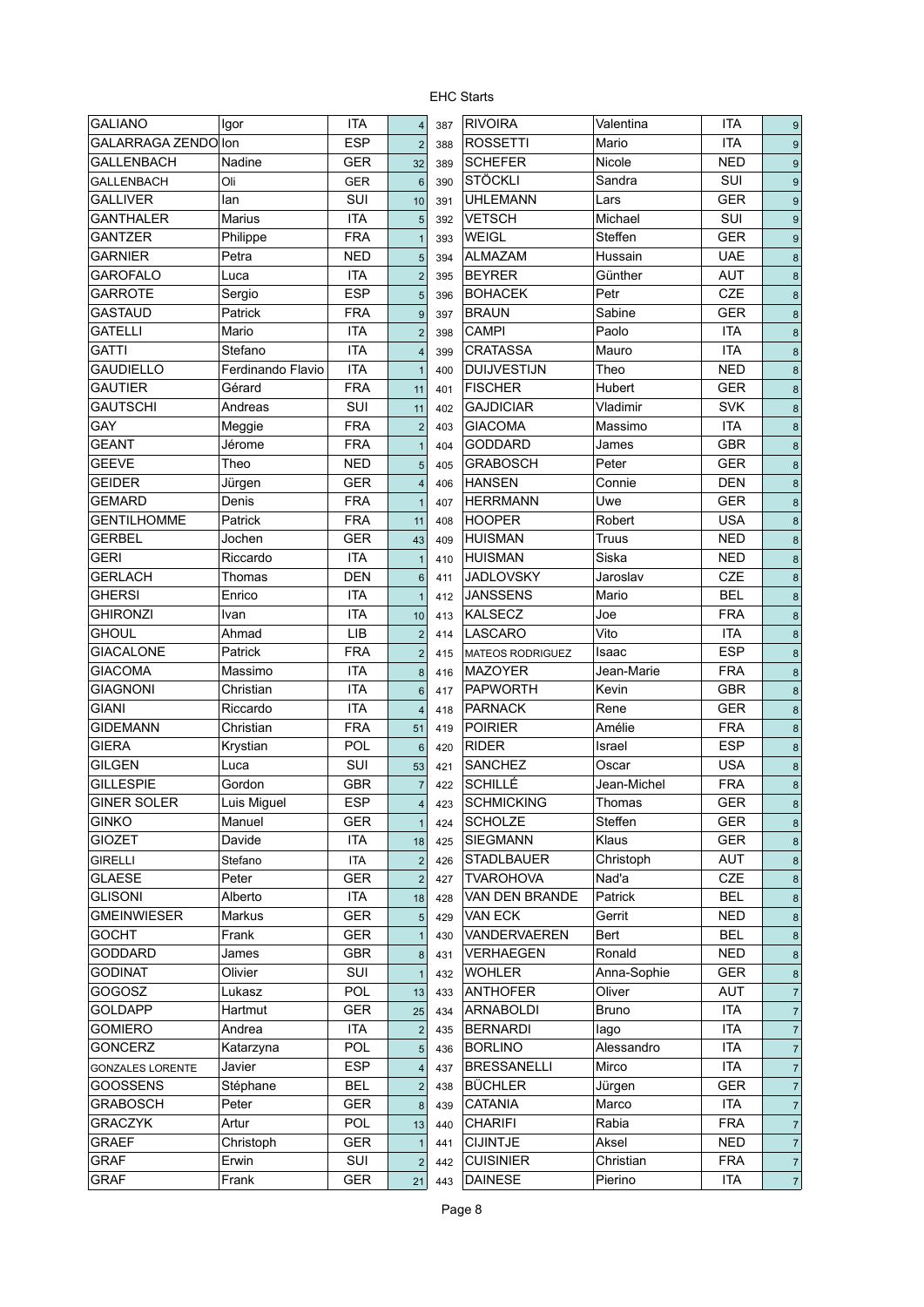| <b>GRAF</b>          | Sandra          | SUI        | 12                      | 444 | <b>DUFRANE</b>            | Jerôme     | <b>BEL</b> | $\overline{7}$  |
|----------------------|-----------------|------------|-------------------------|-----|---------------------------|------------|------------|-----------------|
| <b>GRANELLINI</b>    | Gianluigi       | <b>ITA</b> | 17                      | 445 | <b>DÜRST</b>              | Erwin      | SUI        | $\overline{7}$  |
| <b>GREEN</b>         | Rob             | <b>GBR</b> | $\mathbf{1}$            | 446 | <b>FIERAMOSCA</b>         | Francesco  | <b>ITA</b> | $\overline{7}$  |
| <b>GRETHLEIN</b>     | Eckardt         | <b>GER</b> | $\overline{2}$          | 447 | <b>FRANK</b>              | Xenia      | <b>GER</b> | $\overline{7}$  |
| <b>GRILL</b>         | Luigi           | <b>ITA</b> | $6\phantom{1}$          | 448 | <b>FUSS</b>               | Alain      | <b>FRA</b> | $\overline{7}$  |
| <b>GRIMM</b>         | Andreas         | SUI        | $\mathbf{1}$            | 449 | <b>GILLESPIE</b>          | Gordon     | <b>GBR</b> | $\overline{7}$  |
| <b>GRITSCH</b>       | Alexander       | <b>AUT</b> | 24                      | 450 | <b>HÖRMANN</b>            | Harald     | <b>AUT</b> | $\overline{7}$  |
| <b>GROEN</b>         | Ronald          | <b>NED</b> | $\mathbf{1}$            | 451 | <b>HOUGHTON</b>           | Andy       | <b>GBR</b> | $\overline{7}$  |
| <b>GROPPI</b>        | Walter          | <b>ITA</b> | 17                      | 452 | <b>KASSER</b>             | Paul       | <b>FRA</b> | $\overline{7}$  |
| <b>GROSSENBACHER</b> | <b>JÜRG</b>     | SUI        | $\mathbf{1}$            | 453 | <b>KOLSKY</b>             | Jiri       | CZE        | $\overline{7}$  |
| <b>GRUBER</b>        | Erich           | <b>ITA</b> | $\overline{2}$          | 454 | <b>KRÖNER</b>             | Michael    | <b>GER</b> | $\overline{7}$  |
| <b>GRUBERG</b>       | Nati            | <b>ISR</b> | 26                      | 455 | LANGE                     | Stefan     | GER        | $\overline{7}$  |
| <b>GRYGLAS</b>       | Mariusz         | <b>POL</b> | $\overline{\mathbf{4}}$ | 456 | <b>MARTINS</b>            | André      | SUI        | $\overline{7}$  |
| <b>GUEMENE</b>       | Pascal          | <b>FRA</b> | $\mathbf{1}$            | 457 | <b>NIEBISCH</b>           | Olaf       | <b>GER</b> | $\overline{7}$  |
| <b>GUERINI</b>       | Enrico          | <b>ITA</b> | $\mathsf 3$             | 458 | <b>PELS</b>               | Kelvin     | <b>NED</b> | $\overline{7}$  |
| <b>GUIGONIS</b>      | Frédéric        | <b>FRA</b> | $\overline{c}$          | 459 | <b>PICCININI</b>          | Roberto    | <b>ITA</b> | $\overline{7}$  |
| <b>GUISSARD</b>      | Pierre          | <b>BEL</b> | $\mathbf{1}$            | 460 | PIERAGOSTINI              | Igor       | <b>ITA</b> | $\overline{7}$  |
| <b>GUNDERSON</b>     | Kjeld           | NED        | $\mathbf 2$             | 461 | <b>PIHERA</b>             | Jan        | CZE        | $\overline{7}$  |
| <b>HABSCH</b>        | Roger           | <b>BEL</b> | 20                      | 462 | <b>SCHUMACHER</b>         | Nadia      | <b>GER</b> | $\overline{7}$  |
| <b>HACKINGER</b>     | Ludwig          | <b>AUT</b> | 28                      |     | <b>SEDERL</b>             | Josef      | <b>AUT</b> | $\overline{7}$  |
| <b>HAGER</b>         | Sandra          | SUI        |                         | 463 | <b>STRNAD</b>             | Roman      | CZE        |                 |
| HALFEN               | Francois        | <b>FRA</b> | $\overline{c}$          | 464 | <b>TER STEEGE</b>         | Edwin      | <b>NED</b> | $\overline{7}$  |
|                      |                 |            | 5                       | 465 |                           |            |            | $\overline{7}$  |
| <b>HALLAM</b>        | James           | <b>GBR</b> | $\mathbf{1}$            | 466 | TONOLI                    | Franco     | <b>ITA</b> | $\overline{7}$  |
| <b>HAMAK</b>         | Jan             | CZE        | $\overline{c}$          | 467 | <b>VAN BRUGGE</b>         | Ivan       | <b>NED</b> | $\overline{7}$  |
| <b>HANISCH</b>       | Jan             | GER        | $\mathbf 2$             | 468 | <b>VERHEYEN</b>           | Steven     | <b>BEL</b> | $\overline{7}$  |
| <b>HANSEN</b>        | Connie          | <b>DEN</b> | 8                       | 469 | WIEGMAN                   | Maurice    | <b>NED</b> | $\overline{7}$  |
| <b>HANSEN</b>        | Yolande         | <b>GER</b> | $\overline{\mathbf{4}}$ | 470 | <b>ABRUZZO</b>            | Emanuele   | <b>ITA</b> | $6\phantom{1}$  |
| <b>HANSSENS</b>      | Denis           | <b>BEL</b> | $9\,$                   | 471 | <b>ALBOR</b>              | Alejandro  | <b>USA</b> | $6\phantom{1}$  |
| <b>HARASIM</b>       | Agnieszka       | POL        | $\mathbf{1}$            | 472 | <b>ALDAHERI</b>           | Rashed     | <b>UAE</b> | $6\phantom{1}6$ |
| <b>HASHEMI</b>       | Abdullah        | <b>UAE</b> | $6\phantom{1}6$         | 473 | <b>ALHAMIRI</b>           | Saif Helal | <b>UAE</b> | $6\phantom{1}6$ |
| <b>HAUCH</b>         | Daniel          | <b>GER</b> | $\mathbf{1}$            | 474 | ARNOLD                    | Steve      | <b>GBR</b> | $6\phantom{1}$  |
| <b>HAUCH</b>         | Max             | GER        | 14                      | 475 | <b>ASERO</b>              | Carmelo    | <b>ITA</b> | $6\phantom{1}$  |
| <b>HEDLUND</b>       | Jessica         | <b>SWE</b> | 5                       | 476 | <b>BALLESTEROS CUCUR.</b> | Diego      | <b>ESP</b> | $6\phantom{1}$  |
| <b>HEIL</b>          | Michael         | <b>GER</b> | 11                      | 477 | <b>BANIHASHEM</b>         | Mohammed   | <b>UAE</b> | $6\phantom{1}$  |
| <b>HEIL</b>          | Joachim         | <b>GER</b> | $\overline{\mathbf{c}}$ | 478 | <b>BOFFA</b>              | Marco      | <b>ITA</b> | $6\phantom{1}$  |
| <b>HEIM</b>          | Edwin           | <b>GER</b> | $\mathbf{1}$            | 479 | <b>BOTTI</b>              | Andrea     | <b>ITA</b> | $6\phantom{1}6$ |
| <b>HEINDL</b>        | Ernst           | AUT        | $\overline{1}$          | 480 | <b>BOVE</b>               | Fabrizio   | <b>ITA</b> | $6\phantom{1}$  |
| <b>HEINE</b>         | Olaf            | <b>GER</b> | 38                      | 481 | <b>BRIGO</b>              | Roberto    | <b>ITA</b> | $6\phantom{1}6$ |
| <b>HEISSAT</b>       | Michel          | <b>FRA</b> | $\overline{2}$          | 482 | <b>CARRUTHERS</b>         | Peter      | GBR        | $6\phantom{1}$  |
| <b>HENRICH</b>       | Sven            | <b>GER</b> | 3                       | 483 | <b>CAVICCHIA</b>          | Vince      | SUI        | $6\phantom{1}$  |
| <b>HERAS</b>         | Manel           | <b>ESP</b> | $\mathbf{1}$            | 484 | <b>DOLEZAL</b>            | Oldrich    | CZE        | $\,6$           |
| <b>HERBERGER</b>     | Jörg            | <b>GER</b> | 3                       | 485 | <b>ERWIN</b>              | Darrell    | <b>IRL</b> | $6\phantom{1}$  |
| <b>HERBRECHT</b>     | Quentin         | <b>FRA</b> | $\mathbf{1}$            | 486 | <b>EST</b>                | Charles    | <b>FRA</b> | $6\phantom{1}$  |
| <b>HERRMANN</b>      | Uwe             | <b>GER</b> | 8                       | 487 | <b>FIECHTL</b>            | Reiner     | <b>GER</b> | $6\phantom{1}$  |
| <b>HERRMANN</b>      | Otto            | <b>GER</b> | $\overline{2}$          | 488 | <b>FLEISCHLI</b>          | Mac        | SUI        | $\,6$           |
| <b>HERTER</b>        | Johannes        | <b>GER</b> | 10                      | 489 | <b>FRANKOWSKI</b>         | Mariusz    | <b>GER</b> | $\,6$           |
| <b>HERY</b>          | Patrick         | <b>FRA</b> | 18                      | 490 | <b>GALLENBACH</b>         | Oli        | <b>GER</b> | $\,6$           |
| <b>HESS</b>          | <b>Beatrice</b> | <b>FRA</b> | $\mathbf{1}$            | 491 | <b>GERLACH</b>            | Thomas     | <b>DEN</b> | $\,6$           |
| <b>HIEBL</b>         | Rudolf          | <b>GER</b> | 14                      | 492 | <b>GIAGNONI</b>           | Christian  | <b>ITA</b> | $\,6$           |
| <b>HIELKEMA</b>      | Mischa          | <b>NED</b> | 27                      | 493 | <b>GIERA</b>              | Krystian   | POL        | $6\phantom{1}$  |
| <b>HINDRICQ</b>      | Christophe      | <b>BEL</b> | 95                      | 494 | <b>GRILL</b>              | Luigi      | <b>ITA</b> | $\,6$           |
| <b>HIRT</b>          | Marco           | <b>GER</b> | $\mathbf{1}$            | 495 | <b>HASHEMI</b>            | Abdullah   | <b>UAE</b> | $6\phantom{1}$  |
| <b>HITTINGER</b>     | Jean Michel     | <b>FRA</b> | $\overline{\mathbf{c}}$ | 496 | <b>HÖFER</b>              | Martin     | <b>AUT</b> | $6\phantom{1}$  |
| <b>HOCKENSMITH</b>   | Greg            | <b>USA</b> | $\mathbf{1}$            | 497 | <b>JOUANNY</b>            | Florian    | <b>FRA</b> | $6\phantom{1}$  |
| <b>HODGES</b>        | Steve           | <b>GBR</b> | 3                       | 498 | KÖBERLE                   | Heinrich   | <b>GER</b> |                 |
| <b>HOELKE</b>        | Mike            | <b>GER</b> |                         |     | <b>KOSTYK</b>             | Nicolas    | <b>FRA</b> | $6\phantom{1}$  |
|                      |                 |            | $\mathbf{1}$            | 499 |                           |            |            | $\,6$           |
| <b>HOFBAUER</b>      | Otto            | <b>GER</b> | $\overline{\mathbf{4}}$ | 500 | <b>KROL</b>               | Bogdan     | POL        | $6\phantom{1}6$ |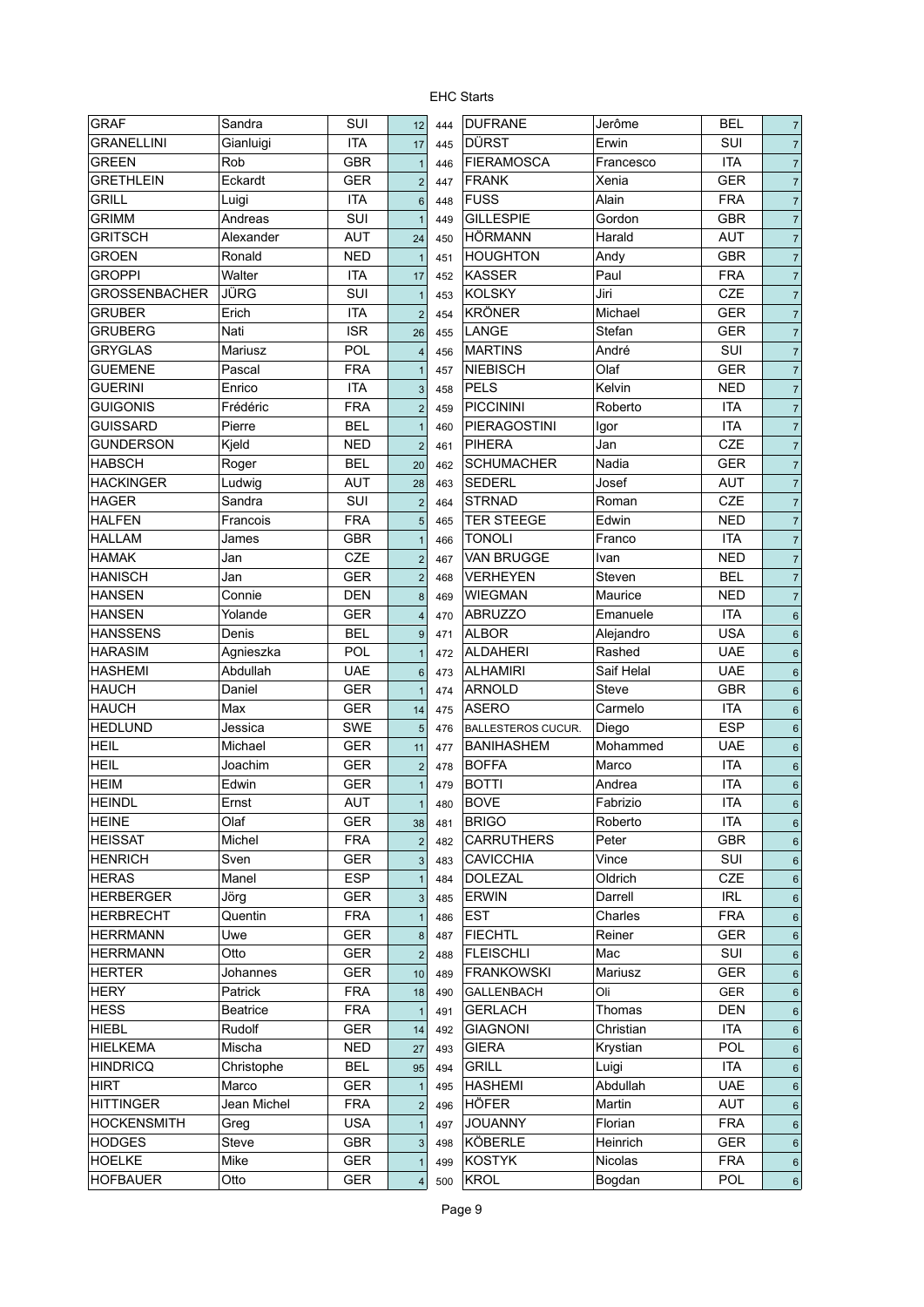| <b>HOFELICH</b>    | Alexander             | <b>GER</b> | $\overline{2}$          | 501 | <b>KUNZ</b>            | Christoph      | SUI        | $\,6$           |
|--------------------|-----------------------|------------|-------------------------|-----|------------------------|----------------|------------|-----------------|
| <b>HOFER</b>       | Patrick               | SUI        | $\mathbf{1}$            | 502 | <b>LUCARELLI</b>       | Paolo          | <b>ITA</b> | $\,6$           |
| <b>HOFER</b>       | Daniel                | <b>AUT</b> | $\overline{1}$          | 503 | <b>MARCHESE</b>        | Samuel         | <b>ITA</b> | $\,6$           |
| <b>HÖFER</b>       | Martin                | <b>AUT</b> | $6\phantom{1}6$         | 504 | <b>MARCHISIO</b>       | Mattia         | <b>ITA</b> | $\,6$           |
| <b>HOFFMANN</b>    | Lars                  | <b>GER</b> | 43                      | 505 | <b>MERITI</b>          | Ciancarlo      | <b>ITA</b> | $6\phantom{1}6$ |
| <b>HOLLIS</b>      | Ron                   | <b>NED</b> | $\overline{1}$          | 506 | <b>PELTOPURO</b>       | Jani           | <b>FIN</b> | $6\phantom{1}6$ |
| <b>HOLZREITER</b>  | Mario                 | <b>AUT</b> | 15                      | 507 | <b>PERRINA</b>         | Benedetto      | <b>ITA</b> | $\,6$           |
| <b>HOMOLA</b>      | Manfred               | <b>AUT</b> | $\overline{2}$          | 508 | <b>PIAZZA</b>          | Giannino       | <b>ITA</b> | $6\phantom{1}$  |
| <b>HOOPER</b>      | Robert                | <b>USA</b> | 8                       | 509 | <b>PLONER</b>          | Stephan        | SUI        | $6\phantom{1}$  |
| <b>HOPFGARTNER</b> | Fritz                 | <b>AUT</b> | 30                      | 510 | <b>PUDLIS</b>          | Monika         | POL        | $6\phantom{1}$  |
| <b>HORDIES</b>     | Maxime                | <b>BEL</b> | 3                       | 511 | <b>SEIFART</b>         | <b>Steffen</b> | <b>GER</b> | 6               |
| HÖRMANN            | Harald                | <b>AUT</b> | $\overline{7}$          | 512 | <b>SIMONS</b>          | Ad             | <b>NED</b> | $6\phantom{1}$  |
| <b>HORN</b>        | Allen                 | <b>DEN</b> | $\overline{4}$          | 513 | <b>SPENA</b>           | Luciano        | <b>ITA</b> | $6\phantom{1}6$ |
| <b>HOUGHTON</b>    | Andy                  | <b>GBR</b> | $\overline{7}$          | 514 | <b>STRYSACK</b>        | Benjamin       | <b>GER</b> | $6\phantom{1}6$ |
| <b>HRABICA</b>     | Petr                  | <b>CZE</b> | 29                      | 515 | <b>SUTER</b>           | Armin          | SUI        | $6\phantom{1}6$ |
| <b>HUBER</b>       | Alfred                | GER        | $\overline{2}$          | 516 | <b>TAYLOR</b>          | Michael        | <b>AUS</b> | $6\phantom{1}6$ |
| <b>HUBER</b>       |                       | SUI        |                         |     | <b>TENDON</b>          | Yves           | SUI        |                 |
|                    | <b>Bruno</b><br>Milos | <b>SVK</b> | 38                      | 517 | <b>THEMSEN</b>         | Anders         |            | $6\phantom{1}6$ |
| <b>HUDEC</b>       |                       |            | 12                      | 518 |                        |                | <b>DEN</b> | $6\phantom{1}6$ |
| <b>HUGHES</b>      | Jonathan              | GBR        | $\overline{2}$          | 519 | <b>TRIENDL</b>         | Christian      | <b>GER</b> | $6\phantom{1}6$ |
| <b>HUISMAN</b>     | <b>Truus</b>          | <b>NED</b> | 8                       | 520 | VAN DER FEEST          | Piet           | <b>NED</b> | $6\phantom{1}6$ |
| <b>HUISMAN</b>     | Siska                 | <b>NED</b> | 8                       | 521 | VAN EXTERGEM           | Mark           | <b>BEL</b> | $6\phantom{1}6$ |
| <b>HUITKER</b>     | Eric                  | <b>NED</b> | 3                       | 522 | <b>VAN LINDEN</b>      | Frank          | <b>BEL</b> | $6\phantom{1}$  |
| <b>HÜBSCHER</b>    | Hermann               | <b>GER</b> |                         | 523 | <b>VOKURKA</b>         | Jiri           | <b>CZE</b> | $6\phantom{1}$  |
| <b>HUMPENÖDER</b>  | Christian             | <b>GER</b> | $\mathbf{1}$            | 524 | <b>WEIDNER</b>         | Johannes       | <b>GER</b> | $6\phantom{1}$  |
| <b>HUNT</b>        | Hannah Joan           | GBR        | $\overline{2}$          | 525 | ABATE                  | Alfredo        | <b>ITA</b> | 5               |
| <b>HURTOVA</b>     | Petra                 | <b>CZE</b> | $\overline{2}$          | 526 | <b>ANDRIYESH</b>       | Davyd          | UKR/ITA    | 5               |
| <b>HUSER</b>       | Theres                | SUI        | 21                      | 527 | <b>BANG</b>            | Jesper         | <b>DEN</b> | $\overline{5}$  |
| <b>IBARRA</b>      | Rafael                | <b>USA</b> | $\overline{2}$          | 528 | <b>BORIC</b>           | Drazen         | <b>GER</b> | $\overline{5}$  |
| <b>ISLER</b>       | Natasha               | <b>ITA</b> | $\overline{4}$          | 529 | <b>BRION</b>           | Vincent        | <b>FRA</b> | $\overline{5}$  |
| <b>JACQUOT</b>     | Cyrille               | <b>FRA</b> | $\overline{2}$          | 530 | <b>BURGGRAAF</b>       | Herbert        | <b>NED</b> | $\overline{5}$  |
| <b>JADLOVSKY</b>   | Jaroslav              | CZE        | 8                       | 531 | <b>CALIMERO</b>        | Graziella      | <b>ITA</b> | $\overline{5}$  |
| <b>JAHODA</b>      | Patrik                | CZE        | 33                      | 532 | <b>DECOMBE</b>         | Christian      | <b>FRA</b> | $\overline{5}$  |
| <b>JAKOBI</b>      | Norbert               | <b>GER</b> | 25                      | 533 | <b>DEJONGHE</b>        | Stéphane       | <b>BEL</b> | $\overline{5}$  |
| <b>JANSEN</b>      | Jennette              | <b>NED</b> | 9                       | 534 | D'ONOFRIO              | Alessandro     | <b>ITA</b> | $\sqrt{5}$      |
| <b>JANSSEN</b>     | <b>Bruno</b>          | GER        | $\overline{1}$          | 535 | <b>DOHERTY</b>         | Karol          | <b>IRL</b> | $\sqrt{5}$      |
| <b>JANSSENS</b>    | Mario                 | <b>BEL</b> | $\boldsymbol{8}$        | 536 | <b>EGGER</b>           | Christian      | SUI        | $\sqrt{5}$      |
| <b>JEANNOT</b>     | Joel                  | <b>FRA</b> | 39                      | 537 | <b>ENGELS</b>          | Werner         | <b>GER</b> | $\overline{5}$  |
| JEFFRE             | Bernd                 | <b>GER</b> | 58                      | 538 | <b>GANTHALER</b>       | Marius         | ITA        | $\sqrt{5}$      |
| <b>JENKINS</b>     | Mahlon                | <b>USA</b> |                         | 539 | <b>GARNIER</b>         | Petra          | <b>NED</b> | $\sqrt{5}$      |
| JENSEN             | Michael               | <b>DEN</b> | $\overline{\mathbf{4}}$ | 540 | <b>GARROTE</b>         | Sergio         | <b>ESP</b> | $\sqrt{5}$      |
| JINDRA             | Lukas                 | CZE        | $\overline{4}$          | 541 | <b>GEEVE</b>           | Theo           | <b>NED</b> | $\sqrt{5}$      |
| JOGGI              | Daniel                | SUI        | $\overline{c}$          | 542 | <b>GMEINWIESER</b>     | Markus         | <b>GER</b> | $\sqrt{5}$      |
| JONES              | Luke                  | <b>GBR</b> | $\overline{2}$          | 543 | <b>GONCERZ</b>         | Katarzyna      | <b>POL</b> | $\sqrt{5}$      |
| JONES              | Oliver                | <b>GBR</b> | $\mathbf{1}$            | 544 | <b>HALFEN</b>          | Francois       | <b>FRA</b> | 5               |
| <b>JOPPICH</b>     | Martin                | AUT        | $\mathbf{1}$            | 545 | <b>HEDLUND</b>         | Jessica        | <b>SWE</b> | 5               |
| <b>JORGENSEN</b>   | Jan Fries             | <b>DEN</b> | $\overline{2}$          | 546 | <b>KACALSKI</b>        | Piotr          | POL        | $\sqrt{5}$      |
| JORGENSEN          | Michael               | DEN        | 17                      | 547 | KAM                    | Chief          | <b>NED</b> | $\sqrt{5}$      |
| <b>JOSIPOVIC</b>   | Ivica                 | <b>GER</b> | $\mathbf{1}$            | 548 | <b>KOBISCH</b>         | Peter          | <b>GER</b> | 5               |
| JOSSE              | Jonathan              | <b>FRA</b> | $\mathbf{1}$            | 549 | <b>LANDONI</b>         | Alex           | ITA        | 5               |
| JOST               | Bernd                 | GER        | 14                      | 550 | <b>LEHMANN</b>         | Andreas        | <b>GER</b> | 5               |
| <b>JOUANNY</b>     | Florian               | <b>FRA</b> | 6                       | 551 | <b>LIGNON</b>          | Marcel         | <b>FRA</b> | 5               |
| <b>JOUSSAUME</b>   | Patrick               | <b>FRA</b> |                         | 552 | LOUSSOUARN             | Alain          | <b>FRA</b> | 5               |
| JÜRGELEIT          | Andreas               | <b>GER</b> | $\mathbf{1}$<br>32      | 553 | <b>MASSCHELEIN</b>     | Luc            | <b>BEL</b> |                 |
| KACALSKI           | Piotr                 | <b>POL</b> |                         | 554 | <b>MATERNY</b>         | Milos          | <b>SVK</b> | 5               |
| <b>KADERAVEK</b>   | Jiri                  | CZE        | 5                       |     | <b>MICHEL</b>          | Jean-Paul      | <b>FRA</b> | 5               |
| <b>KAINDL</b>      | Adi                   | AUT        | 15                      | 555 | <b>MOLINA MARTINEZ</b> | Gustavo        | <b>ESP</b> | 5               |
|                    |                       |            | 3                       | 556 |                        |                |            | $\overline{5}$  |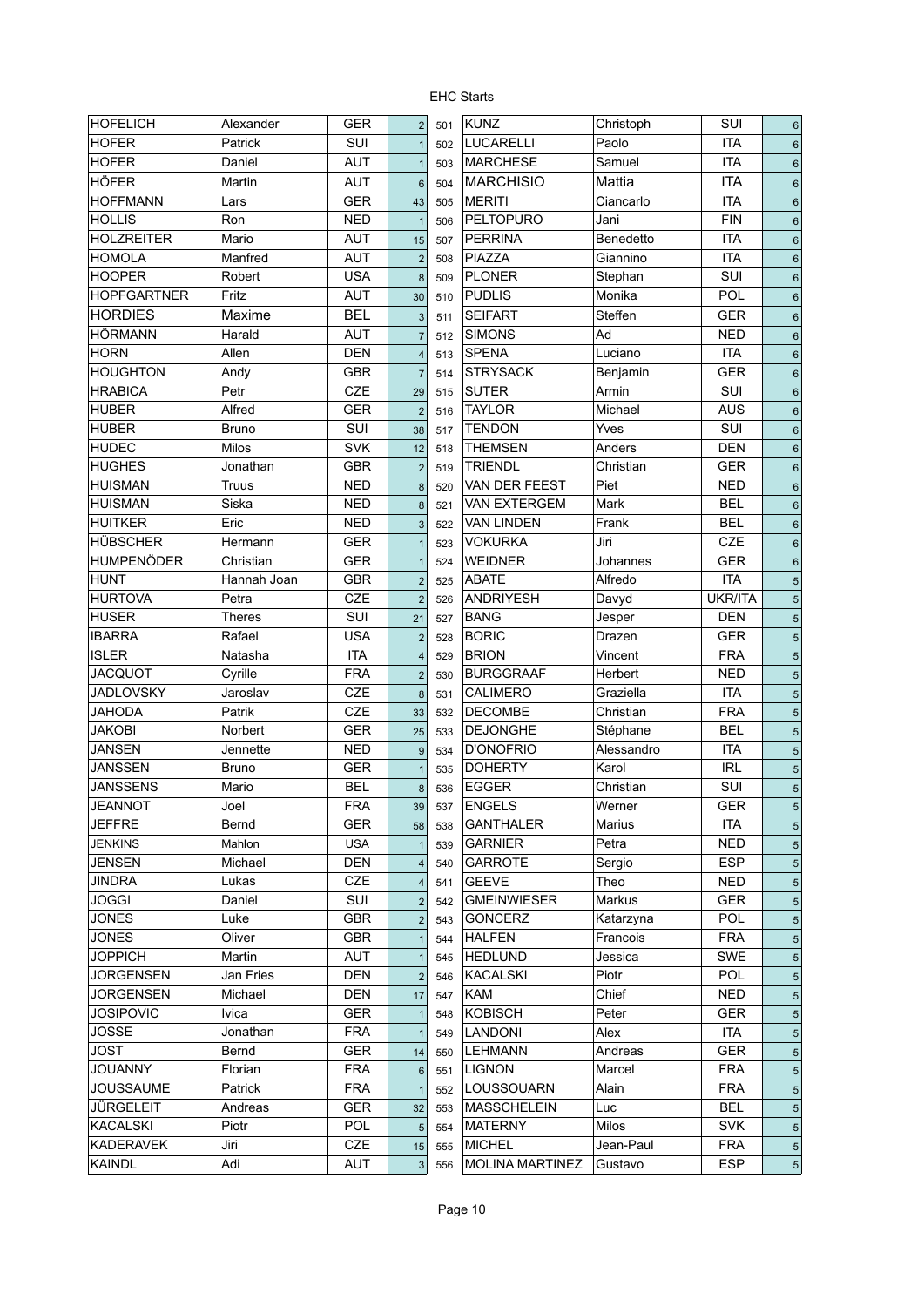| <b>KAISER</b>       | Karl-Heinz     | <b>GER</b> | 3                        | 557 | <b>MÜLLER</b>           | Jörg            | <b>GER</b> | 5                        |
|---------------------|----------------|------------|--------------------------|-----|-------------------------|-----------------|------------|--------------------------|
| <b>KALDEN</b>       | Jan            | <b>NED</b> | 15                       | 558 | O'FLAHERTY              | Paul            | <b>IRL</b> | 5                        |
| <b>KALSECZ</b>      | Joe            | <b>FRA</b> | 8                        | 559 | <b>O'REILLY</b>         | Gary            | <b>IRL</b> | 5                        |
| <b>KÄLIN</b>        | Matthias       | SUI        | $\mathbf{1}$             | 560 | <b>PARENT</b>           | Jérome          | <b>FRA</b> | 5                        |
| <b>KALUZA</b>       | Renata         | <b>POL</b> | 23                       | 561 | <b>PICHARD</b>          | Antony          | <b>FRA</b> | 5                        |
| <b>KAM</b>          | Chief          | <b>NED</b> | $\overline{5}$           | 562 | PINI                    | Martino         | <b>ITA</b> | 5                        |
| <b>KAMBER</b>       | Franz Xaver    | <b>DEN</b> | $\mathbf{1}$             | 563 | <b>PLÖTNER</b>          | Wulf            | <b>GER</b> | 5                        |
| <b>KASSER</b>       | Paul           | <b>FRA</b> | $\overline{7}$           | 564 | <b>RENOU</b>            | Nicolas         | <b>FRA</b> | 5                        |
| <b>KAUFMANN</b>     | Thomas         | SUI        | 40                       | 565 | <b>RIVA</b>             | Claudio         | <b>ITA</b> | 5                        |
| <b>KÄSER</b>        | Sven           | SUI        | 13                       | 566 | <b>ROTARU</b>           | Victor          | <b>MDA</b> | 5                        |
| KEHRBERG            | Melanie        | <b>GER</b> | $\overline{c}$           | 567 | <b>SIMONS</b>           | Angelique       | <b>NED</b> | 5                        |
| <b>KEHRLI</b>       | Georg          | SUI        | $\overline{c}$           | 568 | <b>STAM</b>             | Laura           | <b>NED</b> | 5                        |
| <b>KELLER</b>       | Bernd          | <b>GER</b> | $\mathbf{1}$             | 569 | <b>STAMPFER</b>         | Michael         | <b>ITA</b> | 5                        |
| <b>KELLERMANN</b>   | Beate          | GER        | $\mathbf{1}$             | 570 | <b>TRIPP</b>            | Stuart          | <b>AUS</b> | 5                        |
| <b>KELLY</b>        | Tom            | <b>IRL</b> | $\mathbf{1}$             | 571 | URBANO LOZANO           | Andres          | <b>ESP</b> | 5                        |
| <b>KEOMANY</b>      | Somsat         | SUI        | $\mathbf{1}$             | 572 | VAN DROOGENBROEK        | Marc            | <b>BEL</b> | 5                        |
| <b>KERR</b>         | David          | <b>IRL</b> | $\overline{\mathbf{4}}$  | 573 | <b>VAN DYK</b>          | Ernst           | <b>RSA</b> | 5                        |
| <b>KERSTEN</b>      | Jordan         | <b>NED</b> | $\mathbf{1}$             | 574 | <b>VILLIGER</b>         | Cornel          | SUI        | 5                        |
| <b>KESSLER</b>      | Jürgen         | <b>GER</b> | $\mathbf{1}$             | 575 | WALISIEWICZ             | Tomasz          | POL        | 5                        |
| <b>KIEMES</b>       | Andreas        | GER        | 66                       | 576 | <b>WEINSHEIMER</b>      | Thomas          | <b>GER</b> | 5                        |
| <b>KLEMMER</b>      | Volker         | <b>GER</b> | 10                       |     | ZYLKIEWICZ              | Grzegorz        | POL        | 5                        |
| <b>KLOSE</b>        | Wolfram        | <b>GER</b> |                          | 577 | <b>ALBERGHINI</b>       | Davide          | <b>ITA</b> |                          |
| <b>KNECHT</b>       | <b>Tobias</b>  |            | $\overline{2}$           | 578 | <b>ALHAJERI</b>         |                 | <b>UAE</b> | $\overline{4}$           |
|                     |                | GER        | 57                       | 579 |                         | Mohamed         |            | $\overline{4}$           |
| <b>KNOPF</b>        | Robin          | <b>GER</b> | $\mathbf{1}$             | 580 | ALLEN                   | Mark            | <b>GBR</b> | $\overline{4}$           |
| KÖBERLE             | Heinrich       | <b>GER</b> | $6\phantom{1}$           | 581 | <b>AL MARRI</b>         | Ali             | <b>UAE</b> | $\overline{4}$           |
| <b>KOBISCH</b>      | Peter          | <b>GER</b> | 5                        | 582 | <b>ALJAHWARI</b>        | Hassan          | <b>OMA</b> | $\overline{4}$           |
| <b>KOBYLANSKI</b>   | Robert Andrzej | <b>POL</b> | $\overline{2}$           | 583 | <b>ASBURY</b>           | Marcus          | <b>GBR</b> | $\overline{4}$           |
| <b>KOCH</b>         | Norbert        | <b>GER</b> | 15                       | 584 | <b>BALDINI</b>          | Simone          | <b>ITA</b> | $\overline{4}$           |
| <b>KOEDOOD</b>      | Carmen         | NED        | $\overline{4}$           | 585 | <b>BATTOCCHIO</b>       | Gianpiero       | <b>ITA</b> | $\overline{4}$           |
| <b>KOHLER</b>       | Bernd          | <b>GER</b> | 21                       | 586 | <b>BEAURIN</b>          | Stephane        | <b>FRA</b> | $\overline{\mathbf{4}}$  |
| <b>KOLECKI</b>      | Dariusz        | POL        | $\mathbf{1}$             | 587 | <b>BECHTER</b>          | Thomas          | <b>AUT</b> | $\overline{\mathbf{4}}$  |
| <b>KOLLER</b>       | Heike          | AUT        | $\mathbf{1}$             | 588 | <b>BEGGS</b>            | Mark            | CAN        | $\overline{\mathcal{A}}$ |
| <b>KOLLER</b>       | Richard        | AUT        | 13                       | 589 | <b>BELLETTI</b>         | Franco          | SUI        | $\overline{4}$           |
| <b>KOLSKY</b>       | Jiri           | CZE        | $\overline{7}$           | 590 | <b>BLOM CLOO</b>        | Marjolein       | <b>NED</b> | $\overline{4}$           |
| KOMATZ MADLENER     | Josef          | <b>GER</b> | $\mathbf{1}$             | 591 | <b>BOGGI</b>            | Joshua          | <b>GBR</b> | $\overline{4}$           |
| <b>KONOPKA</b>      | Rafal          | POL        | $\overline{2}$           | 592 | <b>BRENDER</b>          | Louis           | <b>FRA</b> | $\overline{4}$           |
| KÖPPEL              | Klaus Michael  | AUT        | 1                        | 593 | <b>BUSCICCHIO</b>       | Marco           | <b>ITA</b> | $\overline{4}$           |
| <b>KÖPPEN</b>       | Hans-Jürgen    | <b>GER</b> | $\overline{\mathbf{4}}$  | 594 | CALLENS                 | Franky          | <b>BEL</b> | 4                        |
| <b>KOROKIDA</b>     | Dimitra        | GRE        | 4                        | 595 | CANDIDO                 | Felice Giuliano | <b>ITA</b> | 4                        |
| <b>KORTLEVER</b>    | <b>Niels</b>   | NED        | $\mathbf{1}$             | 596 | <b>CASETTA</b>          | Roberto         | <b>ITA</b> | $\overline{4}$           |
| <b>KOSTYK</b>       | Nicolas        | <b>FRA</b> | $6\phantom{1}$           | 597 | <b>CAVERZASIO</b>       | Valerio         | SUI        | $\overline{4}$           |
| <b>KOVAR</b>        | Pavel          | CZE        | $\overline{\mathbf{4}}$  | 598 | <b>CHURM</b>            | Derek           | GBR        | $\overline{4}$           |
| <b>KOVAR</b>        | Martin         | CZE        | 30                       | 599 | <b>COSTA</b>            | Giovanni        | <b>ITA</b> | $\overline{4}$           |
| <b>KRANNICH</b>     | Robby          | <b>GER</b> | $9\,$                    | 600 | CÔTE                    | Thibault        | <b>BEL</b> | $\overline{4}$           |
| <b>KRAUSE</b>       | Torsten        | <b>GER</b> | $\overline{c}$           | 601 | <b>DAUB</b>             | Oliver          | <b>GER</b> | $\overline{4}$           |
| <b>KREBSOVA</b>     | Katarina       | CZE        | $\mathbf{1}$             | 602 | DE ZEEUW                | Arnoud          | <b>NED</b> | $\overline{4}$           |
| <b>KRETZSCHMAR</b>  | Stefan         | GER        | $\sqrt{3}$               | 603 | DEN DULK                | Nicole          | <b>NED</b> | $\overline{4}$           |
| <b>KREUTZ</b>       | Torsten        | <b>GER</b> | $\mathbf{1}$             | 604 | <b>FANKHAUSER</b>       | <b>Nick</b>     | SUI        | $\overline{4}$           |
| <b>KRIEGHOFER</b>   | Stefan         | AUT        | $\overline{c}$           | 605 | <b>FEBVRET</b>          | Jérôme          | <b>FRA</b> | $\overline{4}$           |
| <b>KROL</b>         | Alex           | GBR        | $\mathbf{1}$             | 606 | <b>FERNANDEZ</b>        | Xavier          | <b>AND</b> | 4                        |
| <b>KROL</b>         | Bogdan         | POL        | $\,6\,$                  | 607 | <b>GALIANO</b>          | Igor            | <b>ITA</b> | 4                        |
| <b>KROMMENACKER</b> | Gilbert        | <b>FRA</b> | $\sqrt{3}$               | 608 | <b>GATTI</b>            | Stefano         | <b>ITA</b> | $\overline{\mathcal{A}}$ |
| <b>KRÖNER</b>       | Michael        | GER        | $\overline{\mathcal{I}}$ | 609 | <b>GEIDER</b>           | Jürgen          | <b>GER</b> |                          |
| <b>KRÖNNER</b>      | Mathias        | GER        |                          |     | <b>GIANI</b>            | Riccardo        | <b>ITA</b> | 4                        |
| <b>KUCHAR</b>       |                | <b>SVK</b> | $\mathbf{1}$             | 610 | <b>GINER SOLER</b>      |                 | <b>ESP</b> | 4                        |
| <b>KUCHTA</b>       | René<br>Jiri   |            | $\boldsymbol{9}$         | 611 |                         | Luis Miguel     | <b>ESP</b> | $\overline{4}$           |
|                     |                | CZE        | 24                       | 612 | <b>GONZALES LORENTE</b> | Javier          |            | $\overline{\mathcal{A}}$ |
| <b>KUKLA</b>        | Daniel         | SVK        | 41                       | 613 | <b>GRYGLAS</b>          | Mariusz         | POL        | $\overline{4}$           |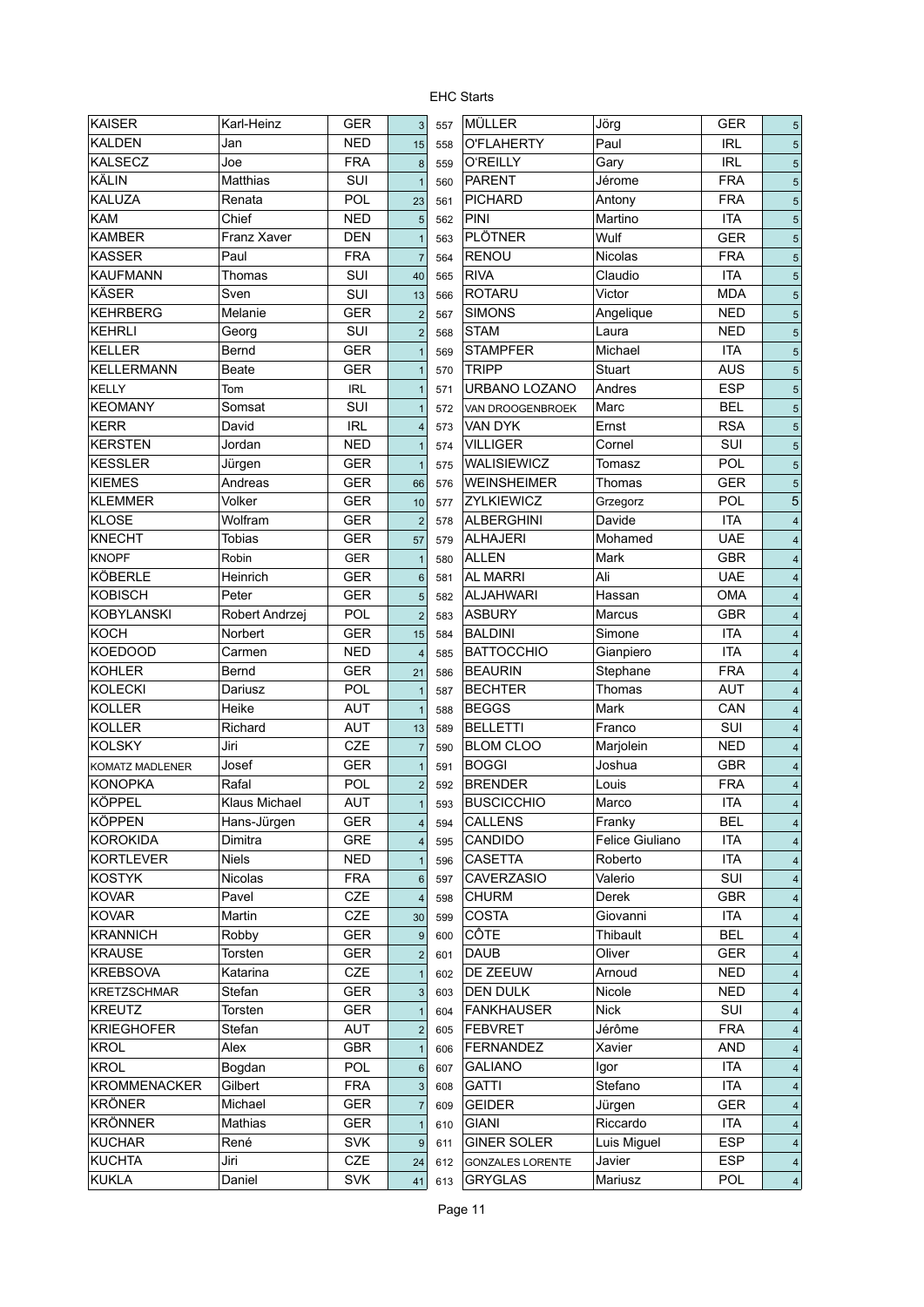| <b>KUMMNIK</b>     | Monique          | <b>GER</b> | $\mathbf{1}$            | 614 | <b>HANSEN</b>      | Yolande         | <b>GER</b> | $\sqrt{4}$              |
|--------------------|------------------|------------|-------------------------|-----|--------------------|-----------------|------------|-------------------------|
| <b>KÜNKLER</b>     | Andreas          | <b>GER</b> | 20                      | 615 | <b>HOFBAUER</b>    | Otto            | <b>GER</b> | $\overline{4}$          |
| <b>KUNZ</b>        | Christoph        | SUI        | $6\phantom{1}6$         | 616 | <b>HORN</b>        | Allen           | <b>DEN</b> | $\overline{4}$          |
| <b>KUNZ</b>        | Dominik          | <b>GER</b> | $\mathbf{1}$            | 617 | <b>ISLER</b>       | Natasha         | <b>ITA</b> | $\overline{4}$          |
| <b>KUPCAK</b>      | Milan            | CZE        | $\mathbf{1}$            | 618 | <b>JENSEN</b>      | Michael         | <b>DEN</b> | $\overline{4}$          |
| KÜNSTLE            | Christoph        | <b>GER</b> | 13                      | 619 | <b>JINDRA</b>      | Lukas           | CZE        | $\overline{4}$          |
| <b>KÜRNER</b>      | Franz            | <b>GER</b> | $\overline{4}$          | 620 | <b>KERR</b>        | David           | <b>IRL</b> | $\overline{4}$          |
| <b>KUSTER</b>      | Cédric           | SUI        | 20                      | 621 | <b>KOEDOOD</b>     | Carmen          | <b>NED</b> | $\overline{4}$          |
| KÜTTENBAUM         | Jürgen           | <b>GER</b> | 10                      | 622 | <b>KÖPPEN</b>      | Hans-Jürgen     | <b>GER</b> | $\overline{\mathbf{4}}$ |
| <b>KUZIOR</b>      | Eugen            | <b>GER</b> | 3                       | 623 | <b>KOROKIDA</b>    | Dimitra         | GRE        | $\overline{4}$          |
| <b>KWIATKISTA</b>  | Klaus            | <b>GER</b> | $\overline{2}$          | 624 | <b>KOVAR</b>       | Pavel           | CZE        | $\overline{4}$          |
| <b>LA LAU</b>      | Carel Egbert     | <b>NED</b> | $\overline{9}$          | 625 | <b>KÜRNER</b>      | Franz           | <b>GER</b> | $\overline{\mathbf{4}}$ |
| <b>LABOISSERET</b> | Christophe       | <b>FRA</b> | $\overline{2}$          | 626 | LANGE              | Thomas          | <b>GER</b> | $\overline{\mathbf{4}}$ |
| LACHMANOWICZ       | Leszek           | <b>POL</b> | $\overline{2}$          | 627 | <b>LEOPOLD</b>     | Marco           | <b>AUT</b> | $\sqrt{4}$              |
| <b>LAISTER</b>     | Gerhard          | <b>AUT</b> | $\mathbf{1}$            | 628 | LÜKE               | Katja           | <b>GER</b> | $\overline{4}$          |
| LALLOZ             | Julien           | <b>FRA</b> | 32                      | 629 | LÖTSCHER           | Tobi            | SUI        | $\overline{\mathbf{4}}$ |
| <b>LAMBERT</b>     | <b>Murielle</b>  | <b>FRA</b> | 38                      | 630 | <b>MAGDIJ</b>      | Dariusz         | POL        | $\overline{\mathbf{4}}$ |
| <b>LANDONI</b>     | Alex             | <b>ITA</b> | $\overline{5}$          | 631 | <b>MARQUINA</b>    | Luis Miguel     | <b>ESP</b> | $\overline{\mathbf{4}}$ |
| LANGE              | Stefan           | <b>GER</b> | $\overline{7}$          | 632 | MARTINEZ RAMIREZ   | Eduardo         | <b>ESP</b> | $\overline{4}$          |
| LANGE              | Thomas           | <b>GER</b> | $\overline{4}$          | 633 | <b>MC CREADIE</b>  | Stuart          | <b>RSA</b> | $\overline{4}$          |
| <b>LANGER</b>      | Mike             | <b>AUT</b> | $\mathbf 2$             | 634 | <b>MEAL</b>        | Yannick         | <b>FRA</b> | $\overline{4}$          |
| <b>LASCARO</b>     | Vito             | <b>ITA</b> | 8                       | 635 | <b>MEKENKAMP</b>   | Mark            | <b>NED</b> | $\overline{\mathbf{4}}$ |
| <b>LATVAVA</b>     | Tea              | <b>FIN</b> | $\overline{2}$          | 636 | <b>MESTRONI</b>    | Federico        | <b>ITA</b> | $\overline{\mathbf{4}}$ |
| <b>LAUTRAM</b>     | Jérôme           | <b>FRA</b> |                         |     | <b>MÖLLER</b>      | Katrin          | <b>GER</b> |                         |
| <b>LAYGUES</b>     | <b>Jean Yves</b> | <b>FRA</b> | 13                      | 637 | <b>MÜRSET</b>      | Nadine          | SUI        | $\overline{\mathbf{4}}$ |
| <b>LE GRAET</b>    | Yannick          | <b>FRA</b> | $\mathbf{1}$            | 638 | <b>NAVARRO</b>     |                 | <b>ESP</b> | $\overline{\mathbf{4}}$ |
| <b>LEBLANC</b>     | Daniel           | <b>FRA</b> | 11                      | 639 | <b>PERIN</b>       | Jorge<br>Michel | <b>FRA</b> | $\overline{\mathbf{4}}$ |
| <b>LECHAPLAIN</b>  |                  | <b>FRA</b> | $\mathbf{1}$            | 640 | <b>PINKERNELL</b>  |                 |            | $\overline{4}$          |
|                    | Denis            |            | $\mathbf{1}$            | 641 |                    | Christian       | <b>AUT</b> | $\overline{\mathbf{4}}$ |
| <b>LECUELLE</b>    | Fabien           | <b>FRA</b> | $\mathbf{1}$            | 642 | QUILES             | Javier          | <b>ESP</b> | $\overline{4}$          |
| <b>LEDET</b>       | Jérôme           | <b>FRA</b> | 3                       | 643 | <b>RAVENEAU</b>    | Christian       | <b>FRA</b> | $\overline{4}$          |
| <b>LEFEBVRE</b>    | Jean-Sébastien   | <b>FRA</b> | 22                      | 644 | RE CALLEGARI       | Marco           | <b>ITA</b> | $\overline{4}$          |
| LEGEZA             | György           | <b>HUN</b> | 46                      | 645 | <b>RICHARDSON</b>  | Todd            | <b>USA</b> | $\overline{4}$          |
| <b>LEHMANN</b>     | Andreas          | <b>GER</b> | 5                       | 646 | <b>RIGONALLI</b>   | Carole          | SUI        | $\overline{4}$          |
| <b>LEHMANN</b>     | Domi             | <b>GER</b> | $\mathbf{1}$            | 647 | <b>RINGUET</b>     | Jean Yves       | <b>FRA</b> | $\overline{4}$          |
| <b>LEHNER</b>      | Manfred          | <b>AUT</b> | $\mathbf{1}$            | 648 | ROLLAND            | Louis           | <b>FRA</b> | $\overline{\mathbf{4}}$ |
| <b>LEIGNEL</b>     | Vincent          | <b>FRA</b> | $\mathbf{1}$            | 649 | <b>ROSSEK</b>      | Daniela         | <b>GER</b> | $\sqrt{4}$              |
| <b>LELEU</b>       | Tony             | <b>FRA</b> | $\overline{1}$          | 650 | <b>RUIZ MORENO</b> | Alfonso         | <b>ESP</b> | $\overline{4}$          |
| <b>LENTZ</b>       | Albert           | <b>BEL</b> | 3                       | 651 | <b>SCHIEFER</b>    | Hagen           | <b>GER</b> | $\overline{\mathbf{4}}$ |
| <b>LEOPOLD</b>     | Marco            | AUT        | $\overline{\mathbf{4}}$ | 652 | <b>SCHIESS</b>     | Jakob           | SUI        | $\overline{\mathbf{4}}$ |
| <b>LEPAGE</b>      | Christian        | <b>BEL</b> | $\mathbf{1}$            | 653 | <b>SCHIPPER</b>    | Geert           | <b>NED</b> | $\overline{4}$          |
| <b>LEPINE</b>      | <b>Bruno</b>     | <b>FRA</b> | $\mathbf{1}$            | 654 | <b>SCHMID</b>      | Pia             | SUI        | $\overline{\mathbf{4}}$ |
| <b>LEPLUMEY</b>    | Jean Paul        | <b>FRA</b> | 24                      | 655 | <b>SCHNEIDER</b>   | Andreas         | <b>GER</b> | $\overline{\mathbf{4}}$ |
| LERAY              | Gregory          | <b>FRA</b> | 30                      | 656 | <b>SITZMANN</b>    | Florian         | <b>GER</b> | $\overline{4}$          |
| LEROY              | Eve              | <b>FRA</b> | $\mathbf{1}$            | 657 | <b>SLUIS</b>       | Peter           | <b>NED</b> | $\overline{\mathbf{4}}$ |
| LETELLIER          | Benoiz           | <b>FRA</b> | $\overline{2}$          | 658 | SOSA HERRERA       | Antonio         | <b>ESP</b> | $\overline{4}$          |
| <b>LEVI</b>        | Shay             | <b>ISR</b> | 19                      | 659 | <b>TORRES</b>      | Adolfo          | COL        | $\overline{4}$          |
| <b>LEVIN</b>       | <b>Bruno</b>     | <b>FRA</b> | 19                      | 660 | VANGAMPELAERE      | Kenny           | <b>BEL</b> | $\overline{\mathbf{4}}$ |
| <b>LIBANORE</b>    | Athos            | SUI        | 70                      | 661 | VOGGENAUER         | Manfred         | <b>GER</b> | $\overline{\mathbf{4}}$ |
| LIEBER             | Thomas           | AUT        | $\mathbf{1}$            | 662 | WEGMAN             | Paul            | <b>NED</b> | $\overline{\mathbf{4}}$ |
| <b>LIGNON</b>      | Marcel           | <b>FRA</b> | $\sqrt{5}$              | 663 | WINKLER            | Jürgen          | <b>GER</b> | $\overline{\mathbf{4}}$ |
| LIMEUL             | Didier           | <b>FRA</b> | $\boldsymbol{9}$        | 664 | YANUTO             | Natalia         | <b>RUS</b> | $\overline{\mathbf{4}}$ |
| <b>LINK</b>        | Alexander        | GER        | $\mathbf{1}$            | 665 | <b>ADEMA</b>       | Laura           | <b>NED</b> | 3                       |
| <b>LION</b>        | Yakov            | <b>ISR</b> | 16                      | 666 | <b>AEBY</b>        | Dominik         | SUI        | 3                       |
| <b>LISKA</b>       | Radim            | CZE        | 10                      | 667 | <b>ALMER</b>       | Wolfgang        | <b>GER</b> | 3                       |
| LIVINGSTONE        | Karl             | AUS        | $\mathbf{1}$            | 668 | <b>ALNUAIMI</b>    | Mohammed        | <b>UAE</b> | 3                       |
| <b>LOCMANE</b>     | Vincent          | <b>FRA</b> | $\mathbf 2$             | 669 | <b>BARGEMAN</b>    | Marieke         | <b>NED</b> | $\sqrt{3}$              |
|                    |                  |            |                         |     |                    |                 |            |                         |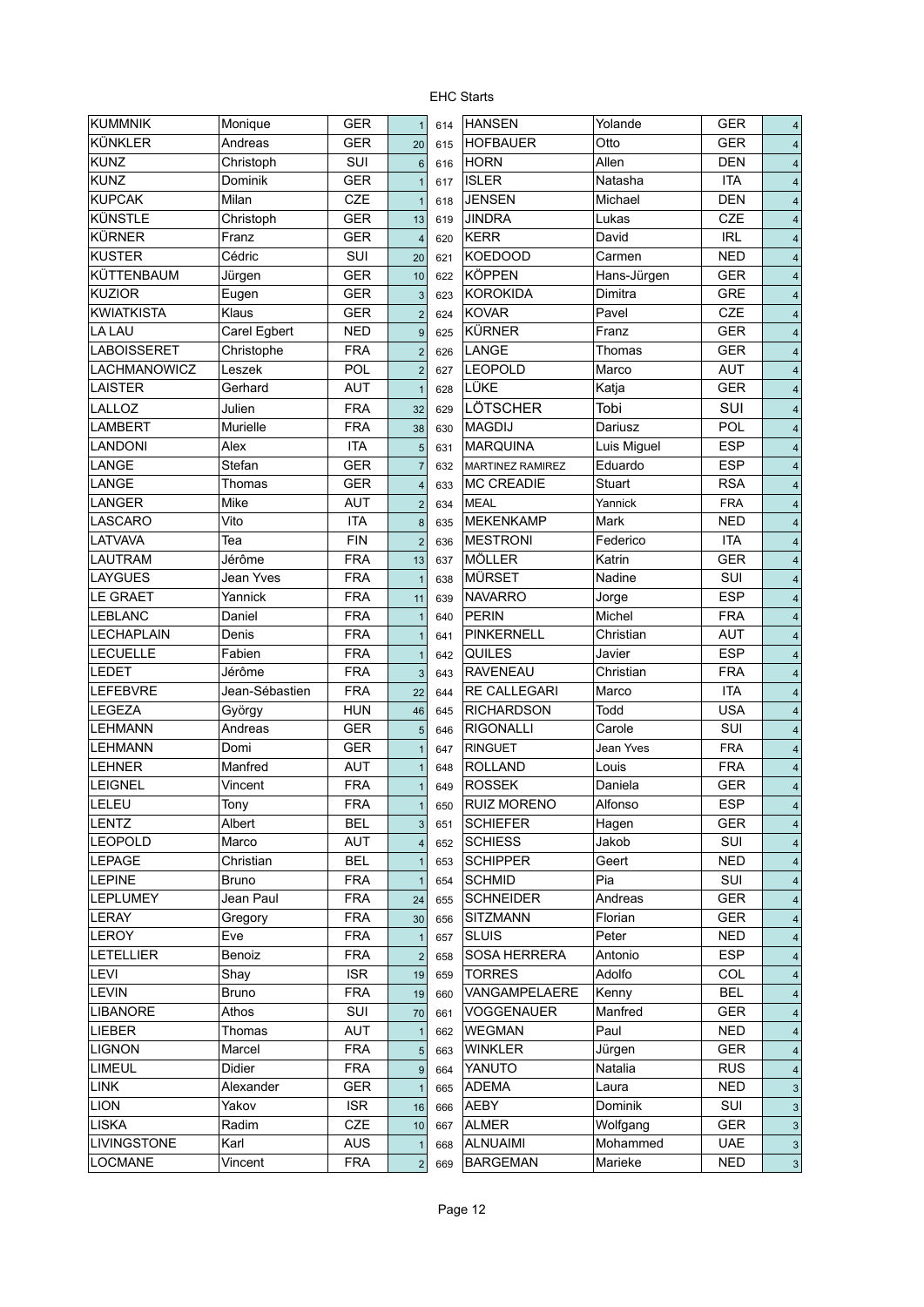| LODI              | Agostino            | <b>ITA</b> | $\mathbf{1}$            | 670 | <b>BEGLINGER</b>    | Jonas               | <b>SUI</b> | 3 |
|-------------------|---------------------|------------|-------------------------|-----|---------------------|---------------------|------------|---|
| LOGAN             | Sarah               | <b>BEL</b> | $\mathbf{1}$            | 671 | <b>BERCOVITCH</b>   | Pascale             | <b>ISR</b> | 3 |
| <b>LOGEOT</b>     | Alfred              | <b>BEL</b> | 3                       | 672 | <b>BERNER</b>       | Christian           | SUI        | 3 |
| LOHRBACH-ROTH     | <b>Matthias</b>     | <b>GER</b> | 3                       | 673 | <b>BERSCH</b>       | Alexander           | <b>GER</b> | 3 |
| <b>LOMBARD</b>    | David               | <b>FRA</b> | 22                      | 674 | <b>BISHOP</b>       | Michael John        | <b>GBR</b> | 3 |
| <b>LORKOWSKI</b>  | Peter               | <b>LUX</b> | 39                      | 675 | <b>BOHN</b>         | Wolfgang            | <b>GER</b> | 3 |
| LOUSSOUARN        | Alain               | <b>FRA</b> | $\overline{5}$          | 676 | <b>BORDIGNON</b>    | Paolo               | <b>ITA</b> | 3 |
| <b>LOWDEN</b>     | Stephen             | <b>GBR</b> | $\overline{1}$          | 677 | <b>BOTTAN</b>       | Yves                | <b>FRA</b> | 3 |
| LOYENDA           | Franco              | <b>NED</b> | $\mathbf{1}$            | 678 | <b>BURGER</b>       | Sebastian           | <b>GER</b> | 3 |
| <b>LUCARELLI</b>  | Paolo               | <b>ITA</b> | $6\phantom{1}6$         | 679 | <b>CABRAS</b>       | Joseph              | <b>FRA</b> | 3 |
| LUCISANO          | Domenico            | <b>ITA</b> | $\overline{c}$          | 680 | <b>COCCATO</b>      | Christian Sergio    | <b>ITA</b> | 3 |
| LÜKE              | Katja               | <b>GER</b> | $\overline{\mathbf{4}}$ | 681 | DE DIEGO ALVAREZ    | Antonio             | <b>ESP</b> | 3 |
| LUI               | Roberto             | <b>ITA</b> | $\overline{2}$          | 682 | DE PICCOLI          | Fausto              | <b>ITA</b> | 3 |
| <b>LUND</b>       | Tore                | <b>DEN</b> | $\overline{1}$          | 683 | <b>DEVRIESE</b>     | Frank               | <b>BEL</b> | 3 |
| <b>LUTHRINGER</b> | Francois            | <b>FRA</b> | $\overline{1}$          | 684 | <b>DIELEMANN</b>    | Krijn               | <b>NED</b> | 3 |
| LUTZ              | Günter              | <b>GER</b> | $\overline{1}$          | 685 | <b>DIERICKX</b>     | Daniel              | BEL        | 3 |
| <b>LUURSEMA</b>   | Marijke             | NED        | $\overline{2}$          | 686 | <b>DI MAGGIO</b>    | Michel              | FRA        | 3 |
| <b>LUYTEN</b>     | Johnny              | BEL        | 12                      | 687 | <b>DONNER</b>       | Stefan              | <b>GER</b> | 3 |
| <b>LYKO</b>       | Tomasz              | POL        | 13                      | 688 | <b>DRÖSSLER</b>     | Dietmar             | <b>GER</b> | 3 |
| LÖTSCHER          | Tobi                | SUI        | $\overline{\mathbf{4}}$ | 689 | EGGER               | Elisabeth           | AUT        | 3 |
| <b>MAADINI</b>    | Mustapha            | <b>MAR</b> | $\mathbf{1}$            | 690 | <b>ELITZSCH</b>     | Jürgen              | <b>GER</b> | 3 |
| <b>MAALOUF</b>    | Edward              | LIB/NED    | 67                      | 691 | <b>ERNST</b>        | Johannes            | <b>GER</b> | 3 |
| <b>MAASZ</b>      | Sabine              | <b>GER</b> | $\mathbf{1}$            | 692 | <b>ES SALHY</b>     | Mostafa             | <b>BEL</b> | 3 |
| <b>MADDEN</b>     | Chris               | GBR        | 55                      | 693 | <b>FANUCCHI</b>     | Fabio               | <b>ITA</b> | 3 |
| <b>MADER</b>      | Terrence            | <b>NED</b> | $\overline{2}$          | 694 | <b>FRICK</b>        | Gordian             | <b>GER</b> | 3 |
| <b>MAGDIJ</b>     | Dariusz             | <b>POL</b> | $\overline{\mathbf{4}}$ | 695 | <b>GABARD</b>       | Laurent             | <b>FRA</b> | 3 |
| <b>MAHE</b>       | Lydia               | <b>FRA</b> | 3                       | 696 | <b>GUERINI</b>      | Enrico              | <b>ITA</b> | 3 |
| <b>MALARDIER</b>  | Geoffroy            | <b>FRA</b> | 20                      | 697 | <b>HENRICH</b>      | Sven                | <b>GER</b> | 3 |
| <b>MALAVAZZI</b>  | <b>Jady Martins</b> | <b>BRA</b> | 3                       | 698 | <b>HERBERGER</b>    | Jörg                | <b>GER</b> | 3 |
| <b>MALEK</b>      | Piotr               | POL        | $\overline{2}$          | 699 | <b>HODGES</b>       | Steve               | <b>GBR</b> | 3 |
| <b>MANNING</b>    | James               | <b>GBR</b> |                         |     | <b>HORDIES</b>      | Maxime              | <b>BEL</b> |   |
| <b>MANUR</b>      | Marek               | CZE        | $\mathbf{1}$            | 700 | <b>HUITKER</b>      | Eric                | <b>NED</b> | 3 |
| MANUSÈ            |                     | <b>ITA</b> | $\overline{2}$          | 701 | KAINDL              | Adi                 | <b>AUT</b> | 3 |
| <b>MARANGONI</b>  | Franco              | <b>ITA</b> | $\overline{2}$          | 702 | <b>KAISER</b>       | Karl-Heinz          | <b>GER</b> | 3 |
| <b>MARCHAL</b>    | Ivano<br>Christophe | <b>FRA</b> | $\mathbf{1}$            | 703 | <b>KRETZSCHMAR</b>  | Stefan              |            | 3 |
|                   |                     |            | 65                      | 704 |                     |                     | <b>GER</b> | 3 |
| <b>MARCHESE</b>   | Samuel              | <b>ITA</b> | $\,6\,$                 | 705 | <b>KROMMENACKER</b> | Gilbert             | <b>FRA</b> | 3 |
| MARCHISIO         | Mattia              | <b>ITA</b> | $\,6$                   | 706 | KUZIOR              | Eugen               | <b>GER</b> | 3 |
| <b>MAREK</b>      | Wilhelm             | AUT        | 11                      | 707 | <b>LEDET</b>        | Jérôme              | <b>FRA</b> | 3 |
| <b>MARGARIA</b>   | Giovanni            | ESP        | $9\,$                   | 708 | <b>LENTZ</b>        | Albert              | <b>BEL</b> | 3 |
| <b>MARGHERITA</b> | Teodosio            | ITA        |                         | 709 | <b>LOGEOT</b>       | Alfred              | <b>BEL</b> | 3 |
| <b>MARIETTE</b>   | Arnaud              | <b>FRA</b> | 23                      | 710 | LOHRBACH-ROTH       | Matthias            | GER        | 3 |
| <b>MARINI</b>     | Damiano             | ITA        | $\overline{2}$          | 711 | <b>MAHE</b>         | Lydia               | <b>FRA</b> | 3 |
| <b>MARKLEIN</b>   | Errol               | <b>GER</b> | 19                      | 712 | MALAVAZZI           | <b>Jady Martins</b> | <b>BRA</b> | 3 |
| <b>MARQUINA</b>   | Luis Miguel         | <b>ESP</b> | 4                       | 713 | MELDAU              | Michael             | GER        | 3 |
| <b>MARSDEN</b>    | lan                 | <b>GBR</b> | 29                      | 714 | <b>MOKTAR</b>       | Faouzi              | <b>FRA</b> | 3 |
| <b>MARSHALL</b>   | Geoffrey            | <b>GBR</b> |                         | 715 | <b>MÜHL</b>         | Herbert             | <b>AUT</b> | 3 |
| <b>MARTEL</b>     | Fabrice             | <b>FRA</b> | 30                      | 716 | <b>MUNOZ</b>        | Simon               | <b>ESP</b> | 3 |
| <b>MARTELLI</b>   | Massimo             | ITA        | $\overline{c}$          | 717 | OHM                 | Jan Philipp         | <b>GER</b> | 3 |
| <b>MARTI</b>      | Albert              | SUI        | 31                      | 718 | PAGOTTO             | Giovanni            | <b>ITA</b> | 3 |
| <b>MARTIN</b>     | Catherine           | <b>FRA</b> | 45                      | 719 | <b>PECORARO</b>     | Francesco           | <b>ITA</b> | 3 |
| <b>MARTIN</b>     | Hervé               | <b>FRA</b> | 1                       | 720 | RABELLE             | Patrick             | <b>FRA</b> | 3 |
| <b>MARTIN</b>     | James               | GBR        | 1                       | 721 | <b>RIEDER</b>       | Christian           | <b>GER</b> | 3 |
| <b>MARTIN</b>     | Rob                 | <b>NZL</b> | 11                      | 722 | <b>RIEDLINGER</b>   | Didier              | <b>FRA</b> | 3 |
| MARTINEZ RAMIREZ  | Eduardo             | ESP        | 4                       | 723 | <b>RITTER</b>       | Patrik              | <b>GER</b> | 3 |
| <b>MARTINS</b>    | André               | SUI        | $\overline{7}$          | 724 | <b>SAINT MARTIN</b> | Alain               | <b>FRA</b> | 3 |
| <b>MARZOCCHI</b>  | Fabio               | ITA        | 19                      | 725 | <b>SAMPL</b>        | Reinhard            | <b>AUT</b> | 3 |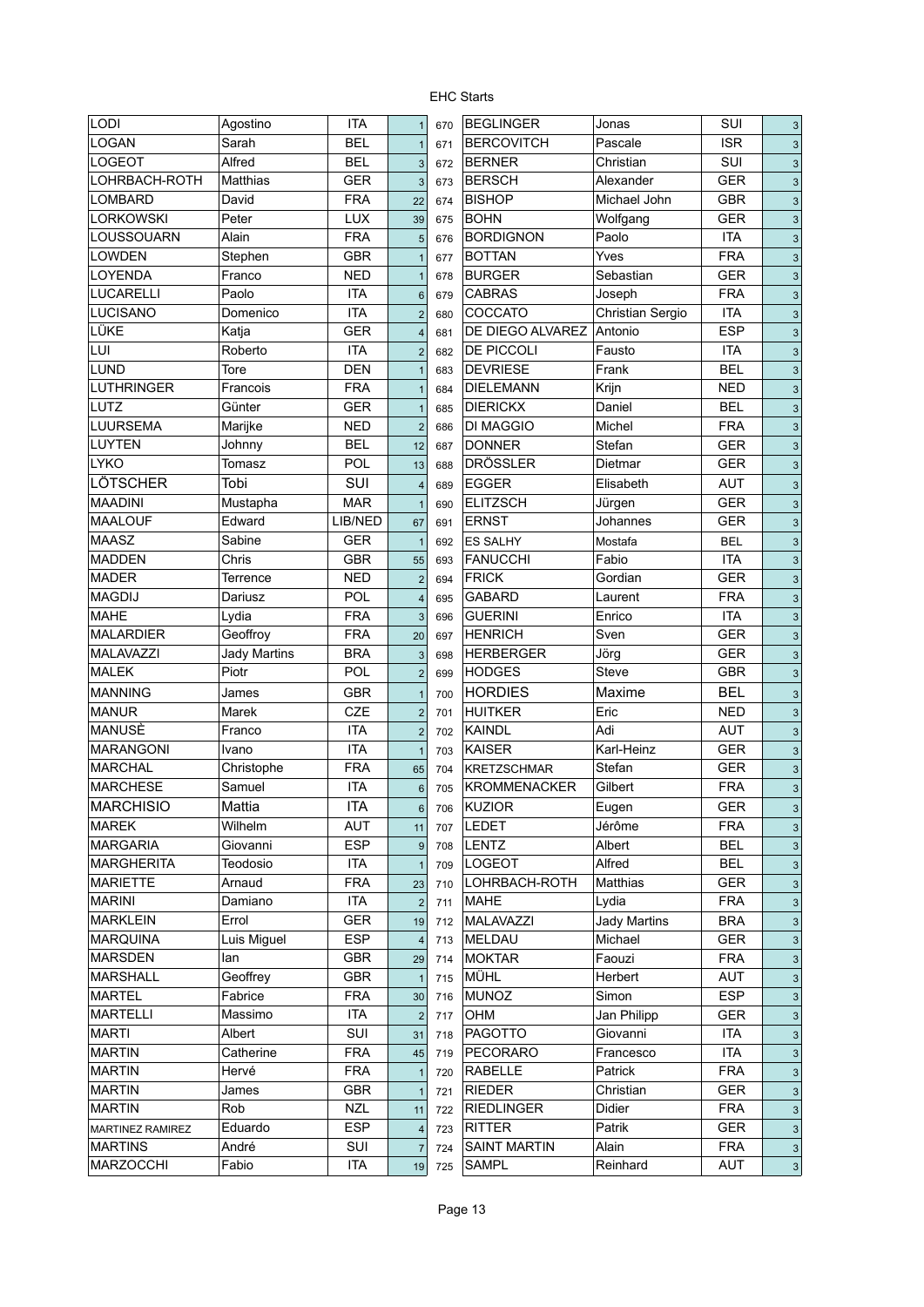| <b>MASSARD</b>          | Stephane     | <b>FRA</b> | 69              | 726 | <b>SCHACHER</b>      | Monique       | SUI        | G |
|-------------------------|--------------|------------|-----------------|-----|----------------------|---------------|------------|---|
| <b>MASSCHELEIN</b>      | Luc          | <b>BEL</b> | 5               | 727 | <b>SCHEICHL</b>      | Manuel        | <b>GER</b> | 3 |
| <b>MATEOS RODRIGUEZ</b> | Isaac        | <b>ESP</b> | 8               | 728 | <b>SCHMITTER</b>     | Thierry       | <b>NED</b> | 3 |
| <b>MATERNY</b>          | Milos        | <b>SVK</b> | $\overline{5}$  | 729 | <b>SCHUMACHER</b>    | Matze         | <b>GER</b> | G |
| <b>MAYRHOFER</b>        | Johann       | <b>AUT</b> | 26              | 730 | <b>SELLIER</b>       | Pierre        | <b>FRA</b> | G |
| <b>MAZOYER</b>          | Jean-Marie   | <b>FRA</b> | 8               | 731 | <b>SIKORSKI</b>      | Igor          | POL        | G |
| <b>MAZZONE</b>          | Luca         | <b>ITA</b> | $\overline{2}$  | 732 | <b>SLETTEN</b>       | Oivind        | <b>NOR</b> | G |
| <b>MBOUP</b>            | Cheikh       | <b>SEN</b> | $\overline{2}$  | 733 | <b>SOBREIRA</b>      | André         | <b>POR</b> | G |
| <b>MC CREADIE</b>       | Stuart       | <b>RSA</b> | $\overline{4}$  | 734 | <b>STAM</b>          | Fred          | <b>NED</b> | G |
| <b>MC NEICE</b>         | Scott        | <b>USA</b> | $\overline{2}$  | 735 | <b>STAUNTON</b>      | Ciara         | <b>IRL</b> | G |
| <b>MC TERNAN</b>        | Elizabeth    | <b>GBR</b> | 27              | 736 | <b>STRCULA</b>       | Jan           | CZE        | G |
| <b>MEAL</b>             | Yannick      | <b>FRA</b> | $\overline{4}$  | 737 | <b>TAPPEINER</b>     | Karl          | <b>ITA</b> | G |
| <b>MEDICI</b>           | Andrea       | <b>ITA</b> | $\mathbf{1}$    | 738 | <b>TECZA</b>         | Pawel         | <b>POL</b> | G |
| <b>MEKENKAMP</b>        | Mark         | <b>NED</b> | $\overline{4}$  | 739 | <b>TEGELBECKERS</b>  | Peter         | <b>GER</b> | G |
| MELDAU                  | Michael      | <b>GER</b> | 3               | 740 | <b>THIEL</b>         | Christian     | <b>GER</b> | G |
| <b>MÉLON</b>            | Yannick      | <b>BEL</b> | 11              | 741 | <b>UNTERHOFER</b>    | Erich         | <b>ITA</b> | G |
| <b>MENAZZI</b>          | Rosanna      | <b>ITA</b> | $\overline{2}$  | 742 | <b>UPDIKE</b>        | Matt          | <b>USA</b> | 3 |
| <b>MENEGATTI</b>        | Ugo          | <b>ITA</b> | $\mathbf{1}$    | 743 | <b>UYAR</b>          | llan          | <b>NED</b> | G |
| <b>MENEUR</b>           | Gilbert      | <b>FRA</b> | $\overline{1}$  | 744 | VERCAMMEN            | Jürgen        | <b>BEL</b> | G |
| <b>MERITI</b>           | Ciancarlo    | <b>ITA</b> | $6\phantom{1}6$ | 745 | <b>VERHAERT</b>      | Marc          | <b>GER</b> | G |
| <b>MERKEL</b>           | Michael      | <b>GER</b> |                 | 746 | <b>VIEHL</b>         | Tom           | <b>GER</b> |   |
| <b>MERKLEIN</b>         | Vico         | <b>GER</b> | $\mathbf{1}$    |     | <b>VILLA</b>         | Stefano       | <b>ITA</b> | G |
| <b>MESTRONI</b>         | Federico     | <b>ITA</b> | 37              | 747 | <b>VOLKMANN</b>      | Stefan        | <b>GER</b> | G |
|                         |              |            | $\overline{4}$  | 748 |                      |               |            | G |
| <b>MEYLE</b>            | Frank        | <b>GER</b> | $\mathbf{1}$    | 749 | <b>WENK</b>          | Christian     | SUI        | 3 |
| <b>MEYSTRE</b>          | Serge        | SUI        | 32              | 750 | <b>WINTER</b>        | Hartmut       | <b>GER</b> | G |
| <b>MICHEL</b>           | Jean-Paul    | <b>FRA</b> | 5               | 751 | <b>WINTER</b>        | Léon          | <b>NED</b> | G |
| <b>MICHELBERGER</b>     | Josef        | <b>GER</b> | 29              | 752 | <b>WYSS</b>          | Nicole        | SUI        | 3 |
| <b>MICHELI</b>          | Luca Giacomo | <b>ITA</b> | $\mathbf{1}$    | 753 | <b>WOLF</b>          | Helmut        | <b>ITA</b> | 3 |
| <b>MIHO</b>             | Michal       | <b>SVK</b> | $\overline{2}$  | 754 | <b>ZANARDI</b>       | Alessandro    | <b>ITA</b> | G |
| MIKOLAJCZYK             | Rafal        | POL        | 19              | 755 | <b>ZONCA</b>         | Philippe      | <b>FRA</b> | 3 |
| <b>MILANESI</b>         | Marco        | ITA        | 20              | 756 | <b>ADENERO</b>       | Luis          | <b>ESP</b> | 2 |
| <b>MILESI</b>           | Patrik       | <b>ITA</b> | $\overline{2}$  | 757 | <b>ALBERTSDOTTIR</b> | Arna Sigridur | <b>ISL</b> | 2 |
| <b>MIRABILE</b>         | Claudio      | <b>ITA</b> | 11              | 758 | <b>ALHEBSI</b>       | Mohammed      | <b>UAE</b> | 2 |
| <b>MITCHELL</b>         | <b>Brian</b> | <b>USA</b> | $\overline{2}$  | 759 | <b>ALLEN</b>         | Peter         | <b>AUS</b> | 2 |
| <b>MITIC</b>            | Bojan        | <b>SRB</b> | $\overline{2}$  | 760 | <b>AL MASS</b>       | Ali           | QAT        | 2 |
| <b>MODENA</b>           | Romina       | <b>ITA</b> | 14              | 761 | <b>ALMUHARI</b>      | Theban        | <b>UAE</b> | 2 |
| <b>MOKTAR</b>           | Faouzi       | <b>FRA</b> | 3               | 762 | <b>ALVES NEVES</b>   | Carlos Filipe | <b>POR</b> | 2 |
| <b>MOLINA MARTINEZ</b>  | Gustavo      | <b>ESP</b> | 5               | 763 | <b>ALZAROONI</b>     | Mohamed Ahmed | <b>UAE</b> | 2 |
| MOLLO                   | Claudia      | <b>GER</b> | 41              | 764 | <b>AMATO</b>         | Ciro          | <b>ITA</b> | 2 |
| MONTERO ORTEGA          | Julián       | <b>ESP</b> | $\mathbf{1}$    | 765 | <b>ANFOSSI</b>       | Giuseppe      | <b>ITA</b> | 2 |
| <b>MOORS</b>            | Sonja        | <b>NED</b> | $\mathbf{1}$    | 766 | <b>ANGELI</b>        | Giovanni      | <b>ITA</b> | 2 |
| <b>MOOT</b>             | Gustave      | <b>NED</b> | $\mathbf{1}$    | 767 | <b>ANTONINI</b>      | Maurizio      | <b>ITA</b> | 2 |
| MORÉ                    | Cyril        | <b>FRA</b> | $\mathbf{1}$    | 768 | <b>ARROUE</b>        | Christophe    | <b>FRA</b> | 2 |
| <b>MORNEAU</b>          | Rico         | CAN        | 17              | 769 | <b>BALDUCCHELLI</b>  | Sergio        | <b>ITA</b> | 2 |
| <b>MORRIS</b>           | Rachel       | <b>GBR</b> | 16              | 770 | <b>BARA</b>          | Christophe    | <b>FRA</b> | 2 |
| <b>MORYC</b>            | Ryszard      | POL        | $\overline{2}$  | 771 | <b>BARRETT</b>       | Craig         | <b>AUS</b> | 2 |
| <b>MOSANDL</b>          | Norbert      | <b>GER</b> | 32              | 772 | <b>BARTELS</b>       | Peer          | <b>GER</b> | 2 |
| MOSCATELLO              | Alessandro   | ITA        | $\mathbf{1}$    | 773 | <b>BAUER</b>         | Kurt          | <b>GER</b> | 2 |
| <b>MOSHKOVICH</b>       | Svetlana     | <b>RUS</b> | 28              | 774 | <b>BECKER</b>        | Arno          | <b>GER</b> | 2 |
| <b>MOSNICKA</b>         | Tomas        | CZE        | 29              | 775 | <b>BENADA</b>        | Ludek         | <b>CZE</b> | 2 |
| <b>MOYSES</b>           | Patrick      | <b>FRA</b> | 80              | 776 | <b>BESSONE</b>       | Walter        | <b>ITA</b> | 2 |
| MÖLLER                  | Katrin       | <b>GER</b> |                 |     | <b>BETZLBACHER</b>   | Andreas       | <b>GER</b> |   |
| MÜHL                    | Herbert      | <b>AUT</b> | $\overline{4}$  | 777 | <b>BLAZEJCZYK</b>    | Piotr         | POL        | 2 |
|                         |              |            | 3               | 778 |                      | Laszlo        |            | 2 |
| <b>MULATTIERI</b>       | Giulio       | ITA        | $\mathbf{1}$    | 779 | <b>BOK</b>           |               | <b>HUN</b> | 2 |
| <b>MULDER</b>           | Els          | <b>NED</b> | $\mathbf{1}$    | 780 | <b>BONIZZONI</b>     | Massimiliano  | <b>ITA</b> | 2 |
| <b>MUNOZ</b>            | Simon        | <b>ESP</b> | 3               | 781 | <b>BOURGAULT</b>     | Gabriel       | <b>FRA</b> | 2 |
| <b>MUSTER</b>           | Michel       | SUI        | 17              | 782 | <b>BREITENECKER</b>  | Franz         | <b>AUT</b> | 2 |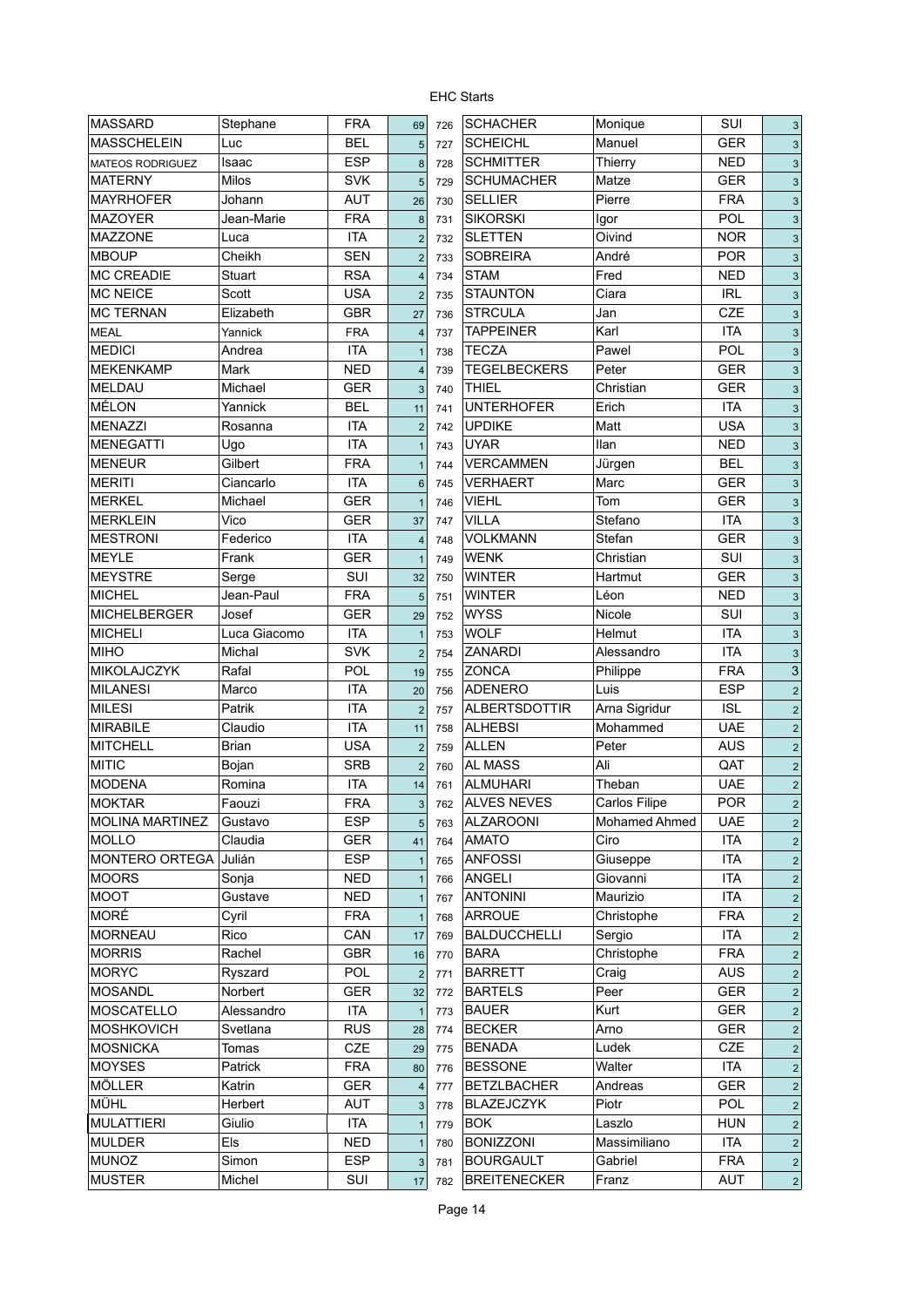| <b>MÜLLER</b>        | Guido       | SUI        | 17                      | 783 | <b>BREITENSTEIN</b>      | <b>Boris</b>       | <b>GER</b> | 2 |
|----------------------|-------------|------------|-------------------------|-----|--------------------------|--------------------|------------|---|
| MÜLLER               | Friedhelm   | <b>GER</b> | 19                      | 784 | <b>BRENIERE</b>          | Yvon               | <b>FRA</b> | 2 |
| <b>MÜLLER</b>        | Jörg        | <b>GER</b> | 5                       | 785 | <b>BROGAN</b>            | Chris              | <b>GBR</b> | 2 |
| <b>MÜLLER</b>        | Meinrad     | SUI        | 27                      | 786 | <b>BROWNING</b>          | Jennifer Elizabeth | <b>GBR</b> | 2 |
| <b>MÜRSET</b>        | Nadine      | SUI        | $\overline{4}$          | 787 | <b>BRUCHMANN</b>         | Elfriede           | <b>AUT</b> | 2 |
| <b>NAGYMATE</b>      | Sandor      | <b>HUN</b> | $\overline{2}$          | 788 | <b>BRUCKERT</b>          | Rasso              | <b>GER</b> | 2 |
| <b>NARCE</b>         | Ludovic     | <b>FRA</b> | 64                      | 789 | <b>BUCHHOLZ</b>          | Adam               | <b>GER</b> | 2 |
| <b>NAVARRO</b>       | Jorge       | <b>ESP</b> | $\overline{\mathbf{4}}$ | 790 | CALVO                    | Alex               | <b>ESP</b> | 2 |
| <b>NEB</b>           | Gennadii    | <b>GER</b> | $\overline{1}$          | 791 | <b>CAMARA</b>            | Carlos Eduardo     | <b>BRA</b> | 2 |
| <b>NEGRI</b>         | Morena      | <b>ITA</b> | 10                      | 792 | <b>CANIPARI</b>          | Simona             | <b>ITA</b> | 2 |
| <b>NEMEC</b>         | Oldrich     | CZE        | $\overline{2}$          | 793 | <b>CARO GIMINEZ</b>      | Manuel             | <b>ESP</b> | 2 |
| <b>NEUSKE</b>        | Markolf     | <b>GER</b> | 64                      | 794 | CAUDAL                   | Jean-Charles       | <b>FRA</b> | 2 |
| <b>NEZAR</b>         | Mohammad    | <b>KUW</b> | $\overline{2}$          | 795 | CHAZOT                   | Christophe         | <b>FRA</b> | 2 |
| <b>NIEBISCH</b>      | Olaf        | <b>GER</b> | $\overline{7}$          | 796 | <b>CHODACKI</b>          | Mariusz            | POL        | 2 |
| <b>NIEDER</b>        | Frank       | GER        | $\overline{2}$          | 797 | <b>CONTI</b>             | Andrea             | <b>ITA</b> | 2 |
| <b>NIELSON</b>       | Simon       | <b>DEN</b> |                         |     | CORAZZIN                 | Valeria            | <b>ITA</b> |   |
| NIETLISPACH          | Franz       | SUI        | $\mathbf{1}$            | 798 | <b>CORDIER</b>           | Thierry            | <b>FRA</b> | 2 |
|                      |             |            | 36                      | 799 |                          |                    |            | 2 |
| <b>NIKIEMA</b>       | Kadidia     | <b>BUR</b> | $\overline{1}$          | 800 | CORTELLO                 | Attilio            | <b>ITA</b> | 2 |
| <b>NOEL</b>          | Regis       | <b>FRA</b> | 22                      | 801 | <b>COUDERC</b>           | Willy              | <b>FRA</b> | 2 |
| <b>NOVAK</b>         | Jakub       | <b>CZE</b> | $\overline{1}$          | 802 | <b>CRUZ HERNANDES</b>    | Fernando José      | <b>ESP</b> | 2 |
| <b>NOWICKI</b>       | Robert      | POL        | 17                      | 803 | <b>DELMOTTE</b>          | Benoit             | <b>BEL</b> | 2 |
| <b>NUNES</b>         | Mathieu     | <b>FRA</b> | 17                      | 804 | <b>DEMEESTER</b>         | Kris               | <b>BEL</b> | 2 |
| O'FLAHERTY           | Paul        | <b>IRL</b> | 5                       | 805 | <b>DESSAUVE</b>          | Frederic           | <b>FRA</b> | 2 |
| <b>O'REILLY</b>      | Gary        | <b>IRL</b> | 5                       | 806 | DI BELLA                 | Juan Carlos        | <b>ITA</b> | 2 |
| <b>OFFERMANN</b>     | David       | <b>BEL</b> | 11                      | 807 | DI LORETO                | Loreto             | <b>ITA</b> | 2 |
| <b>OGIER</b>         | Jean Michel | <b>FRA</b> | $\mathbf{1}$            | 808 | <b>DOMINGO</b>           | Francisco José     | <b>ESP</b> | 2 |
| OHM                  | Jan Philipp | <b>GER</b> | 3                       | 809 | <b>DRIESSEN</b>          | Ton                | <b>NED</b> | 2 |
| <b>OOSTERBROEK</b>   | Jan         | <b>NED</b> | $\overline{c}$          | 810 | <b>DROSTEK</b>           | Ernest             | POL        | 2 |
| <b>ONRUBIA OCHOA</b> | Oscar       | <b>ESP</b> | $\overline{1}$          | 811 | <b>DUBOURG</b>           | Xavier             | <b>FRA</b> | 2 |
| <b>ORECNY</b>        | Maros       | <b>SVK</b> | 10                      | 812 | <b>EMER</b>              | Edgar              | <b>GER</b> | 2 |
| OROSZOVA             | Anna        | <b>SVK</b> | 64                      | 813 | <b>ENGENSTEINER</b>      | Burkhard           | AUT        | 2 |
| <b>ORNAT</b>         | Janusz      | POL        | $\overline{2}$          | 814 | <b>FARINATI</b>          | Simone             | <b>ITA</b> | 2 |
| <b>OSBORNE</b>       | John        | <b>GBR</b> | $\overline{2}$          | 815 | <b>FIGAL</b>             | Aitor              | <b>ESP</b> | 2 |
| отто                 | Ralf        | <b>GER</b> | $\mathbf{1}$            | 816 | <b>FISCHER</b>           | Peter              | <b>GER</b> | 2 |
| OVERGAARD            | Jesper      | DEN        | $\overline{2}$          | 817 | <b>FRÜHWIRTH</b>         | Thomas             | <b>AUT</b> | 2 |
| <b>PACHECO</b>       | Flavio      | <b>POR</b> | $\overline{2}$          | 818 | <b>GALLIANO</b>          | Giuseppe           | <b>ITA</b> | 2 |
| <b>PAGOTTO</b>       |             | <b>ITA</b> | $\overline{3}$          |     |                          |                    | <b>ESP</b> |   |
|                      | Giovanni    |            |                         | 819 | <b>GALARRAGA ZENDOIA</b> | lon                |            | 2 |
| PAN                  | Silke       | GER        | 19                      | 820 | <b>GAROFALO</b>          | Luca               | <b>ITA</b> | 2 |
| <b>PANKRATH</b>      | Reinhard    | <b>GER</b> | $\mathbf{1}$            | 821 | <b>GATELLI</b>           | Mario              | <b>ITA</b> | 2 |
| <b>PANTIN</b>        | Olivier     | <b>FRA</b> | $\boldsymbol{9}$        | 822 | GAY                      | Meggie             | <b>FRA</b> | 2 |
| <b>PAPAGNI</b>       | Massimo Pio | <b>ITA</b> | $\mathbf{1}$            | 823 | <b>GHOUL</b>             | Ahmad              | LIB        | 2 |
| PAPST                | Robert      | <b>GER</b> | $\mathbf{1}$            | 824 | <b>GIACALONE</b>         | Patrick            | <b>FRA</b> | 2 |
| <b>PAPWORTH</b>      | Kevin       | <b>GBR</b> | 8                       | 825 | <b>GIRELLI</b>           | Stefano            | <b>ITA</b> | 2 |
| <b>PARENT</b>        | Jérome      | <b>FRA</b> | 5                       | 826 | <b>GLAESE</b>            | Peter              | <b>GER</b> | 2 |
| <b>PARNACK</b>       | Rene        | GER        | 8                       | 827 | <b>GOMIERO</b>           | Andrea             | <b>ITA</b> | 2 |
| <b>PARSONS</b>       | Craig       | <b>AUS</b> | $\mathbf{1}$            | 828 | <b>GOOSSENS</b>          | Stéphane           | <b>BEL</b> | 2 |
| <b>PASCAL</b>        | Patrick     | <b>FRA</b> | 100                     | 829 | <b>GRAF</b>              | Erwin              | SUI        | 2 |
| <b>PATEL</b>         | Tushar      | <b>GBR</b> | $\mathbf{1}$            | 830 | <b>GRETHLEIN</b>         | Eckardt            | <b>GER</b> | 2 |
| <b>PATTERSON</b>     | Scott       | CAN        | $\overline{2}$          | 831 | <b>GRUBER</b>            | Erich              | ITA        | 2 |
| <b>PAYEMENT</b>      | Philippe    | <b>FRA</b> | $\overline{2}$          | 832 | <b>GUIGONIS</b>          | Frédéric           | <b>FRA</b> | 2 |
| <b>PECORARO</b>      | Francesco   | ITA        | $\sqrt{3}$              | 833 | <b>GUNDERSON</b>         | Kjeld              | <b>NED</b> | 2 |
| PELS                 | Kelvin      | <b>NED</b> | $\overline{7}$          | 834 | <b>HAGER</b>             | Sandra             | SUI        | 2 |
| <b>PELTOPURO</b>     | Jani        | <b>FIN</b> | $6\phantom{1}6$         | 835 | <b>HAMAK</b>             | Jan                | CZE        | 2 |
| PERCOCO              | Leonardo    | ITA        | $\mathbf{1}$            | 836 | <b>HANISCH</b>           | Jan                | <b>GER</b> | 2 |
| PEREZ                | Andres      | SUI        | $\sqrt{2}$              | 837 | <b>HEIL</b>              | Joachim            | <b>GER</b> | 2 |
| PEREZ                | Miriam      | <b>ESP</b> |                         |     | <b>HEISSAT</b>           | Michel             | <b>FRA</b> |   |
|                      |             |            | $\overline{2}$          | 838 |                          |                    |            | 2 |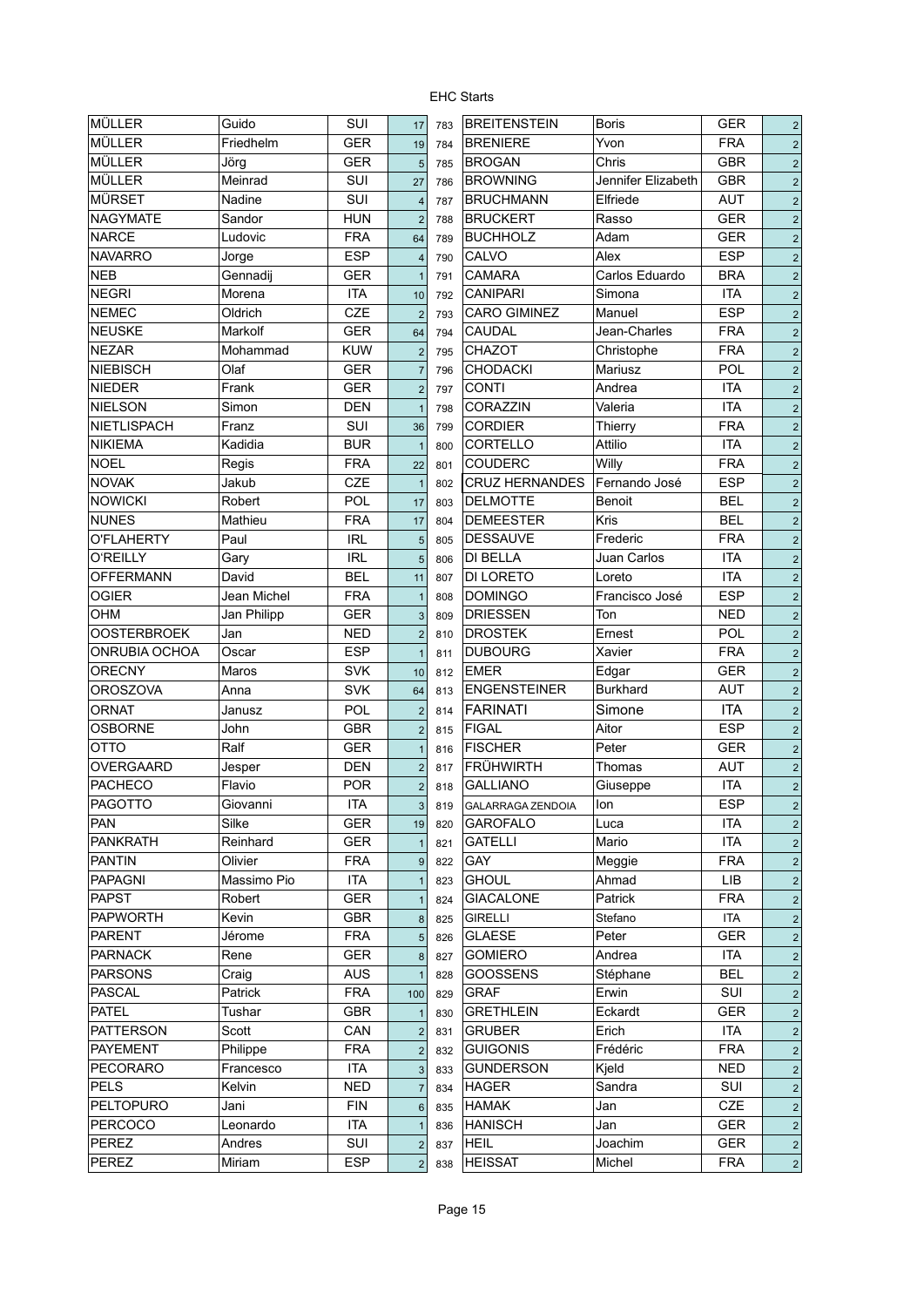| <b>PERIN</b>      | Michel         | <b>FRA</b> | 4                       | 839 | <b>HERRMANN</b>     | Otto           | <b>GER</b> | $\overline{2}$ |
|-------------------|----------------|------------|-------------------------|-----|---------------------|----------------|------------|----------------|
| PERLATO           | Marina         | <b>ITA</b> |                         | 840 | <b>HITTINGER</b>    | Jean Michel    | <b>FRA</b> | $\overline{2}$ |
|                   |                | <b>BEL</b> | 1                       |     | <b>HOFELICH</b>     |                | <b>GER</b> |                |
| PERLAUX           | Arnaud         |            | $9\,$                   | 841 |                     | Alexander      |            | $\overline{2}$ |
| PERNER            | Stefan         | <b>AUT</b> | 9                       | 842 | <b>HOMOLA</b>       | Manfred        | <b>AUT</b> | $\overline{2}$ |
| PERRINA           | Benedetto      | <b>ITA</b> | $6\phantom{1}$          | 843 | <b>HUBER</b>        | Alfred         | <b>GER</b> | $\overline{2}$ |
| <b>PETER</b>      | Christian      | <b>AUT</b> | 86                      | 844 | <b>HUGHES</b>       | Jonathan       | <b>GBR</b> | $\overline{2}$ |
| <b>PETERSEN</b>   | Wolfgang       | <b>GER</b> | 24                      | 845 | <b>HUNT</b>         | Hannah Joan    | <b>GBR</b> | $\overline{2}$ |
| <b>PETERSON</b>   | Christopher    | <b>USA</b> | 27                      | 846 | <b>HURTOVA</b>      | Petra          | CZE        | $\overline{2}$ |
| <b>PETRVALSKY</b> | Dusan          | CZE        | 36                      | 847 | <b>IBARRA</b>       | Rafael         | <b>USA</b> | $\overline{2}$ |
| <b>PETTERSEN</b>  | <b>Borge</b>   | <b>NOR</b> | $\mathbf{1}$            | 848 | <b>JACQUOT</b>      | Cyrille        | <b>FRA</b> | $\overline{2}$ |
| <b>PETTINATO</b>  | Giorgio        | <b>ITA</b> | $\overline{1}$          | 849 | <b>JOGGI</b>        | Daniel         | SUI        | $\overline{2}$ |
| <b>PFEFFERLE</b>  | Heinz          | <b>GER</b> | 19                      | 850 | <b>JONES</b>        | Luke           | <b>GBR</b> | $\overline{2}$ |
| PIAZZA            | Giannino       | <b>ITA</b> | $6\phantom{1}6$         | 851 | <b>JORGENSEN</b>    | Jan Fries      | <b>DEN</b> | $\overline{2}$ |
| <b>PICCININI</b>  | Roberto        | <b>ITA</b> | $\overline{7}$          | 852 | <b>KEHRBERG</b>     | Melanie        | <b>GER</b> | $\overline{2}$ |
| PICHARD           | Antony         | <b>FRA</b> | $\overline{5}$          | 853 | <b>KEHRLI</b>       | Georg          | SUI        | $\overline{2}$ |
| <b>PICQUART</b>   | Virginie       | <b>FRA</b> | $\mathbf{1}$            | 854 | <b>KLOSE</b>        | Wolfram        | <b>GER</b> | $\overline{2}$ |
| <b>PIEPER</b>     | Jörg           | <b>GER</b> | 43                      | 855 | <b>KOBYLANSKI</b>   | Robert Andrzej | POL        | $\overline{2}$ |
| PIERAGOSTINI      | Igor           | <b>ITA</b> | $\overline{7}$          | 856 | <b>KONOPKA</b>      | Rafal          | POL        | $\overline{2}$ |
| <b>PIEROTH</b>    | <b>Mathias</b> | <b>GER</b> | 21                      | 857 | <b>KRAUSE</b>       | Torsten        | <b>GER</b> | $\overline{2}$ |
| <b>PIETROBONI</b> | Claudio        | <b>ITA</b> | $\overline{\mathbf{c}}$ | 858 | <b>KRIEGHOFER</b>   | Stefan         | <b>AUT</b> | $\overline{2}$ |
| <b>PIGNON</b>     | Joseph         | <b>FRA</b> | $\mathbf{1}$            | 859 | <b>KWIATKISTA</b>   | Klaus          | <b>GER</b> | $\overline{2}$ |
| <b>PIGOZZO</b>    | Gianfranco     | <b>ITA</b> | $9\,$                   | 860 | <b>LABOISSERET</b>  | Christophe     | <b>FRA</b> | $\overline{2}$ |
| <b>PIHERA</b>     | Jan            | <b>CZE</b> | $\overline{7}$          | 861 | <b>LACHMANOWICZ</b> | Leszek         | <b>POL</b> | $\overline{2}$ |
| PILZ              | Markus         | <b>GER</b> | 16                      | 862 | <b>LANGER</b>       | Mike           | <b>AUT</b> | $\overline{2}$ |
| PINI              | Martino        | <b>ITA</b> | 5                       | 863 | LATVAVA             | Tea            | <b>FIN</b> | $\overline{2}$ |
| <b>PINKERNELL</b> | Christian      | <b>AUT</b> | $\overline{4}$          | 864 | LETELLIER           | Benoiz         | <b>FRA</b> | $\overline{2}$ |
| <b>PIPEK</b>      | Marcel         | CZE        |                         |     | <b>LOCMANE</b>      | Vincent        | <b>FRA</b> | $\overline{2}$ |
| <b>PITRA</b>      | Miroslav       | CZE        | 26                      | 865 | LUCISANO            | Domenico       | <b>ITA</b> |                |
| <b>PLANIOL</b>    |                | <b>ESP</b> | 1                       | 866 | LUI                 | Roberto        | <b>ITA</b> | $\overline{2}$ |
|                   | Josep          | <b>NED</b> | $\overline{2}$          | 867 | LUURSEMA            |                | <b>NED</b> | $\overline{2}$ |
| <b>PLAT</b>       | Jetze          |            | 37                      | 868 |                     | Marijke        |            | $\overline{2}$ |
| <b>PLAT</b>       | Matthijs       | <b>NED</b> | 12                      | 869 | <b>MADER</b>        | Terrence       | <b>NED</b> | $\overline{2}$ |
| <b>PLONER</b>     | Stephan        | SUI        | $6\phantom{1}$          | 870 | <b>MALEK</b>        | Piotr          | POL        | $\overline{2}$ |
| PLÖTNER           | Wulf           | <b>GER</b> | 5                       | 871 | <b>MANUR</b>        | Marek          | <b>CZE</b> | $\overline{2}$ |
| <b>PODESTA</b>    | Vittorio       | <b>ITA</b> | 47                      | 872 | MANUSÈ              | Franco         | <b>ITA</b> | $\overline{2}$ |
| <b>POGLIANI</b>   | Andrea         | <b>ITA</b> | $\mathbf{1}$            | 873 | <b>MARINI</b>       | Damiano        | <b>ITA</b> | $\overline{2}$ |
| <b>POIRIER</b>    | Amélie         | <b>FRA</b> | 8                       | 874 | <b>MARTELLI</b>     | Massimo        | <b>ITA</b> | $\overline{2}$ |
| <b>POIROT</b>     | Benoit         | <b>FRA</b> | $\mathbf{1}$            | 875 | <b>MAZZONE</b>      | Luca           | <b>ITA</b> | $\overline{2}$ |
| <b>POIROT</b>     | Florian        | <b>FRA</b> | $\mathbf{1}$            | 876 | <b>MBOUP</b>        | Cheikh         | <b>SEN</b> | $\overline{2}$ |
| <b>POLLAUF</b>    | Josef          | AUT        | 1                       | 877 | <b>MC NEICE</b>     | Scott          | <b>USA</b> | $\overline{2}$ |
| <b>POLLING</b>    | Oliver         | <b>GER</b> | $\mathbf{1}$            | 878 | <b>MENAZZI</b>      | Rosanna        | <b>ITA</b> | $\overline{2}$ |
| <b>POLVI</b>      | Teppo          | <b>FIN</b> | $\overline{\mathbf{c}}$ | 879 | <b>MIHO</b>         | Michal         | <b>SVK</b> | $\overline{2}$ |
| <b>PONCE</b>      | Oliver         | <b>ESP</b> | $\mathbf{1}$            | 880 | <b>MILESI</b>       | Patrik         | <b>ITA</b> | $\overline{2}$ |
| <b>POOLMAN</b>    | Marc           | <b>GBR</b> | 20                      | 881 | <b>MITCHELL</b>     | Brian          | <b>USA</b> | $\overline{2}$ |
| PORCELLATO        | Francesca      | <b>ITA</b> | 12                      | 882 | <b>MITIC</b>        | Bojan          | <b>SRB</b> | $\overline{2}$ |
| <b>PRADALIER</b>  | Sébastien      | <b>FRA</b> | $\mathbf{1}$            | 883 | <b>MORYC</b>        | Ryszard        | POL        | $\overline{2}$ |
| PRELEC            | Lorenzo        | <b>ITA</b> | $\overline{c}$          | 884 | <b>NAGYMATE</b>     | Sandor         | <b>HUN</b> | $\overline{2}$ |
| PRITZKAU          | Waldemar       | GER        | $\overline{c}$          | 885 | <b>NEMEC</b>        | Oldrich        | CZE        | $\overline{c}$ |
| <b>PROBSON</b>    | Gerd           | <b>GER</b> | $\overline{c}$          | 886 | <b>NEZAR</b>        | Mohammad       | <b>KUW</b> | $\overline{c}$ |
| <b>PROTZEK</b>    | Heinrich       | <b>GER</b> | $\mathbf{1}$            | 887 | <b>NIEDER</b>       | Frank          | <b>GER</b> | $\overline{c}$ |
| <b>PUCHER</b>     | Anja           | SUI        | $\overline{\mathbf{c}}$ | 888 | <b>OOSTERBROEK</b>  | Jan            | <b>NED</b> | $\overline{2}$ |
| <b>PUDLIS</b>     | Monika         | <b>POL</b> | $\,6$                   | 889 | <b>ORNAT</b>        | Janusz         | <b>POL</b> | $\overline{2}$ |
| <b>PUGEAUT</b>    | Bernard        | <b>FRA</b> | 10                      | 890 | <b>OSBORNE</b>      | John           | <b>GBR</b> | $\overline{2}$ |
| <b>PUHL</b>       | <b>Barbara</b> | <b>GER</b> | $\overline{c}$          | 891 | OVERGAARD           | Jesper         | <b>DEN</b> | $\overline{2}$ |
| <b>PURSCHKE</b>   | Torsten        | <b>GER</b> | 93                      | 892 | <b>PACHECO</b>      | Flavio         | <b>POR</b> | $\overline{2}$ |
| <b>PUTZ</b>       | Manfred        | AUT        | 71                      | 893 | <b>PATTERSON</b>    | Scott          | CAN        | $\overline{2}$ |
| PÜNCHERA          | Jon            | SUI        | $\overline{1}$          | 894 | <b>PAYEMENT</b>     | Philippe       | <b>FRA</b> | $\overline{2}$ |
| QUAILE            | Johan          | <b>FRA</b> | 25                      | 895 | <b>PEREZ</b>        | Andres         | SUI        | $\overline{2}$ |
|                   |                |            |                         |     |                     |                |            |                |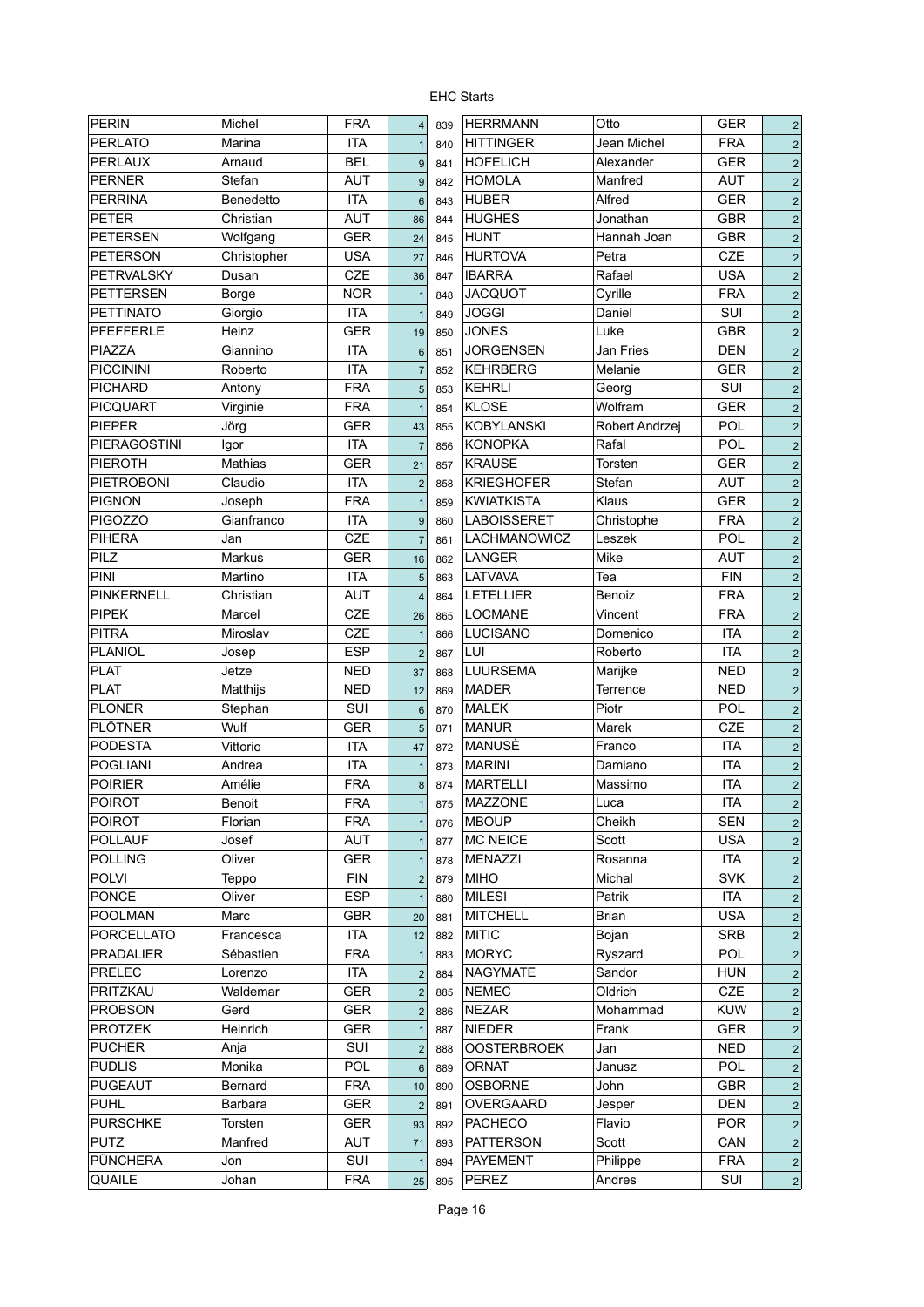| <b>QUILES</b>       | Javier     | <b>ESP</b> | $\overline{4}$          | 896 | <b>PEREZ</b>          | Miriam                  | <b>ESP</b> | $\overline{2}$          |
|---------------------|------------|------------|-------------------------|-----|-----------------------|-------------------------|------------|-------------------------|
| QUINLAN             | Harley     | <b>AUS</b> | $\overline{2}$          | 897 | <b>PIETROBONI</b>     | Claudio                 | <b>ITA</b> | $\overline{2}$          |
| <b>QUIRIJNS</b>     | Sjaan      | <b>NED</b> | $\overline{1}$          | 898 | <b>PLANIOL</b>        | Josep                   | ESP        | $\overline{2}$          |
| QUITTET             | Alain      | <b>FRA</b> | 71                      | 899 | <b>POLVI</b>          | Teppo                   | <b>FIN</b> | $\overline{2}$          |
| <b>RAAIJMAAKERS</b> | Willemijn  | <b>NED</b> | $\mathbf{1}$            | 900 | <b>PRELEC</b>         | Lorenzo                 | <b>ITA</b> | $\overline{2}$          |
| <b>RABANSER</b>     | Günther    | <b>ITA</b> | $\mathbf{1}$            | 901 | PRITZKAU              | Waldemar                | GER        | $\sqrt{2}$              |
| <b>RABELLE</b>      | Christelle | <b>FRA</b> | $\mathbf{1}$            | 902 | <b>PROBSON</b>        | Gerd                    | GER        | $\sqrt{2}$              |
| <b>RABELLE</b>      | Patrick    | <b>FRA</b> | 3                       | 903 | <b>PUCHER</b>         | Anja                    | SUI        | $\sqrt{2}$              |
| <b>RAMAZZO</b>      | Angelo     | <b>ITA</b> | $\overline{2}$          | 904 | <b>PUHL</b>           | Barbara                 | <b>GER</b> | $\overline{2}$          |
| <b>RAMETTA</b>      | Stefano    | <b>ITA</b> | $\overline{2}$          | 905 | QUINLAN               | Harley                  | <b>AUS</b> | $\sqrt{2}$              |
| <b>RAMSEY</b>       | Sherry     | <b>USA</b> | $\mathbf{1}$            | 906 | <b>RAMAZZO</b>        | Angelo                  | <b>ITA</b> | $\sqrt{2}$              |
| <b>RANDALL</b>      | David      | <b>USA</b> | $\mathbf 2$             | 907 | <b>RAMETTA</b>        | Stefano                 | <b>ITA</b> | $\overline{2}$          |
| <b>RAPPÉ</b>        | Guy        | <b>BEL</b> | 16                      | 908 | <b>RANDALL</b>        | David                   | <b>USA</b> | $\overline{2}$          |
| <b>RATAJCZAK</b>    | Dawid      | <b>POL</b> | $\overline{2}$          | 909 | <b>RATAJCZAK</b>      | Dawid                   | POL        | $\overline{2}$          |
| <b>RAUBER</b>       | Markus     | SUI        | 31                      | 910 | <b>ROMERS</b>         | Hans                    | <b>NED</b> | $\overline{2}$          |
| <b>RAUBER</b>       | Walter     | SUI        | 11                      | 911 | <b>ROSSINI</b>        | Florian                 | <b>BEL</b> | $\sqrt{2}$              |
| <b>RAVENEAU</b>     | Christian  | <b>FRA</b> | $\overline{4}$          | 912 | <b>SALERI</b>         | Michele                 | <b>ITA</b> | $\overline{2}$          |
| <b>RE CALLEGARI</b> | Marco      | <b>ITA</b> | $\overline{4}$          | 913 | <b>SALO</b>           | Joan                    | ESP        | $\overline{2}$          |
| <b>REBILLARD</b>    | Christophe | <b>FRA</b> | 11                      | 914 | <b>SANCHEZ MARTIN</b> | Ayoze                   | <b>ESP</b> | $\mathbf 2$             |
| <b>RECHER</b>       | Fabian     | SUI        | 16                      | 915 | <b>SANDLES</b>        | David                   | <b>GBR</b> | $\mathbf 2$             |
| <b>REEB</b>         | Christian  | <b>GER</b> | 12                      | 916 | <b>SCHAFBERGER</b>    | Christian               | <b>GER</b> | $\mathbf 2$             |
| <b>REEKERS</b>      | Johann     | <b>NED</b> | 41                      | 917 | <b>SCHENKEL</b>       | Marc                    | <b>GER</b> | $\overline{2}$          |
| <b>REID</b>         | Andrew     | CAN        | $\overline{1}$          | 918 | <b>SCHLETT</b>        | Michaela                | <b>GER</b> | $\overline{2}$          |
| <b>REINMUTH</b>     | Jörg       | <b>GER</b> | 10                      | 919 | <b>SCHOT</b>          | John                    | <b>NED</b> | $\overline{2}$          |
| <b>REINTJES</b>     | Alfred     | <b>NED</b> | 17                      | 920 | <b>SCHRATTENECKER</b> | Georg                   | <b>AUT</b> | $\overline{2}$          |
| <b>REIS</b>         | Jennifer   | GER        | $\mathbf{1}$            | 921 | <b>SCHWARZE</b>       | Jörg                    | <b>GER</b> | $\overline{2}$          |
| <b>REMY</b>         | Lionel     | <b>FRA</b> | $\mathbf{1}$            | 922 | <b>SEPPÄLÄ</b>        | Jane                    | <b>FIN</b> | $\overline{2}$          |
| <b>RENOU</b>        | Nicolas    | <b>FRA</b> | 5                       | 923 | <b>SIENKIEWICZ</b>    | Marcin                  | POL        | $\sqrt{2}$              |
| <b>REPPE</b>        | Christiane | <b>GER</b> | 10                      | 924 | <b>SIFAKIS</b>        | Georgios                | <b>GRE</b> | $\sqrt{2}$              |
| <b>REUSS</b>        | Michael    | GER        | $\mathbf{1}$            | 925 | <b>SIGNORINI</b>      | Oscar                   | <b>ITA</b> | $\sqrt{2}$              |
| <b>RIBAGA</b>       | Michele    | <b>ITA</b> | $\mathbf{1}$            | 926 | <b>SMITS</b>          | Bernd                   | <b>ITA</b> | $\overline{\mathbf{2}}$ |
| <b>RICHARDSON</b>   | Todd       | <b>USA</b> | $\overline{\mathbf{4}}$ | 927 | <b>SOPANEN</b>        | Harry                   | <b>FIN</b> | $\overline{\mathbf{2}}$ |
| <b>RIDER</b>        | Israel     | <b>ESP</b> | 8                       | 928 | <b>STECHER</b>        | Konrad                  | <b>ITA</b> | $\mathbf 2$             |
| <b>RIEDER</b>       | Christian  | <b>GER</b> | 3                       | 929 | <b>STELLA</b>         | Igor                    | <b>FRA</b> | $\overline{\mathbf{2}}$ |
| <b>RIEDLINGER</b>   | Didier     | <b>FRA</b> | 3                       | 930 | <b>STEVENS</b>        | Eddy                    | <b>BEL</b> | $\mathbf 2$             |
| <b>RIEGER</b>       | Werner     | <b>GER</b> | 11                      | 931 | <b>SUAREZ VERDE</b>   | Alfonso                 | ESP        | $\mathbf 2$             |
| <b>RIENER</b>       | Stefan     | <b>AUT</b> | 9                       | 932 | <b>SYNEK</b>          | Frantisek               | <b>CZE</b> | $\overline{2}$          |
| <b>RIGONALLI</b>    | Carole     | <b>SUI</b> | 4                       | 933 | <b>SZUMIEC</b>        | Lukasz                  | POL        | $\sqrt{2}$              |
| <b>RILLY</b>        | Laurent    | <b>FRA</b> | $\mathbf{1}$            | 934 | <b>TARZI</b>          | Paolo                   | <b>ITA</b> | $\overline{c}$          |
| <b>RINGUET</b>      | Jean Yves  | <b>FRA</b> | $\overline{\mathbf{4}}$ | 935 | <b>TCHEGLOFF</b>      | Anja                    | <b>GER</b> | $\sqrt{2}$              |
| <b>RISTORI</b>      | Marc       | SUI        | $\mathbf{1}$            | 936 | <b>TESTA</b>          | Mirko                   | <b>ITA</b> | $\sqrt{2}$              |
| <b>RITTER</b>       | Joachim    | <b>GER</b> | $\mathbf{1}$            | 937 | <b>THIEVILLIER</b>    | Michel                  | <b>FRA</b> | $\sqrt{2}$              |
| RITTER              | Patrik     | <b>GER</b> | $\sqrt{3}$              | 938 | <b>TORP</b>           | Claus                   | <b>DEN</b> | $\sqrt{2}$              |
| <b>RIVA</b>         | Claudio    | ITA        | 5                       | 939 | <b>TOWNSEND</b>       | Joel                    | GBR        | $\sqrt{2}$              |
| <b>RIVOIRA</b>      | Valentina  | <b>ITA</b> | $9\,$                   | 940 | <b>TURCINOVIC</b>     | Gracijano               | CRO        | $\sqrt{2}$              |
| <b>RIZZATO</b>      | Omar       | <b>ITA</b> | 20                      | 941 | <b>UNGUREAN</b>       | Dorel                   | ROU        | $\overline{c}$          |
| <b>ROBIN</b>        | Franck     | <b>FRA</b> | 15                      | 942 | VAN DE VYVERE         | Ivan                    | <b>BEL</b> | $\overline{c}$          |
| <b>ROHAN</b>        | Mark       | <b>IRL</b> | 14                      | 943 | VAN DER MEEREN        | Aaron                   | <b>GER</b> | $\sqrt{2}$              |
| <b>ROLLAND</b>      | Louis      | <b>FRA</b> | $\overline{4}$          | 944 | VENDA                 | Andre                   | <b>POR</b> | $\overline{2}$          |
| <b>ROMERS</b>       | Hans       | <b>NED</b> | $\overline{2}$          | 945 | <b>VIGNUDELLI</b>     | Cesare                  | <b>ITA</b> | $\overline{2}$          |
| <b>ROMMEL</b>       | Thomas     | <b>GER</b> | 21                      | 946 | <b>VILLANI</b>        | Attilio Anselmo         | <b>ITA</b> | $\sqrt{2}$              |
| <b>ROSSEK</b>       | Daniela    | <b>GER</b> | $\overline{\mathbf{4}}$ | 947 | <b>VULPIO</b>         | Felice                  | <b>ITA</b> | $\overline{2}$          |
| <b>ROSSEK</b>       | Kerstin    | <b>GER</b> | $\mathbf{1}$            | 948 | <b>WAREING</b>        | <b>Caroline Frances</b> | <b>GBR</b> | $\sqrt{2}$              |
| <b>ROSSETTI</b>     | Mario      | ITA        | $9\,$                   | 949 | <b>WAUGH</b>          | Carly                   | <b>USA</b> | $\sqrt{2}$              |
| <b>ROSSINI</b>      | Florian    | BEL        | $\overline{c}$          | 950 | <b>WEILAND</b>        | Michael                 | <b>GER</b> | $\sqrt{2}$              |
| <b>ROTARU</b>       | Victor     | <b>MDA</b> | 5 <sup>2</sup>          | 951 | <b>WEISS</b>          | Jean Claude             | <b>FRA</b> | $\mathbf 2$             |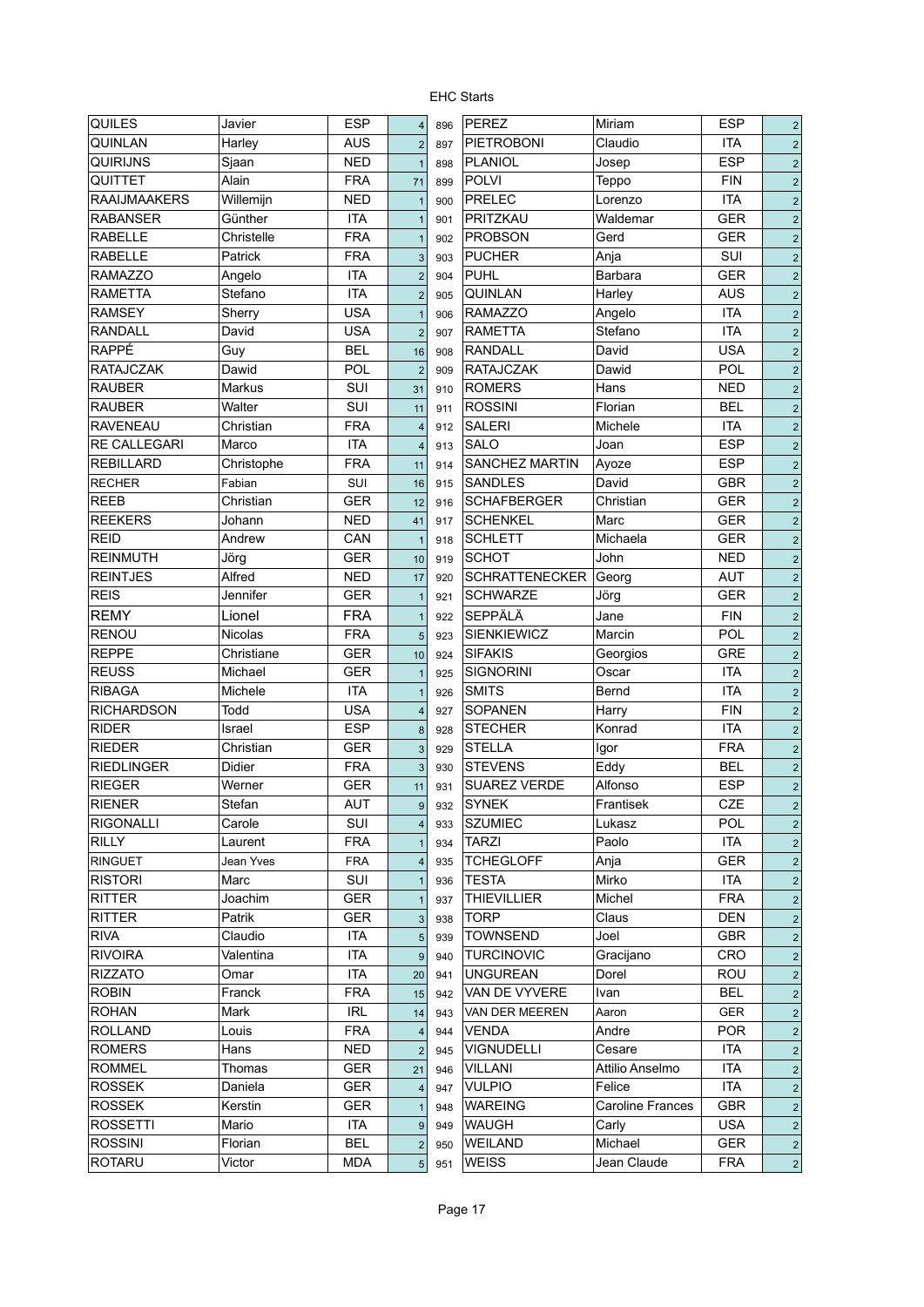| <b>RUEPP</b>          | Roland               | <b>ITA</b> | 16                      | 952  | <b>WELSH</b>       | Alexander     | <b>AUS</b> | $\overline{2}$ |
|-----------------------|----------------------|------------|-------------------------|------|--------------------|---------------|------------|----------------|
| <b>RUIZ MORENO</b>    | Alfonso              | <b>ESP</b> | $\overline{4}$          | 953  | <b>WHYTE</b>       | Shauna        | CAN        | $\overline{2}$ |
| <b>RUZNJAK</b>        | Mirjana              | <b>CRO</b> | 14                      | 954  | <b>WIERCX</b>      | Rogier        | <b>NED</b> | $\overline{2}$ |
| <b>RYNK</b>           | Johannes             | <b>GER</b> | 10                      | 955  | <b>WIMMER</b>      | Wolfgang      | <b>AUT</b> | $\overline{2}$ |
| <b>SACCHET</b>        | Eros                 | <b>ITA</b> | $\overline{1}$          | 956  | <b>WISKE</b>       | Andreas       | <b>GER</b> | $\overline{2}$ |
| <b>SAINT MARTIN</b>   | Alain                | <b>FRA</b> | $\mathbf{3}$            | 957  | <b>ZANOTTI</b>     | Davide        | <b>ITA</b> | $\overline{2}$ |
| SALADIN               | Christyne            | <b>FRA</b> | 15                      | 958  | ZIMMERMANN         | Peter         | <b>GER</b> | $\overline{c}$ |
| <b>SALERI</b>         | Michele              | <b>ITA</b> | $\overline{2}$          | 959  | <b>ZIRKEL</b>      | Hans          | <b>GER</b> | $\overline{2}$ |
| <b>SALO</b>           | Joan                 | <b>ESP</b> | $\overline{2}$          | 960  | <b>ZURBACH</b>     | Michel        | <b>FRA</b> | $\overline{2}$ |
| <b>SAMPL</b>          | Reinhard             | <b>AUT</b> | 3                       | 961  | <b>ZWANEPOL</b>    | Wim           | <b>NED</b> | $\overline{2}$ |
| SAMUEL                | Ajmal                | <b>HKG</b> | $\mathbf{1}$            | 962  | <b>ABYVEN</b>      | Jean Lou      | <b>FRA</b> | $\mathbf{1}$   |
| <b>SANCHEZ</b>        | Oscar                | <b>USA</b> | $\boldsymbol{8}$        | 963  | <b>ALMAZROOEI</b>  | Saeed         | <b>UAE</b> | $\mathbf{1}$   |
| <b>SANCHEZ MARTIN</b> | Ayoze                | <b>ESP</b> | $\overline{2}$          | 964  | <b>ARIOLI</b>      | Giuseppe      | <b>ITA</b> | $\mathbf{1}$   |
| <b>SANDERS</b>        | Dwayne               | <b>USA</b> | $\mathbf{1}$            | 965  | <b>AUDIER</b>      | Philipp       | <b>FRA</b> | $\mathbf{1}$   |
| <b>SANDLES</b>        | David                | <b>GBR</b> | $\overline{2}$          | 966  | <b>BALLINGER</b>   | Paul          | <b>GBR</b> | $\mathbf{1}$   |
| SANDULLO              | Ciro                 | <b>ITA</b> | $\mathbf{1}$            | 967  | <b>BAMPEL</b>      | Alain         | CAM        | $\mathbf{1}$   |
| SANNINO               | Alberto              | <b>ITA</b> | $\mathbf{1}$            | 968  | <b>BARTHEL</b>     | Claus-Peter   | <b>GER</b> | $\mathbf{1}$   |
| <b>SARINA</b>         | Stefano              | <b>ITA</b> | $\overline{1}$          | 969  | <b>BARTOLOTTA</b>  | Dario         | <b>ITA</b> | $\mathbf{1}$   |
| <b>SARR</b>           | Macoumba             | <b>FRA</b> | $\mathbf{1}$            | 970  | <b>BASCIO</b>      | Monica        | <b>USA</b> | $\mathbf{1}$   |
| <b>SASSI</b>          | Moreno               | ITA        | $\mathbf{1}$            | 971  | <b>BASTEMEIJER</b> | Richard       | <b>NED</b> | $\mathbf{1}$   |
| <b>SCAMBURA</b>       | Dusan                | CZE        | 20                      | 972  | <b>BAUR</b>        | Daniel        | SUI        | $\mathbf{1}$   |
| <b>SCHABORT</b>       | Krige                | <b>USA</b> | $\mathbf{1}$            | 973  | <b>BEDOW</b>       | Oliver        | <b>GER</b> | $\mathbf{1}$   |
| <b>SCHACHER</b>       | Monique              | <b>SUI</b> |                         |      | <b>BERNARD</b>     | Christine     | <b>FRA</b> | $\mathbf{1}$   |
| <b>SCHAFBERGER</b>    | Christian            | <b>GER</b> | 3                       | 974  | <b>BERTAGNOLLI</b> | Erwin         | <b>ITA</b> |                |
| <b>SCHATTAUER</b>     |                      | <b>AUT</b> | $\overline{2}$          | 975  | <b>BESCIAK</b>     | Adrian        | <b>POL</b> | $\mathbf{1}$   |
| <b>SCHAUDT</b>        | Wolfgang<br>Heinrich | <b>GER</b> | 128                     | 976  | <b>BETTEGA</b>     |               | <b>FRA</b> | $\mathbf{1}$   |
|                       |                      |            | $\mathbf{1}$            | 977  |                    | Georges       |            | $\mathbf{1}$   |
| <b>SCHEFER</b>        | Nicole               | <b>NED</b> | $9\,$                   | 978  | <b>BEYAERT</b>     | Henk          | <b>BEL</b> | $\mathbf{1}$   |
| <b>SCHEICHL</b>       | Manuel               | <b>GER</b> | $\mathbf{1}$            | 979  | <b>BLANCHETTE</b>  | Graig         | <b>USA</b> | $\mathbf{1}$   |
| <b>SCHENKEL</b>       | Marc                 | GER        | $\overline{2}$          | 980  | <b>BLANKE</b>      | Roland        | <b>GER</b> | $\mathbf{1}$   |
| <b>SCHEPERS</b>       | Ingrid               | <b>NED</b> | $\mathbf{1}$            | 981  | <b>BLASZYK</b>     | Sascha        | <b>GER</b> | $\mathbf{1}$   |
| <b>SCHIEFER</b>       | Hagen                | <b>GER</b> | $\overline{4}$          | 982  | <b>BLÄTTLER</b>    | Peter         | SUI        | $\mathbf{1}$   |
| <b>SCHIESS</b>        | Jakob                | SUI        | $\overline{4}$          | 983  | <b>BLESSING</b>    | Dominik       | <b>GER</b> | $\mathbf{1}$   |
| <b>SCHILD</b>         | Urs                  | SUI        | 20                      | 984  | <b>BÖHNKE</b>      | <b>Tobias</b> | <b>GER</b> | $\mathbf{1}$   |
| <b>SCHILD</b>         | Gabi                 | SUI        | 25                      | 985  | <b>BONANNI</b>     | David         | <b>FRA</b> | $\mathbf{1}$   |
| <b>SCHILLÉ</b>        | Jean-Michel          | <b>FRA</b> | 8                       | 986  | <b>BOND</b>        | Michel        | <b>USA</b> | $\mathbf{1}$   |
| <b>SCHILLER</b>       | Norbert              | <b>GER</b> | 12                      | 987  | <b>BONS</b>        | Kevin         | <b>GER</b> | $\mathbf{1}$   |
| <b>SCHILLING</b>      | Matthias             | <b>GER</b> | 10                      | 988  | <b>BÖSCH</b>       | <b>Beat</b>   | SUI        | $\mathbf{1}$   |
| <b>SCHIPPER</b>       | Geert                | <b>NED</b> | $\overline{\mathbf{4}}$ | 989  | <b>BOTTAN</b>      | Stella        | <b>FRA</b> | $\mathbf{1}$   |
| <b>SCHEICHL</b>       | Manuel               | GER        | 3                       | 990  | <b>BOUWHUIS</b>    | Bennie        | <b>NED</b> | $\mathbf{1}$   |
| <b>SCHLETT</b>        | Michaela             | <b>GER</b> | $\mathbf 2$             | 991  | <b>BOYLE</b>       | Kieran        | <b>IRL</b> | $\mathbf{1}$   |
| SCHLÜTER              | Michael              | GER        | $\mathbf{1}$            | 992  | <b>BOZZI</b>       | Eldo          | <b>ITA</b> | $\mathbf{1}$   |
| SCHMICKING            | Thomas               | <b>GER</b> | $\bf8$                  | 993  | <b>BRADBERRY</b>   | Paul          | <b>GBR</b> | $\mathbf{1}$   |
| <b>SCHMID</b>         | Florian              | <b>GER</b> | $\mathbf{1}$            | 994  | <b>BREZNIK</b>     | Ziga          | <b>SLO</b> | $\mathbf{1}$   |
| <b>SCHMID</b>         | Pia                  | SUI        | $\overline{\mathbf{4}}$ | 995  | <b>BROGGI</b>      | Cristian      | SUI        | $\mathbf{1}$   |
| <b>SCHMIDT</b>        | Roland               | <b>GER</b> | $\mathbf{1}$            | 996  | <b>BRUGGER</b>     | Dominik       | <b>GER</b> | $\mathbf{1}$   |
| <b>SCHMITTER</b>      | Thierry              | <b>NED</b> | 3                       | 997  | <b>BRUNGRABER</b>  | Florian       | <b>AUT</b> | $\mathbf{1}$   |
| <b>SCHMOLL</b>        | Markus               | <b>AUT</b> | 13                      | 998  | <b>BUCHLER</b>     | Franz         | SUI        | $\mathbf{1}$   |
| <b>SCHMULL</b>        | Heino                | <b>GER</b> | 16                      | 999  | <b>BUDWILL</b>     | Lothar        | <b>GER</b> | $\mathbf{1}$   |
| <b>SCHNEIDER</b>      | Andreas              | <b>GER</b> | $\overline{4}$          | 1000 | <b>BÜHLER</b>      | Gabriela      | SUI        | $\mathbf{1}$   |
| <b>SCHNEIDER</b>      | Carsten              | GER        | $\overline{1}$          | 1001 | <b>BURGY</b>       | Julien        | <b>FRA</b> | $\mathbf{1}$   |
| <b>SCHNEIDER</b>      | Jörg                 | <b>GER</b> | 11                      | 1002 | <b>BUSCHMANN</b>   | Marcel        | <b>GER</b> | $\mathbf{1}$   |
| <b>SCHNEIDER</b>      | Thorsten             | <b>GER</b> | $\overline{1}$          | 1003 | <b>BUSSONNIERE</b> | Jean Michel   | <b>FRA</b> | $\mathbf{1}$   |
| <b>SCHNOEBELEN</b>    | Remy                 | <b>FRA</b> | $\mathbf{1}$            | 1004 | <b>CAMPINHO</b>    | Oscar         | <b>ESP</b> | $\mathbf{1}$   |
| <b>SCHOLZE</b>        | Steffen              | <b>GER</b> | $\boldsymbol{8}$        | 1005 | CARBONNIER         | Antoine       | <b>FRA</b> | $\mathbf{1}$   |
| <b>SCHOT</b>          | John                 | <b>NED</b> | $\overline{2}$          | 1006 | CAVALLINI          | Riccardo      | <b>ITA</b> | $\mathbf{1}$   |
| <b>SCHRATTENECKER</b> | Georg                | <b>AUT</b> | $\overline{2}$          | 1007 | CENTENO LANDA      | José Manuel   | <b>ESP</b> | $\mathbf{1}$   |
| <b>SCHUILING</b>      | Albert               | <b>NED</b> | $\mathbf{1}$            | 1008 | <b>CHARD</b>       | Terry         | <b>NED</b> | $\mathbf{1}$   |
|                       |                      |            |                         |      |                    |               |            |                |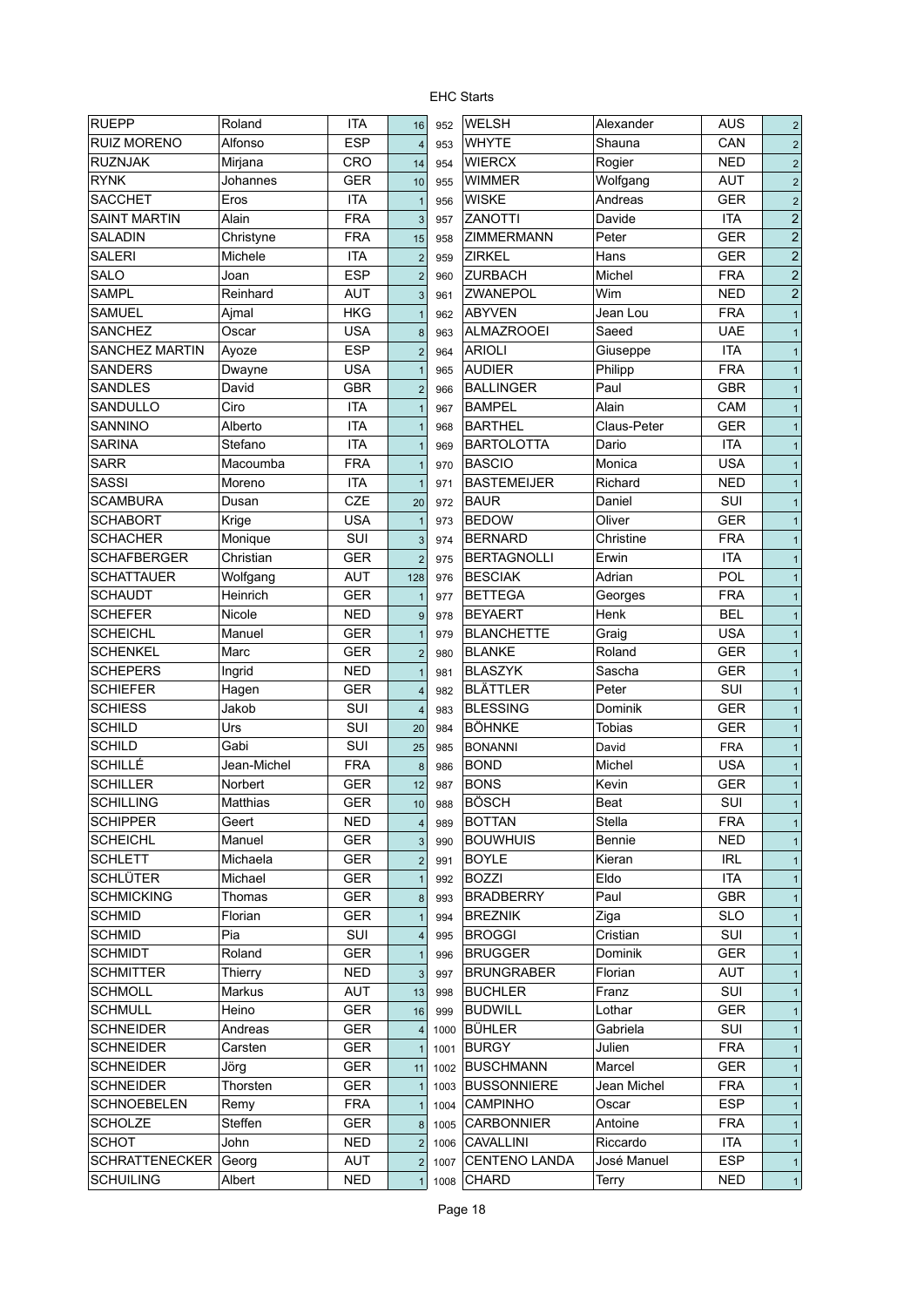| <b>SCHULER</b>                      | Claudia             | <b>ITA</b>        | 28               | 1009 | <b>CHIAROLLA</b>               | Simone            | <b>ITA</b>        | $\mathbf{1}$ |
|-------------------------------------|---------------------|-------------------|------------------|------|--------------------------------|-------------------|-------------------|--------------|
| <b>SCHULTE</b>                      | Paul                | <b>USA</b>        | $\overline{1}$   | 1010 | <b>CIAVAGLIOLI</b>             | Tommasso          | <b>ITA</b>        | $\mathbf{1}$ |
| <b>SCHULTZ</b>                      | Reinhard            | <b>GER</b>        | $\overline{1}$   | 1011 | <b>CLAVEAU</b>                 | Anne              | <b>FRA</b>        | $\mathbf{1}$ |
| <b>SCHUMACHER</b>                   | Matze               | <b>GER</b>        | 3                | 1012 | <b>COUTELLIER</b>              | <b>Didier</b>     | <b>FRA</b>        | $\mathbf{1}$ |
| <b>SCHUMACHER</b>                   | Nadia               | <b>GER</b>        | $\overline{7}$   | 1013 | <b>DAMIAENS</b>                | <b>Didier</b>     | <b>BEL</b>        | $\mathbf{1}$ |
| <b>SCHWAB</b>                       | Corentin            | SUI               | $\overline{1}$   | 1014 | <b>DARREL</b>                  | Erwin             | <b>IRL</b>        | $\mathbf{1}$ |
| <b>SCHWALLER</b>                    | Ursula              | SUI               | 42               | 1015 | <b>DAVIDSON</b>                | James             | <b>USA</b>        | $\mathbf{1}$ |
| <b>SCHWARZE</b>                     | Jörg                | <b>GER</b>        | $\overline{2}$   | 1016 | <b>DAVIS</b>                   | Justin            | <b>GBR</b>        | $\mathbf{1}$ |
| <b>SEDERL</b>                       | Josef               | <b>AUT</b>        | $\overline{7}$   | 1017 | <b>DE MARCHI</b>               | Nicola            | <b>ITA</b>        | $\mathbf{1}$ |
| <b>SEIDL</b>                        | Andreas             | <b>GER</b>        | $\mathbf{1}$     | 1018 | <b>DECKMYN</b>                 | Olivier           | <b>FRA</b>        | $\mathbf{1}$ |
| <b>SEIFART</b>                      | Steffen             | <b>GER</b>        | $6\phantom{1}$   | 1019 | <b>DEGOLLA</b>                 | Jean-Marie        | <b>BEL</b>        | $\mathbf{1}$ |
| <b>SELINGA</b>                      | Peter               | <b>SVK</b>        | 38               | 1020 | <b>DELESTRE</b>                | Christophe        | <b>FRA</b>        | $\mathbf{1}$ |
| <b>SELLIER</b>                      | Pierre              | <b>FRA</b>        | 3                | 1021 | <b>DENIAU</b>                  | Adrien            | <b>FRA</b>        | $\mathbf{1}$ |
| SELMANAJ                            | Artan               | <b>ALB</b>        | $\mathbf{1}$     | 1022 | <b>DIJKSTRA</b>                | Gerrit            | <b>NED</b>        | $\mathbf{1}$ |
| <b>SEPPÄLÄ</b>                      | Jane                | <b>FIN</b>        | $\overline{2}$   | 1023 | <b>DILGER</b>                  | Marc              | GER               | $\mathbf{1}$ |
| <b>SETTE</b>                        | Pantaleo            | <b>ITA</b>        | 12               | 1024 | <b>DI PRIMA</b>                | Gianfranco        | <b>ITA</b>        | $\mathbf{1}$ |
| <b>SHIRYAEV</b>                     | Andrey              | <b>RUS</b>        | $\mathbf{1}$     | 1025 | <b>DOHLEN</b>                  | Christophe        | <b>BEL</b>        | $\mathbf{1}$ |
| <b>SHTOCHAN</b>                     | Esther              | <b>ISR</b>        | $\mathbf{1}$     | 1026 | <b>DONATO</b>                  | Christian         | <b>ITA</b>        | $\mathbf{1}$ |
| <b>SIEGMANN</b>                     | Klaus               | <b>GER</b>        | 8                | 1027 | <b>DOUNIA</b>                  | André             | <b>GER</b>        | $\mathbf{1}$ |
| <b>SIENKIEWICZ</b>                  | Marcin              | POL               | $\overline{2}$   | 1028 | <b>DOWLING</b>                 | Joe               | <b>USA</b>        | $\mathbf{1}$ |
| <b>SIFAKIS</b>                      | Georgios            | <b>GRE</b>        | $\overline{2}$   | 1029 | <b>DRASER</b>                  | Maria             | GER               | $\mathbf{1}$ |
| <b>SIGG</b>                         | Winfried            | <b>GER</b>        | 25               | 1030 | <b>DUMERAT</b>                 | Christine         | <b>FRA</b>        | 1            |
| <b>SIGNORINI</b>                    | Oscar               | <b>ITA</b>        | $\overline{2}$   | 1031 | <b>DURANTI</b>                 | Matteo            | <b>ITA</b>        | 1            |
| <b>SIKORSKI</b>                     | Igor                | POL               | 3                | 1032 | <b>DURAY</b>                   | Richard           | <b>NED</b>        | $\mathbf{1}$ |
| <b>SIMONE</b>                       | <b>Barbara</b>      | <b>GER</b>        | 18               | 1033 | <b>EMMENEGGER</b>              | Andrea            | SUI               | $\mathbf{1}$ |
| <b>SIMONS</b>                       | Didier              | <b>BEL</b>        | 14               | 1034 | <b>ENDERS</b>                  | Walter            | <b>GER</b>        | $\mathbf{1}$ |
| <b>SIMONS</b>                       | Angelique           | <b>NED</b>        | 5                | 1035 | <b>ERBER</b>                   | Jürgen            | <b>AUT</b>        | $\mathbf{1}$ |
| <b>SIMONS</b>                       | <b>Thibault</b>     | <b>BEL</b>        |                  | 1036 | <b>EYHARABERRY</b>             | Jean-Marc         | <b>FRA</b>        | $\mathbf{1}$ |
| <b>SIMONS</b>                       | Ad                  | NED               |                  |      | <b>FEISAL</b>                  | Sultan            | <b>GBR</b>        |              |
| <b>SISKA</b>                        | Michal              | <b>CZE</b>        | $6\phantom{1}6$  | 1037 | <b>FERSTERRA</b>               | Andreas           | <b>GER</b>        | $\mathbf{1}$ |
| <b>SITZMANN</b>                     | Florian             | <b>GER</b>        | 42               | 1038 | <b>FISCHER</b>                 |                   | <b>FRA</b>        | $\mathbf{1}$ |
|                                     |                     |                   | $\overline{4}$   | 1039 |                                | Laurent           |                   | $\mathbf{1}$ |
| <b>SKOUPY</b><br><b>SKRZYPINSKI</b> | Martin<br>Arkadiusz | CZE<br><b>POL</b> | 11               | 1040 | <b>FISCHER</b><br><b>FOPPE</b> | Sabine<br>Hubert  | <b>GER</b><br>GER | $\mathbf{1}$ |
|                                     |                     |                   | 45               | 1041 |                                |                   |                   | $\mathbf{1}$ |
| SLETTEN                             | Oivind              | <b>NOR</b>        | 3                | 1042 | <b>FRANCIS</b>                 | Mona              | <b>FRA</b>        | $\mathbf{1}$ |
| <b>SLEVIN</b>                       | Declan              | <b>IRL</b>        | 13               | 1043 | <b>FRANCOIS</b>                | Hugo              | <b>FRA</b>        | $\mathbf{1}$ |
| <b>SLUIS</b>                        | Peter               | <b>NED</b>        | $\overline{4}$   | 1044 | <b>FRICK</b>                   | Achim             | <b>GER</b>        | $\mathbf{1}$ |
| <b>SMITH</b>                        | Rob                 | <b>GBR</b>        | 1                |      | 1045 FROIDEVAUX                | Stephane          | <b>FRA</b>        | 1            |
| <b>SMITS</b>                        | Bernd               | ITA               | $\overline{2}$   | 1046 | <b>FUHRMANN</b>                | Peter             | <b>GER</b>        | $\mathbf{1}$ |
| <b>SNACKEN</b>                      | Eric                | <b>BEL</b>        | 19               | 1047 | <b>FUHRMANN</b>                | Ulrike            | <b>GER</b>        | $\mathbf{1}$ |
| <b>SNIPPE</b>                       | Seine               | <b>NED</b>        | 127              | 1048 | GANTZER                        | Philippe          | <b>FRA</b>        | $\mathbf{1}$ |
| <b>SOBREIRA</b>                     | André               | <b>POR</b>        | $\mathbf{3}$     | 1049 | <b>GAUDIELLO</b>               | Ferdinando Flavio | ITA               | $\mathbf{1}$ |
| <b>SOPANEN</b>                      | Harry               | <b>FIN</b>        | $\overline{2}$   | 1050 | <b>GEANT</b>                   | Jérome            | <b>FRA</b>        | $\mathbf{1}$ |
| <b>SOSA HERRERA</b>                 | Antonio             | <b>ESP</b>        | $\overline{4}$   | 1051 | <b>GEMARD</b>                  | Denis             | <b>FRA</b>        | $\mathbf{1}$ |
| SPANDEL                             | Holger              | <b>GER</b>        | 25               | 1052 | <b>GERI</b>                    | Riccardo          | <b>ITA</b>        | $\mathbf{1}$ |
| <b>SPENA</b>                        | Luciano             | ITA               | $6\phantom{1}$   | 1053 | <b>GHERSI</b>                  | Enrico            | <b>ITA</b>        | $\mathbf{1}$ |
| SPERONE                             | Ivan                | <b>ITA</b>        | 12               | 1054 | <b>GINKO</b>                   | Manuel            | <b>GER</b>        | $\mathbf{1}$ |
| <b>SROKA</b>                        | Michael             | <b>GER</b>        | $\mathbf{1}$     | 1055 | <b>GOCHT</b>                   | Frank             | <b>GER</b>        | $\mathbf{1}$ |
| <b>STACKHOUSE</b>                   | Tony                | <b>GBR</b>        | $\mathbf{1}$     | 1056 | <b>GODINAT</b>                 | Olivier           | SUI               | $\mathbf{1}$ |
| <b>STADLBAUER</b>                   | Christoph           | AUT               | $\boldsymbol{8}$ | 1057 | <b>GRAEF</b>                   | Christoph         | <b>GER</b>        | $\mathbf{1}$ |
| <b>STAM</b>                         | Laura               | <b>NED</b>        | 5                | 1058 | <b>GREEN</b>                   | Rob               | <b>GBR</b>        | $\mathbf{1}$ |
| <b>STAM</b>                         | Fred                | NED               | 3                | 1059 | <b>GRIMM</b>                   | Andreas           | SUI               | $\mathbf{1}$ |
| <b>STAMPFER</b>                     | Michael             | ITA               | 5                | 1060 | <b>GROEN</b>                   | Ronald            | <b>NED</b>        | $\mathbf{1}$ |
| <b>STAUB</b>                        | Susanna             | <b>SUI</b>        | $\mathbf{1}$     | 1061 | <b>GROSSENBACHER</b>           | JÜRG              | SUI               | $\mathbf{1}$ |
| <b>STAUNTON</b>                     | Ciara               | <b>IRL</b>        | 3                | 1062 | <b>GUEMENE</b>                 | Pascal            | <b>FRA</b>        | $\mathbf{1}$ |
| <b>STECHER</b>                      | Konrad              | <b>ITA</b>        | $\overline{2}$   | 1063 | <b>GUISSARD</b>                | Pierre            | BEL               | $\mathbf{1}$ |
| <b>STEGER</b>                       | Dominique           | <b>FRA</b>        | 11               | 1064 | <b>HALLAM</b>                  | James             | GBR               | $\mathbf{1}$ |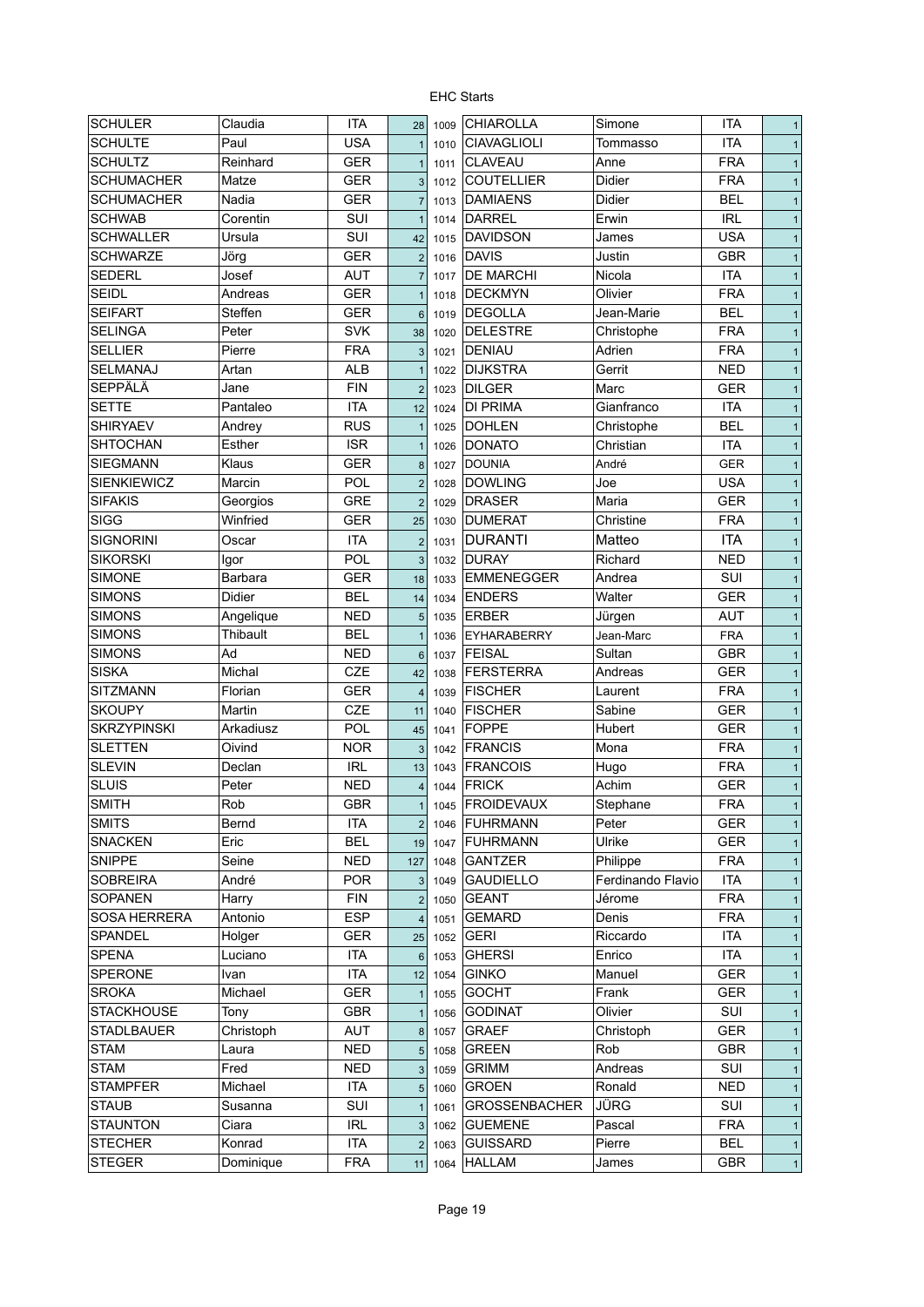| <b>STELLA</b>       | Igor       | <b>FRA</b> | 2               | 1065 | <b>HARASIM</b>        | Agnieszka          | <b>POL</b> | $\mathbf{1}$ |
|---------------------|------------|------------|-----------------|------|-----------------------|--------------------|------------|--------------|
| <b>STERN</b>        | Philip     | SUI        | $\mathbf{1}$    | 1066 | <b>HAUCH</b>          | Daniel             | <b>GER</b> | $\mathbf{1}$ |
| <b>STEVENS</b>      | Eddy       | <b>BEL</b> | $\overline{2}$  | 1067 | <b>HEIM</b>           | Edwin              | <b>GER</b> | $\mathbf{1}$ |
| <b>STERNATH</b>     | Elmar      | <b>AUT</b> | 63              | 1068 | <b>HEINDL</b>         | Ernst              | <b>AUT</b> | $\mathbf{1}$ |
| <b>STINENBOSCH</b>  | Saskia     | <b>NED</b> | $\overline{1}$  | 1069 | <b>HERAS</b>          | Manel              | <b>ESP</b> | $\mathbf{1}$ |
| <b>STÖCKLI</b>      | Philippe   | SUI        | 10              | 1070 | <b>HERBRECHT</b>      | Quentin            | <b>FRA</b> | $\mathbf{1}$ |
| <b>STÖCKLI</b>      | Sandra     | SUI        | 9               | 1071 | <b>HESS</b>           | <b>Beatrice</b>    | <b>FRA</b> | $\mathbf{1}$ |
| <b>STRCULA</b>      | Jan        | CZE        | 3               | 1072 | <b>HIRT</b>           | Marco              | <b>GER</b> | $\mathbf{1}$ |
| <b>STRIJKER</b>     | Freek      | <b>NED</b> | 39              | 1073 | <b>HOCKENSMITH</b>    | Greg               | <b>USA</b> | $\mathbf{1}$ |
| <b>STRNAD</b>       | Roman      | <b>CZE</b> | $\overline{7}$  | 1074 | <b>HOELKE</b>         | Mike               | <b>GER</b> | $\mathbf{1}$ |
| <b>STRYSACK</b>     | Benjamin   | <b>GER</b> | $6\phantom{1}$  | 1075 | <b>HOFER</b>          | Patrick            | SUI        | $\mathbf{1}$ |
| <b>STUCCHI</b>      | Alberto    | <b>ITA</b> | $\mathbf{1}$    | 1076 | <b>HOFER</b>          | Daniel             | <b>AUT</b> | $\mathbf{1}$ |
| <b>SUAREZ VERDE</b> | Alfonso    | <b>ESP</b> | $\overline{2}$  | 1077 | <b>HOLLIS</b>         | Ron                | <b>NED</b> | $\mathbf{1}$ |
| <b>SULC</b>         | Miroslav   | CZE        | 34              | 1078 | HÜBSCHER              | Hermann            | <b>GER</b> | $\mathbf{1}$ |
| <b>SUTER</b>        | Armin      | SUI        | $6\phantom{1}$  | 1079 | HUMPENÖDER            | Christian          | <b>GER</b> | $\mathbf{1}$ |
| <b>SUTTER</b>       | Markus     | SUI        |                 |      | <b>JANSSEN</b>        | <b>Bruno</b>       | <b>GER</b> |              |
| <b>SVEHLA</b>       |            | <b>CZE</b> | $\mathbf{1}$    | 1080 |                       |                    |            | $\mathbf{1}$ |
|                     | Zbynek     |            | 27              | 1081 | <b>JENKINS</b>        | Mahlon             | <b>USA</b> | $\mathbf{1}$ |
| <b>SWAIN</b>        | Michael    | <b>GBR</b> | $\mathbf{1}$    | 1082 | <b>JONES</b>          | Oliver             | <b>GBR</b> | $\mathbf{1}$ |
| <b>SYNEK</b>        | Frantisek  | CZE        | $\overline{2}$  | 1083 | <b>JOPPICH</b>        | Martin             | <b>AUT</b> | $\mathbf{1}$ |
| <b>SZESNY</b>       | Richard    | <b>FRA</b> | 39              | 1084 | <b>JOSIPOVIC</b>      | <b>Ivica</b>       | <b>GER</b> | $\mathbf{1}$ |
| <b>SZUMIEC</b>      | Lukasz     | POL        | $\overline{2}$  | 1085 | <b>JOSSE</b>          | Jonathan           | <b>FRA</b> | $\mathbf{1}$ |
| <b>SZUMIEC</b>      | Rafal      | <b>POL</b> | 19              | 1086 | <b>JOUSSAUME</b>      | Patrick            | <b>FRA</b> | $\mathbf{1}$ |
| <b>TABORSKA</b>     | Eva        | <b>CZE</b> | $\mathbf{1}$    | 1087 | KÄLIN                 | Matthias           | SUI        | $\mathbf{1}$ |
| <b>TAKKE</b>        | Willem     | <b>NED</b> | 11              | 1088 | <b>KAMBER</b>         | <b>Franz Xaver</b> | <b>DEN</b> | $\mathbf{1}$ |
| <b>TALLONE</b>      | Mauricio   | <b>ITA</b> | 10              | 1089 | <b>KELLER</b>         | Bernd              | <b>GER</b> | $\mathbf{1}$ |
| <b>TAPPEINER</b>    | Karl       | <b>ITA</b> | 3               | 1090 | <b>KELLERMANN</b>     | Beate              | <b>GER</b> | $\mathbf{1}$ |
| <b>TARAVELLI</b>    | Silvana    | <b>ITA</b> | $\overline{1}$  | 1091 | <b>KELLY</b>          | Tom                | <b>IRL</b> | $\mathbf{1}$ |
| <b>TARSIM</b>       | Riadh      | <b>FRA</b> | 42              | 1092 | <b>KEOMANY</b>        | Somsat             | SUI        | $\mathbf{1}$ |
| <b>TARZI</b>        | Paolo      | <b>ITA</b> | $\overline{2}$  | 1093 | <b>KERSTEN</b>        | Jordan             | <b>NED</b> | $\mathbf{1}$ |
| <b>TATAR</b>        | Meyrem     | <b>GER</b> | $\overline{1}$  | 1094 | <b>KESSLER</b>        | Jürgen             | <b>GER</b> | $\mathbf{1}$ |
| <b>TAUCHER</b>      | Alexander  | <b>AUT</b> | $\mathbf{1}$    | 1095 | <b>KNOPF</b>          | Robin              | <b>GER</b> | $\mathbf{1}$ |
| <b>TAVANO</b>       | Anna       | <b>FRA</b> | 16              | 1096 | <b>KOLECKI</b>        | Dariusz            | <b>POL</b> | $\mathbf{1}$ |
| <b>TAYLOR</b>       | Michael    | <b>AUS</b> | $6\phantom{1}6$ | 1097 | <b>KOLLER</b>         | Heike              | AUT        | $\mathbf{1}$ |
| <b>TCHEGLOFF</b>    | Anja       | <b>GER</b> | $\overline{2}$  | 1098 | KOMATZ MADLENER Josef |                    | <b>GER</b> | $\mathbf{1}$ |
| <b>TECZA</b>        | Pawel      | POL        | 3               | 1099 | <b>KÖPPEL</b>         | Klaus Michael      | <b>AUT</b> | $\mathbf{1}$ |
| <b>TEGELBECKERS</b> | Peter      | <b>GER</b> | 3               | 1100 | <b>KORTLEVER</b>      | <b>Niels</b>       | <b>NED</b> | $\mathbf{1}$ |
| <b>TELENTA</b>      | Antoine    | <b>FRA</b> | $\mathbf{1}$    |      | 1101   KREBSOVA       | Katarina           | CZE        | $\mathbf{1}$ |
| <b>TENDON</b>       | Yves       | SUI        | 6               |      | 1102 KREUTZ           | Torsten            | <b>GER</b> | $\mathbf{1}$ |
| <b>TERRAPON</b>     | Hugues     | <b>FRA</b> | $\overline{1}$  | 1103 | <b>KROL</b>           | Alex               | <b>GBR</b> | $\mathbf{1}$ |
| <b>TER STEEGE</b>   | Edwin      | <b>NED</b> | $\overline{7}$  | 1104 | <b>KRÖNNER</b>        | Mathias            | <b>GER</b> | $\mathbf{1}$ |
| TESSELAR            | Willem     | <b>NED</b> | $\mathbf{1}$    | 1105 | <b>KUMMNIK</b>        | Monique            | <b>GER</b> | $\mathbf{1}$ |
| TESSON              | Vicent     | <b>FRA</b> | 14              |      | 1106 KUNZ             | <b>Dominik</b>     | <b>GER</b> | $\mathbf{1}$ |
| TESTA               | Mirko      | ITA        | $\overline{2}$  | 1107 | <b>KUPCAK</b>         | Milan              | CZE        | $\mathbf{1}$ |
| TETTMANN            | Helmut     | <b>GER</b> | $\overline{1}$  | 1108 | <b>LAISTER</b>        | Gerhard            | <b>AUT</b> | $\mathbf{1}$ |
| THALER              | Raimund    | ITA        | 11              | 1109 | LAYGUES               | Jean Yves          | <b>FRA</b> | $\mathbf{1}$ |
| <b>THEMSEN</b>      | Anders     | <b>DEN</b> | 6               |      | 1110  LEBLANC         | Daniel             | <b>FRA</b> | $\mathbf{1}$ |
| <b>THIEL</b>        | Christian  | <b>GER</b> | $\mathbf{3}$    | 1111 | <b>LECHAPLAIN</b>     | Denis              | <b>FRA</b> | $\mathbf{1}$ |
| <b>THIEVILLIER</b>  | Michel     | <b>FRA</b> | $\overline{2}$  |      | 1112 LECUELLE         | Fabien             | <b>FRA</b> | $\mathbf{1}$ |
| TIBEN               | Ron        | <b>NED</b> | $\mathbf{1}$    |      | 1113 LEHMANN          | Domi               | <b>GER</b> | $\mathbf{1}$ |
| TOLLÉ               | Charles    | <b>FRA</b> | $\mathbf{1}$    | 1114 | <b>LEHNER</b>         | Manfred            | <b>AUT</b> |              |
| <b>TOMANEK</b>      | Jan        | CZE        |                 |      | 1115   LEIGNEL        | Vincent            | <b>FRA</b> | $\mathbf{1}$ |
| <b>TONDELLO</b>     | Alessandro | <b>ITA</b> | 79              |      |                       |                    | <b>FRA</b> | $\mathbf{1}$ |
| <b>TONOLI</b>       |            | <b>ITA</b> | 12              |      | 1116   LELEU          | Tony<br>Christian  | <b>BEL</b> | $\mathbf{1}$ |
|                     | Franco     |            | $\overline{7}$  | 1117 | <b>LEPAGE</b>         |                    |            | $\mathbf{1}$ |
| TORRES              | Adolfo     | COL        | $\overline{4}$  | 1118 | <b>LEPINE</b>         | <b>Bruno</b>       | <b>FRA</b> | $\mathbf{1}$ |
| <b>TORP</b>         | Claus      | <b>DEN</b> | 2               |      | 1119 LEROY            | Eve                | <b>FRA</b> | $\mathbf{1}$ |
| <b>TOTH</b>         | Sandor     | <b>HUN</b> | $\mathbf{1}$    |      | 1120   LIEBER         | Thomas             | <b>AUT</b> | $\mathbf{1}$ |
| <b>TOUAT</b>        | Didier     | <b>FRA</b> | 11              |      | 1121 LINK             | Alexander          | <b>GER</b> | $\mathbf{1}$ |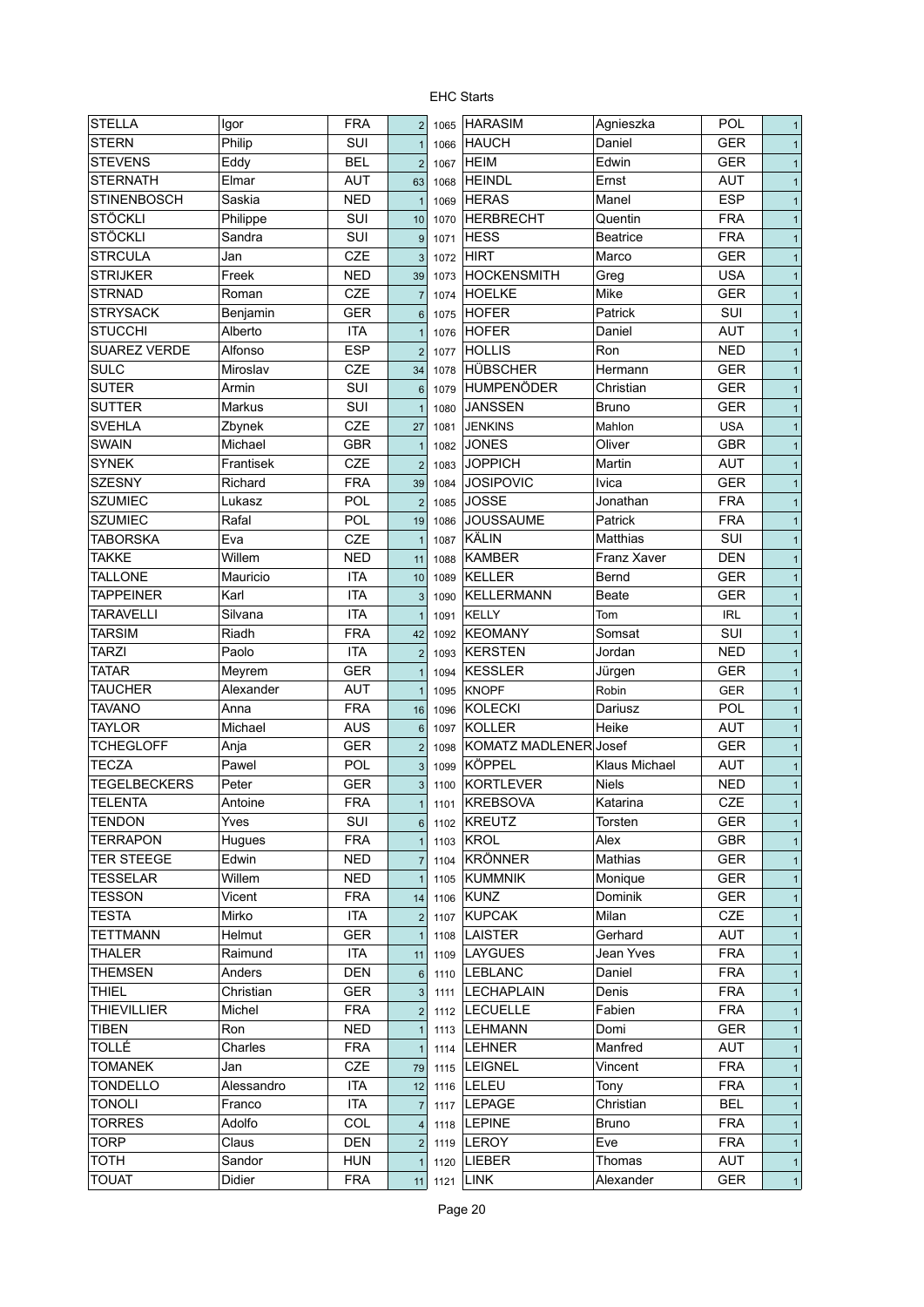| <b>ITA</b><br><b>TOWNSEND</b><br>Joel<br><b>GBR</b><br><b>LODI</b><br>Agostino<br>$\overline{2}$<br>1123<br>$\mathbf{1}$<br><b>CIV</b><br><b>LOGAN</b><br><b>BEL</b><br><b>TRAORE</b><br>Daouda<br>Sarah<br>1124<br>$\overline{1}$<br>$\mathbf{1}$<br><b>LOWDEN</b><br><b>TRAUSCH</b><br><b>LUX</b><br><b>GBR</b><br>Eugene<br>Stephen<br>11<br>1125<br>$\mathbf{1}$<br><b>AUT</b><br><b>NED</b><br><b>TRAUSSNIG</b><br><b>LOYENDA</b><br>Peter<br>Franco<br>17<br>1126<br>$\mathbf{1}$<br><b>ITA</b><br>LUND<br>Tore<br><b>TRENKWALDER</b><br>Erwin<br><b>DEN</b><br>1127<br>$\overline{1}$<br>$\mathbf{1}$<br><b>ITA</b><br><b>LUTHRINGER</b><br><b>FRA</b><br>TRENTIN<br>Marcello<br>Francois<br>1128<br>$\mathbf{1}$<br>$\mathbf{1}$<br>SUI<br>LUTZ<br><b>GER</b><br>TRIANGELI<br>Pier<br>Günter<br>1129<br>28<br>$\mathbf{1}$<br><b>MAADINI</b><br>TRIENDL<br>Christian<br><b>GER</b><br><b>MAR</b><br>Mustapha<br>$6\phantom{1}6$<br>1130<br>$\mathbf{1}$<br><b>TRIPP</b><br><b>MAASZ</b><br><b>GER</b><br>Stuart<br><b>AUS</b><br>Sabine<br>5<br>1131<br>$\mathbf{1}$<br>Alain<br>SUI<br><b>TUOR</b><br><b>MANNING</b><br><b>GBR</b><br>James<br>16<br>1132<br>$\mathbf{1}$<br><b>TURCINOVIC</b><br><b>CRO</b><br><b>MARANGONI</b><br><b>ITA</b><br>Gracijano<br>Ivano<br>$\overline{2}$<br>1133<br>$\mathbf{1}$<br><b>SVK</b><br><b>ITA</b><br><b>TURECEK</b><br><b>MARGHERITA</b><br>Teodosio<br>Rastislav<br>24<br>1134<br>$\mathbf{1}$<br><b>GBR</b><br><b>TURNER</b><br><b>GBR</b><br><b>MARSHALL</b><br>Geoffrey<br>James<br>$\mathbf{1}$<br>1135<br>$\mathbf{1}$<br><b>FRA</b><br><b>TVAROHOVA</b><br>Nad'a<br><b>CZE</b><br><b>MARTIN</b><br>Hervé<br>8<br>1136<br>$\mathbf{1}$<br><b>GBR</b><br><b>MARTIN</b><br><b>UBERTI</b><br><b>ITA</b><br>James<br>Giuseppe<br>1137<br>$\mathbf{1}$<br>$\mathbf{1}$<br><b>ITA</b><br><b>UHLEMANN</b><br><b>GER</b><br><b>MEDICI</b><br>Andrea<br>Lars<br>9<br>1138<br>$\mathbf{1}$<br><b>ITA</b><br>ROU<br><b>MENEGATTI</b><br><b>UNGUREAN</b><br>Dorel<br>Ugo<br>$\overline{2}$<br>1139<br>$\mathbf{1}$<br>Gilbert<br><b>FRA</b><br>Erich<br><b>ITA</b><br><b>MENEUR</b><br><b>UNTERHOFER</b><br>3<br>$\mathbf{1}$<br>1140<br><b>USA</b><br><b>UPDIKE</b><br>Matt<br><b>MERKEL</b><br><b>GER</b><br>Michael<br>3<br>1141<br>$\mathbf{1}$<br><b>ESP</b><br><b>MEYLE</b><br>Frank<br><b>GER</b><br>URBANO LOZANO<br>Andres<br>5<br>1142<br>$\mathbf{1}$<br><b>ITA</b><br><b>MICHELI</b><br>Luca Giacomo<br><b>URNER</b><br>Henri<br><b>GER</b><br>1143<br>$\mathbf{1}$<br>$\mathbf{1}$<br>Julián<br><b>ESP</b><br><b>UPPER</b><br><b>GBR</b><br>MONTERO ORTEGA<br>Randy<br>1144<br>$\mathbf{1}$<br>$\mathbf{1}$<br><b>UYAR</b><br><b>MOORS</b><br><b>NED</b><br><b>Ilan</b><br>NED<br>Sonja<br>3<br>1145<br>$\mathbf{1}$<br><b>VAKKERS</b><br><b>NED</b><br>Robert<br>NED<br><b>MOOT</b><br>Gustave<br>$\mathbf{1}$<br>1146<br>$\mathbf{1}$<br><b>MORÉ</b><br><b>FRA</b><br>VAN BREUKELEN<br>Kees<br>NED<br>Cyril<br>29<br>1147<br>$\mathbf{1}$<br><b>ITA</b><br>VAN BRUGGE<br>NED<br>MOSCATELLO<br>Alessandro<br>Ivan<br>$\overline{7}$<br>1148<br>$\mathbf{1}$<br><b>ITA</b><br>VAN DE STEENE<br><b>MULATTIERI</b><br>Giulio<br>Jonas<br><b>NED</b><br>19<br>1149<br>$\mathbf{1}$<br>VAN DE VYVERE<br><b>BEL</b><br><b>MULDER</b><br>Els<br><b>NED</b><br>Ivan<br>1150<br>$\mathbf{1}$<br>$\overline{2}$<br>VAN DEN BRANDE<br>Patrick<br><b>BEL</b><br><b>NEB</b><br><b>GER</b><br>Gennadij<br>1151<br>8<br>$\mathbf{1}$<br>VAN DEN LINDEN<br><b>NIELSON</b><br>Simon<br><b>DEN</b><br>Don<br>NED<br>15<br>1152<br>$\mathbf{1}$<br>VAN DER BROM<br><b>NIKIEMA</b><br>Kadidia<br><b>BUR</b><br><b>NED</b><br>Jürgen<br>1153<br>$\mathbf{1}$<br><b>CZE</b><br>Piet<br><b>NOVAK</b><br>VAN DER FEEST<br>NED<br>Jakub<br>1154<br>$\mathbf{1}$<br>6<br>VAN DER HEIJDEN<br><b>NED</b><br><b>OGIER</b><br>Jean Michel<br><b>FRA</b><br>Johannes<br>27<br>1155<br>$\mathbf{1}$<br>ONRUBIA OCHOA<br><b>ESP</b><br>Oscar<br>VAN DER MEEREN<br>Aaron<br>GER<br>$\mathbf{1}$<br>$\overline{2}$<br>1156<br>Wim<br><b>GER</b><br>VAN DER TAK<br><b>NED</b><br><b>OTTO</b><br>Ralf<br>1157<br>$\mathbf{1}$<br><b>GER</b><br><b>PANKRATH</b><br>VAN DER VORST<br>Monique<br><b>NED</b><br>Reinhard<br>$\mathbf{1}$<br>37<br>1158<br><b>BEL</b><br><b>PAPAGNI</b><br>Massimo Pio<br>ITA<br>VAN DROOGENBROEK Marc<br>$\overline{5}$<br>1159<br>$\mathbf{1}$<br><b>RSA</b><br><b>PAPST</b><br><b>GER</b><br>VAN DYK<br>Ernst<br>Robert<br>5<br>1160<br>$\mathbf{1}$<br>VAN ECK<br><b>NED</b><br><b>PARSONS</b><br>Craig<br><b>AUS</b><br>Gerrit<br>$\mathbf{1}$<br>$\boldsymbol{8}$<br>1161<br>VAN EXTERGEM<br>Mark<br>BEL<br><b>PATEL</b><br>Tushar<br>GBR<br>1162<br>$6\phantom{1}6$<br>$\mathbf{1}$<br>VAN HOEK<br>Claude<br>BEL<br><b>PERCOCO</b><br>Leonardo<br>ITA<br>23<br>1163<br>$\mathbf{1}$<br><b>ITA</b><br>VAN HOUT<br>Harrie<br><b>NED</b><br><b>PERLATO</b><br>Marina<br>22<br>1164<br>$\mathbf{1}$<br><b>NOR</b><br><b>VAN LANKVELD</b><br>Κ<br><b>NED</b><br><b>PETTERSEN</b><br>Borge<br>1165<br>$\mathbf{1}$<br>$\overline{1}$<br><b>VAN LINDEN</b><br>Frank<br>BEL<br><b>PETTINATO</b><br><b>ITA</b><br>Giorgio<br>1166<br>$6\phantom{1}6$<br>$\mathbf{1}$<br>VAN ROOIJ<br><b>FRA</b><br>P<br><b>NED</b><br><b>PICQUART</b><br>Virginie<br>1167<br>$\overline{1}$<br>$\mathbf{1}$<br><b>VANACKER</b><br><b>Bob</b><br>BEL<br><b>PIGNON</b><br><b>FRA</b><br>Joseph<br>1168<br>$\overline{1}$<br>$\mathbf{1}$<br>VANDERVAEREN<br>BEL<br><b>PITRA</b><br>Miroslav<br>CZE<br>Bert<br>$\bf 8$<br>1169<br>$\mathbf{1}$<br>VANGAMPELAERE<br>BEL<br><b>POGLIANI</b><br>Kenny<br>Andrea<br><b>ITA</b><br>$\overline{4}$<br>1170<br>$\mathbf{1}$<br><b>POIROT</b><br><b>FRA</b><br>VANHAVERBEKE<br>Stefaan<br>BEL<br>Benoit<br>1171<br>19<br>$\mathbf{1}$<br><b>VASICEK</b><br>Vojtech<br>CZE<br><b>POIROT</b><br><b>FRA</b><br>Florian<br>1172<br>$\overline{1}$<br>$\mathbf{1}$<br><b>POLLAUF</b><br>AUT<br>VENDA<br>Andre<br><b>POR</b><br>Josef<br>$\overline{2}$<br>1173<br>$\mathbf{1}$<br>Oliver<br><b>GER</b><br><b>VERAZZI</b><br>Mathieu<br><b>FRA</b><br><b>POLLING</b><br>1174<br>24<br>$\mathbf{1}$<br><b>ESP</b><br><b>VERCAMMEN</b><br>BEL<br><b>PONCE</b><br>Oliver<br>Jürgen<br>$\mathbf{3}$<br>1175<br>$\mathbf{1}$<br>VERGNAUD<br>Loic<br><b>FRA</b><br><b>PRADALIER</b><br>Sébastien<br><b>FRA</b><br>25<br>1176<br>$\mathbf{1}$<br><b>GER</b><br>VERHAEGEN<br>Ronald<br><b>NED</b><br><b>PROTZEK</b><br>Heinrich<br>1177<br>8<br>$\mathbf{1}$<br>PÜNCHERA<br>SUI<br><b>VERHAERT</b><br><b>GER</b><br>Marc<br>Jon<br>3 <sup>1</sup><br>1178<br>$\mathbf{1}$ | <b>TOUSSAINT</b> | Luis | <b>BEL</b> | $\mathbf{1}$ | 1122 | <b>LIVINGSTONE</b> | Karl | <b>AUS</b> | $\mathbf{1}$ |
|--------------------------------------------------------------------------------------------------------------------------------------------------------------------------------------------------------------------------------------------------------------------------------------------------------------------------------------------------------------------------------------------------------------------------------------------------------------------------------------------------------------------------------------------------------------------------------------------------------------------------------------------------------------------------------------------------------------------------------------------------------------------------------------------------------------------------------------------------------------------------------------------------------------------------------------------------------------------------------------------------------------------------------------------------------------------------------------------------------------------------------------------------------------------------------------------------------------------------------------------------------------------------------------------------------------------------------------------------------------------------------------------------------------------------------------------------------------------------------------------------------------------------------------------------------------------------------------------------------------------------------------------------------------------------------------------------------------------------------------------------------------------------------------------------------------------------------------------------------------------------------------------------------------------------------------------------------------------------------------------------------------------------------------------------------------------------------------------------------------------------------------------------------------------------------------------------------------------------------------------------------------------------------------------------------------------------------------------------------------------------------------------------------------------------------------------------------------------------------------------------------------------------------------------------------------------------------------------------------------------------------------------------------------------------------------------------------------------------------------------------------------------------------------------------------------------------------------------------------------------------------------------------------------------------------------------------------------------------------------------------------------------------------------------------------------------------------------------------------------------------------------------------------------------------------------------------------------------------------------------------------------------------------------------------------------------------------------------------------------------------------------------------------------------------------------------------------------------------------------------------------------------------------------------------------------------------------------------------------------------------------------------------------------------------------------------------------------------------------------------------------------------------------------------------------------------------------------------------------------------------------------------------------------------------------------------------------------------------------------------------------------------------------------------------------------------------------------------------------------------------------------------------------------------------------------------------------------------------------------------------------------------------------------------------------------------------------------------------------------------------------------------------------------------------------------------------------------------------------------------------------------------------------------------------------------------------------------------------------------------------------------------------------------------------------------------------------------------------------------------------------------------------------------------------------------------------------------------------------------------------------------------------------------------------------------------------------------------------------------------------------------------------------------------------------------------------------------------------------------------------------------------------------------------------------------------------------------------------------------------------------------------------------------------------------------------------------------------------------------------------------------------------------------------------------------------------------------------------------------------------------------------------------------------------------------------------------------------------------------------------------------------------------------------------------------------------------------------------------------------------------------------------------------------------------------------------------------------------------------------------------------------------------------------------------------------------------------------------------------------------------------------------------------------------------------------------------------------------------------------------------------------------------------------------------------------------------------------------------------------------------------------------------------------------------------------------------------------------------------------------------------------------------------------------------------------------------------------------------------------------------------------------------------------------------------------------------------------------------------------------------|------------------|------|------------|--------------|------|--------------------|------|------------|--------------|
|                                                                                                                                                                                                                                                                                                                                                                                                                                                                                                                                                                                                                                                                                                                                                                                                                                                                                                                                                                                                                                                                                                                                                                                                                                                                                                                                                                                                                                                                                                                                                                                                                                                                                                                                                                                                                                                                                                                                                                                                                                                                                                                                                                                                                                                                                                                                                                                                                                                                                                                                                                                                                                                                                                                                                                                                                                                                                                                                                                                                                                                                                                                                                                                                                                                                                                                                                                                                                                                                                                                                                                                                                                                                                                                                                                                                                                                                                                                                                                                                                                                                                                                                                                                                                                                                                                                                                                                                                                                                                                                                                                                                                                                                                                                                                                                                                                                                                                                                                                                                                                                                                                                                                                                                                                                                                                                                                                                                                                                                                                                                                                                                                                                                                                                                                                                                                                                                                                                                                                                                                                                                                                                                                                                                                                                                                                                                                                                                                                                                                                                                                                                                                                |                  |      |            |              |      |                    |      |            |              |
|                                                                                                                                                                                                                                                                                                                                                                                                                                                                                                                                                                                                                                                                                                                                                                                                                                                                                                                                                                                                                                                                                                                                                                                                                                                                                                                                                                                                                                                                                                                                                                                                                                                                                                                                                                                                                                                                                                                                                                                                                                                                                                                                                                                                                                                                                                                                                                                                                                                                                                                                                                                                                                                                                                                                                                                                                                                                                                                                                                                                                                                                                                                                                                                                                                                                                                                                                                                                                                                                                                                                                                                                                                                                                                                                                                                                                                                                                                                                                                                                                                                                                                                                                                                                                                                                                                                                                                                                                                                                                                                                                                                                                                                                                                                                                                                                                                                                                                                                                                                                                                                                                                                                                                                                                                                                                                                                                                                                                                                                                                                                                                                                                                                                                                                                                                                                                                                                                                                                                                                                                                                                                                                                                                                                                                                                                                                                                                                                                                                                                                                                                                                                                                |                  |      |            |              |      |                    |      |            |              |
|                                                                                                                                                                                                                                                                                                                                                                                                                                                                                                                                                                                                                                                                                                                                                                                                                                                                                                                                                                                                                                                                                                                                                                                                                                                                                                                                                                                                                                                                                                                                                                                                                                                                                                                                                                                                                                                                                                                                                                                                                                                                                                                                                                                                                                                                                                                                                                                                                                                                                                                                                                                                                                                                                                                                                                                                                                                                                                                                                                                                                                                                                                                                                                                                                                                                                                                                                                                                                                                                                                                                                                                                                                                                                                                                                                                                                                                                                                                                                                                                                                                                                                                                                                                                                                                                                                                                                                                                                                                                                                                                                                                                                                                                                                                                                                                                                                                                                                                                                                                                                                                                                                                                                                                                                                                                                                                                                                                                                                                                                                                                                                                                                                                                                                                                                                                                                                                                                                                                                                                                                                                                                                                                                                                                                                                                                                                                                                                                                                                                                                                                                                                                                                |                  |      |            |              |      |                    |      |            |              |
|                                                                                                                                                                                                                                                                                                                                                                                                                                                                                                                                                                                                                                                                                                                                                                                                                                                                                                                                                                                                                                                                                                                                                                                                                                                                                                                                                                                                                                                                                                                                                                                                                                                                                                                                                                                                                                                                                                                                                                                                                                                                                                                                                                                                                                                                                                                                                                                                                                                                                                                                                                                                                                                                                                                                                                                                                                                                                                                                                                                                                                                                                                                                                                                                                                                                                                                                                                                                                                                                                                                                                                                                                                                                                                                                                                                                                                                                                                                                                                                                                                                                                                                                                                                                                                                                                                                                                                                                                                                                                                                                                                                                                                                                                                                                                                                                                                                                                                                                                                                                                                                                                                                                                                                                                                                                                                                                                                                                                                                                                                                                                                                                                                                                                                                                                                                                                                                                                                                                                                                                                                                                                                                                                                                                                                                                                                                                                                                                                                                                                                                                                                                                                                |                  |      |            |              |      |                    |      |            |              |
|                                                                                                                                                                                                                                                                                                                                                                                                                                                                                                                                                                                                                                                                                                                                                                                                                                                                                                                                                                                                                                                                                                                                                                                                                                                                                                                                                                                                                                                                                                                                                                                                                                                                                                                                                                                                                                                                                                                                                                                                                                                                                                                                                                                                                                                                                                                                                                                                                                                                                                                                                                                                                                                                                                                                                                                                                                                                                                                                                                                                                                                                                                                                                                                                                                                                                                                                                                                                                                                                                                                                                                                                                                                                                                                                                                                                                                                                                                                                                                                                                                                                                                                                                                                                                                                                                                                                                                                                                                                                                                                                                                                                                                                                                                                                                                                                                                                                                                                                                                                                                                                                                                                                                                                                                                                                                                                                                                                                                                                                                                                                                                                                                                                                                                                                                                                                                                                                                                                                                                                                                                                                                                                                                                                                                                                                                                                                                                                                                                                                                                                                                                                                                                |                  |      |            |              |      |                    |      |            |              |
|                                                                                                                                                                                                                                                                                                                                                                                                                                                                                                                                                                                                                                                                                                                                                                                                                                                                                                                                                                                                                                                                                                                                                                                                                                                                                                                                                                                                                                                                                                                                                                                                                                                                                                                                                                                                                                                                                                                                                                                                                                                                                                                                                                                                                                                                                                                                                                                                                                                                                                                                                                                                                                                                                                                                                                                                                                                                                                                                                                                                                                                                                                                                                                                                                                                                                                                                                                                                                                                                                                                                                                                                                                                                                                                                                                                                                                                                                                                                                                                                                                                                                                                                                                                                                                                                                                                                                                                                                                                                                                                                                                                                                                                                                                                                                                                                                                                                                                                                                                                                                                                                                                                                                                                                                                                                                                                                                                                                                                                                                                                                                                                                                                                                                                                                                                                                                                                                                                                                                                                                                                                                                                                                                                                                                                                                                                                                                                                                                                                                                                                                                                                                                                |                  |      |            |              |      |                    |      |            |              |
|                                                                                                                                                                                                                                                                                                                                                                                                                                                                                                                                                                                                                                                                                                                                                                                                                                                                                                                                                                                                                                                                                                                                                                                                                                                                                                                                                                                                                                                                                                                                                                                                                                                                                                                                                                                                                                                                                                                                                                                                                                                                                                                                                                                                                                                                                                                                                                                                                                                                                                                                                                                                                                                                                                                                                                                                                                                                                                                                                                                                                                                                                                                                                                                                                                                                                                                                                                                                                                                                                                                                                                                                                                                                                                                                                                                                                                                                                                                                                                                                                                                                                                                                                                                                                                                                                                                                                                                                                                                                                                                                                                                                                                                                                                                                                                                                                                                                                                                                                                                                                                                                                                                                                                                                                                                                                                                                                                                                                                                                                                                                                                                                                                                                                                                                                                                                                                                                                                                                                                                                                                                                                                                                                                                                                                                                                                                                                                                                                                                                                                                                                                                                                                |                  |      |            |              |      |                    |      |            |              |
|                                                                                                                                                                                                                                                                                                                                                                                                                                                                                                                                                                                                                                                                                                                                                                                                                                                                                                                                                                                                                                                                                                                                                                                                                                                                                                                                                                                                                                                                                                                                                                                                                                                                                                                                                                                                                                                                                                                                                                                                                                                                                                                                                                                                                                                                                                                                                                                                                                                                                                                                                                                                                                                                                                                                                                                                                                                                                                                                                                                                                                                                                                                                                                                                                                                                                                                                                                                                                                                                                                                                                                                                                                                                                                                                                                                                                                                                                                                                                                                                                                                                                                                                                                                                                                                                                                                                                                                                                                                                                                                                                                                                                                                                                                                                                                                                                                                                                                                                                                                                                                                                                                                                                                                                                                                                                                                                                                                                                                                                                                                                                                                                                                                                                                                                                                                                                                                                                                                                                                                                                                                                                                                                                                                                                                                                                                                                                                                                                                                                                                                                                                                                                                |                  |      |            |              |      |                    |      |            |              |
|                                                                                                                                                                                                                                                                                                                                                                                                                                                                                                                                                                                                                                                                                                                                                                                                                                                                                                                                                                                                                                                                                                                                                                                                                                                                                                                                                                                                                                                                                                                                                                                                                                                                                                                                                                                                                                                                                                                                                                                                                                                                                                                                                                                                                                                                                                                                                                                                                                                                                                                                                                                                                                                                                                                                                                                                                                                                                                                                                                                                                                                                                                                                                                                                                                                                                                                                                                                                                                                                                                                                                                                                                                                                                                                                                                                                                                                                                                                                                                                                                                                                                                                                                                                                                                                                                                                                                                                                                                                                                                                                                                                                                                                                                                                                                                                                                                                                                                                                                                                                                                                                                                                                                                                                                                                                                                                                                                                                                                                                                                                                                                                                                                                                                                                                                                                                                                                                                                                                                                                                                                                                                                                                                                                                                                                                                                                                                                                                                                                                                                                                                                                                                                |                  |      |            |              |      |                    |      |            |              |
|                                                                                                                                                                                                                                                                                                                                                                                                                                                                                                                                                                                                                                                                                                                                                                                                                                                                                                                                                                                                                                                                                                                                                                                                                                                                                                                                                                                                                                                                                                                                                                                                                                                                                                                                                                                                                                                                                                                                                                                                                                                                                                                                                                                                                                                                                                                                                                                                                                                                                                                                                                                                                                                                                                                                                                                                                                                                                                                                                                                                                                                                                                                                                                                                                                                                                                                                                                                                                                                                                                                                                                                                                                                                                                                                                                                                                                                                                                                                                                                                                                                                                                                                                                                                                                                                                                                                                                                                                                                                                                                                                                                                                                                                                                                                                                                                                                                                                                                                                                                                                                                                                                                                                                                                                                                                                                                                                                                                                                                                                                                                                                                                                                                                                                                                                                                                                                                                                                                                                                                                                                                                                                                                                                                                                                                                                                                                                                                                                                                                                                                                                                                                                                |                  |      |            |              |      |                    |      |            |              |
|                                                                                                                                                                                                                                                                                                                                                                                                                                                                                                                                                                                                                                                                                                                                                                                                                                                                                                                                                                                                                                                                                                                                                                                                                                                                                                                                                                                                                                                                                                                                                                                                                                                                                                                                                                                                                                                                                                                                                                                                                                                                                                                                                                                                                                                                                                                                                                                                                                                                                                                                                                                                                                                                                                                                                                                                                                                                                                                                                                                                                                                                                                                                                                                                                                                                                                                                                                                                                                                                                                                                                                                                                                                                                                                                                                                                                                                                                                                                                                                                                                                                                                                                                                                                                                                                                                                                                                                                                                                                                                                                                                                                                                                                                                                                                                                                                                                                                                                                                                                                                                                                                                                                                                                                                                                                                                                                                                                                                                                                                                                                                                                                                                                                                                                                                                                                                                                                                                                                                                                                                                                                                                                                                                                                                                                                                                                                                                                                                                                                                                                                                                                                                                |                  |      |            |              |      |                    |      |            |              |
|                                                                                                                                                                                                                                                                                                                                                                                                                                                                                                                                                                                                                                                                                                                                                                                                                                                                                                                                                                                                                                                                                                                                                                                                                                                                                                                                                                                                                                                                                                                                                                                                                                                                                                                                                                                                                                                                                                                                                                                                                                                                                                                                                                                                                                                                                                                                                                                                                                                                                                                                                                                                                                                                                                                                                                                                                                                                                                                                                                                                                                                                                                                                                                                                                                                                                                                                                                                                                                                                                                                                                                                                                                                                                                                                                                                                                                                                                                                                                                                                                                                                                                                                                                                                                                                                                                                                                                                                                                                                                                                                                                                                                                                                                                                                                                                                                                                                                                                                                                                                                                                                                                                                                                                                                                                                                                                                                                                                                                                                                                                                                                                                                                                                                                                                                                                                                                                                                                                                                                                                                                                                                                                                                                                                                                                                                                                                                                                                                                                                                                                                                                                                                                |                  |      |            |              |      |                    |      |            |              |
|                                                                                                                                                                                                                                                                                                                                                                                                                                                                                                                                                                                                                                                                                                                                                                                                                                                                                                                                                                                                                                                                                                                                                                                                                                                                                                                                                                                                                                                                                                                                                                                                                                                                                                                                                                                                                                                                                                                                                                                                                                                                                                                                                                                                                                                                                                                                                                                                                                                                                                                                                                                                                                                                                                                                                                                                                                                                                                                                                                                                                                                                                                                                                                                                                                                                                                                                                                                                                                                                                                                                                                                                                                                                                                                                                                                                                                                                                                                                                                                                                                                                                                                                                                                                                                                                                                                                                                                                                                                                                                                                                                                                                                                                                                                                                                                                                                                                                                                                                                                                                                                                                                                                                                                                                                                                                                                                                                                                                                                                                                                                                                                                                                                                                                                                                                                                                                                                                                                                                                                                                                                                                                                                                                                                                                                                                                                                                                                                                                                                                                                                                                                                                                |                  |      |            |              |      |                    |      |            |              |
|                                                                                                                                                                                                                                                                                                                                                                                                                                                                                                                                                                                                                                                                                                                                                                                                                                                                                                                                                                                                                                                                                                                                                                                                                                                                                                                                                                                                                                                                                                                                                                                                                                                                                                                                                                                                                                                                                                                                                                                                                                                                                                                                                                                                                                                                                                                                                                                                                                                                                                                                                                                                                                                                                                                                                                                                                                                                                                                                                                                                                                                                                                                                                                                                                                                                                                                                                                                                                                                                                                                                                                                                                                                                                                                                                                                                                                                                                                                                                                                                                                                                                                                                                                                                                                                                                                                                                                                                                                                                                                                                                                                                                                                                                                                                                                                                                                                                                                                                                                                                                                                                                                                                                                                                                                                                                                                                                                                                                                                                                                                                                                                                                                                                                                                                                                                                                                                                                                                                                                                                                                                                                                                                                                                                                                                                                                                                                                                                                                                                                                                                                                                                                                |                  |      |            |              |      |                    |      |            |              |
|                                                                                                                                                                                                                                                                                                                                                                                                                                                                                                                                                                                                                                                                                                                                                                                                                                                                                                                                                                                                                                                                                                                                                                                                                                                                                                                                                                                                                                                                                                                                                                                                                                                                                                                                                                                                                                                                                                                                                                                                                                                                                                                                                                                                                                                                                                                                                                                                                                                                                                                                                                                                                                                                                                                                                                                                                                                                                                                                                                                                                                                                                                                                                                                                                                                                                                                                                                                                                                                                                                                                                                                                                                                                                                                                                                                                                                                                                                                                                                                                                                                                                                                                                                                                                                                                                                                                                                                                                                                                                                                                                                                                                                                                                                                                                                                                                                                                                                                                                                                                                                                                                                                                                                                                                                                                                                                                                                                                                                                                                                                                                                                                                                                                                                                                                                                                                                                                                                                                                                                                                                                                                                                                                                                                                                                                                                                                                                                                                                                                                                                                                                                                                                |                  |      |            |              |      |                    |      |            |              |
|                                                                                                                                                                                                                                                                                                                                                                                                                                                                                                                                                                                                                                                                                                                                                                                                                                                                                                                                                                                                                                                                                                                                                                                                                                                                                                                                                                                                                                                                                                                                                                                                                                                                                                                                                                                                                                                                                                                                                                                                                                                                                                                                                                                                                                                                                                                                                                                                                                                                                                                                                                                                                                                                                                                                                                                                                                                                                                                                                                                                                                                                                                                                                                                                                                                                                                                                                                                                                                                                                                                                                                                                                                                                                                                                                                                                                                                                                                                                                                                                                                                                                                                                                                                                                                                                                                                                                                                                                                                                                                                                                                                                                                                                                                                                                                                                                                                                                                                                                                                                                                                                                                                                                                                                                                                                                                                                                                                                                                                                                                                                                                                                                                                                                                                                                                                                                                                                                                                                                                                                                                                                                                                                                                                                                                                                                                                                                                                                                                                                                                                                                                                                                                |                  |      |            |              |      |                    |      |            |              |
|                                                                                                                                                                                                                                                                                                                                                                                                                                                                                                                                                                                                                                                                                                                                                                                                                                                                                                                                                                                                                                                                                                                                                                                                                                                                                                                                                                                                                                                                                                                                                                                                                                                                                                                                                                                                                                                                                                                                                                                                                                                                                                                                                                                                                                                                                                                                                                                                                                                                                                                                                                                                                                                                                                                                                                                                                                                                                                                                                                                                                                                                                                                                                                                                                                                                                                                                                                                                                                                                                                                                                                                                                                                                                                                                                                                                                                                                                                                                                                                                                                                                                                                                                                                                                                                                                                                                                                                                                                                                                                                                                                                                                                                                                                                                                                                                                                                                                                                                                                                                                                                                                                                                                                                                                                                                                                                                                                                                                                                                                                                                                                                                                                                                                                                                                                                                                                                                                                                                                                                                                                                                                                                                                                                                                                                                                                                                                                                                                                                                                                                                                                                                                                |                  |      |            |              |      |                    |      |            |              |
|                                                                                                                                                                                                                                                                                                                                                                                                                                                                                                                                                                                                                                                                                                                                                                                                                                                                                                                                                                                                                                                                                                                                                                                                                                                                                                                                                                                                                                                                                                                                                                                                                                                                                                                                                                                                                                                                                                                                                                                                                                                                                                                                                                                                                                                                                                                                                                                                                                                                                                                                                                                                                                                                                                                                                                                                                                                                                                                                                                                                                                                                                                                                                                                                                                                                                                                                                                                                                                                                                                                                                                                                                                                                                                                                                                                                                                                                                                                                                                                                                                                                                                                                                                                                                                                                                                                                                                                                                                                                                                                                                                                                                                                                                                                                                                                                                                                                                                                                                                                                                                                                                                                                                                                                                                                                                                                                                                                                                                                                                                                                                                                                                                                                                                                                                                                                                                                                                                                                                                                                                                                                                                                                                                                                                                                                                                                                                                                                                                                                                                                                                                                                                                |                  |      |            |              |      |                    |      |            |              |
|                                                                                                                                                                                                                                                                                                                                                                                                                                                                                                                                                                                                                                                                                                                                                                                                                                                                                                                                                                                                                                                                                                                                                                                                                                                                                                                                                                                                                                                                                                                                                                                                                                                                                                                                                                                                                                                                                                                                                                                                                                                                                                                                                                                                                                                                                                                                                                                                                                                                                                                                                                                                                                                                                                                                                                                                                                                                                                                                                                                                                                                                                                                                                                                                                                                                                                                                                                                                                                                                                                                                                                                                                                                                                                                                                                                                                                                                                                                                                                                                                                                                                                                                                                                                                                                                                                                                                                                                                                                                                                                                                                                                                                                                                                                                                                                                                                                                                                                                                                                                                                                                                                                                                                                                                                                                                                                                                                                                                                                                                                                                                                                                                                                                                                                                                                                                                                                                                                                                                                                                                                                                                                                                                                                                                                                                                                                                                                                                                                                                                                                                                                                                                                |                  |      |            |              |      |                    |      |            |              |
|                                                                                                                                                                                                                                                                                                                                                                                                                                                                                                                                                                                                                                                                                                                                                                                                                                                                                                                                                                                                                                                                                                                                                                                                                                                                                                                                                                                                                                                                                                                                                                                                                                                                                                                                                                                                                                                                                                                                                                                                                                                                                                                                                                                                                                                                                                                                                                                                                                                                                                                                                                                                                                                                                                                                                                                                                                                                                                                                                                                                                                                                                                                                                                                                                                                                                                                                                                                                                                                                                                                                                                                                                                                                                                                                                                                                                                                                                                                                                                                                                                                                                                                                                                                                                                                                                                                                                                                                                                                                                                                                                                                                                                                                                                                                                                                                                                                                                                                                                                                                                                                                                                                                                                                                                                                                                                                                                                                                                                                                                                                                                                                                                                                                                                                                                                                                                                                                                                                                                                                                                                                                                                                                                                                                                                                                                                                                                                                                                                                                                                                                                                                                                                |                  |      |            |              |      |                    |      |            |              |
|                                                                                                                                                                                                                                                                                                                                                                                                                                                                                                                                                                                                                                                                                                                                                                                                                                                                                                                                                                                                                                                                                                                                                                                                                                                                                                                                                                                                                                                                                                                                                                                                                                                                                                                                                                                                                                                                                                                                                                                                                                                                                                                                                                                                                                                                                                                                                                                                                                                                                                                                                                                                                                                                                                                                                                                                                                                                                                                                                                                                                                                                                                                                                                                                                                                                                                                                                                                                                                                                                                                                                                                                                                                                                                                                                                                                                                                                                                                                                                                                                                                                                                                                                                                                                                                                                                                                                                                                                                                                                                                                                                                                                                                                                                                                                                                                                                                                                                                                                                                                                                                                                                                                                                                                                                                                                                                                                                                                                                                                                                                                                                                                                                                                                                                                                                                                                                                                                                                                                                                                                                                                                                                                                                                                                                                                                                                                                                                                                                                                                                                                                                                                                                |                  |      |            |              |      |                    |      |            |              |
|                                                                                                                                                                                                                                                                                                                                                                                                                                                                                                                                                                                                                                                                                                                                                                                                                                                                                                                                                                                                                                                                                                                                                                                                                                                                                                                                                                                                                                                                                                                                                                                                                                                                                                                                                                                                                                                                                                                                                                                                                                                                                                                                                                                                                                                                                                                                                                                                                                                                                                                                                                                                                                                                                                                                                                                                                                                                                                                                                                                                                                                                                                                                                                                                                                                                                                                                                                                                                                                                                                                                                                                                                                                                                                                                                                                                                                                                                                                                                                                                                                                                                                                                                                                                                                                                                                                                                                                                                                                                                                                                                                                                                                                                                                                                                                                                                                                                                                                                                                                                                                                                                                                                                                                                                                                                                                                                                                                                                                                                                                                                                                                                                                                                                                                                                                                                                                                                                                                                                                                                                                                                                                                                                                                                                                                                                                                                                                                                                                                                                                                                                                                                                                |                  |      |            |              |      |                    |      |            |              |
|                                                                                                                                                                                                                                                                                                                                                                                                                                                                                                                                                                                                                                                                                                                                                                                                                                                                                                                                                                                                                                                                                                                                                                                                                                                                                                                                                                                                                                                                                                                                                                                                                                                                                                                                                                                                                                                                                                                                                                                                                                                                                                                                                                                                                                                                                                                                                                                                                                                                                                                                                                                                                                                                                                                                                                                                                                                                                                                                                                                                                                                                                                                                                                                                                                                                                                                                                                                                                                                                                                                                                                                                                                                                                                                                                                                                                                                                                                                                                                                                                                                                                                                                                                                                                                                                                                                                                                                                                                                                                                                                                                                                                                                                                                                                                                                                                                                                                                                                                                                                                                                                                                                                                                                                                                                                                                                                                                                                                                                                                                                                                                                                                                                                                                                                                                                                                                                                                                                                                                                                                                                                                                                                                                                                                                                                                                                                                                                                                                                                                                                                                                                                                                |                  |      |            |              |      |                    |      |            |              |
|                                                                                                                                                                                                                                                                                                                                                                                                                                                                                                                                                                                                                                                                                                                                                                                                                                                                                                                                                                                                                                                                                                                                                                                                                                                                                                                                                                                                                                                                                                                                                                                                                                                                                                                                                                                                                                                                                                                                                                                                                                                                                                                                                                                                                                                                                                                                                                                                                                                                                                                                                                                                                                                                                                                                                                                                                                                                                                                                                                                                                                                                                                                                                                                                                                                                                                                                                                                                                                                                                                                                                                                                                                                                                                                                                                                                                                                                                                                                                                                                                                                                                                                                                                                                                                                                                                                                                                                                                                                                                                                                                                                                                                                                                                                                                                                                                                                                                                                                                                                                                                                                                                                                                                                                                                                                                                                                                                                                                                                                                                                                                                                                                                                                                                                                                                                                                                                                                                                                                                                                                                                                                                                                                                                                                                                                                                                                                                                                                                                                                                                                                                                                                                |                  |      |            |              |      |                    |      |            |              |
|                                                                                                                                                                                                                                                                                                                                                                                                                                                                                                                                                                                                                                                                                                                                                                                                                                                                                                                                                                                                                                                                                                                                                                                                                                                                                                                                                                                                                                                                                                                                                                                                                                                                                                                                                                                                                                                                                                                                                                                                                                                                                                                                                                                                                                                                                                                                                                                                                                                                                                                                                                                                                                                                                                                                                                                                                                                                                                                                                                                                                                                                                                                                                                                                                                                                                                                                                                                                                                                                                                                                                                                                                                                                                                                                                                                                                                                                                                                                                                                                                                                                                                                                                                                                                                                                                                                                                                                                                                                                                                                                                                                                                                                                                                                                                                                                                                                                                                                                                                                                                                                                                                                                                                                                                                                                                                                                                                                                                                                                                                                                                                                                                                                                                                                                                                                                                                                                                                                                                                                                                                                                                                                                                                                                                                                                                                                                                                                                                                                                                                                                                                                                                                |                  |      |            |              |      |                    |      |            |              |
|                                                                                                                                                                                                                                                                                                                                                                                                                                                                                                                                                                                                                                                                                                                                                                                                                                                                                                                                                                                                                                                                                                                                                                                                                                                                                                                                                                                                                                                                                                                                                                                                                                                                                                                                                                                                                                                                                                                                                                                                                                                                                                                                                                                                                                                                                                                                                                                                                                                                                                                                                                                                                                                                                                                                                                                                                                                                                                                                                                                                                                                                                                                                                                                                                                                                                                                                                                                                                                                                                                                                                                                                                                                                                                                                                                                                                                                                                                                                                                                                                                                                                                                                                                                                                                                                                                                                                                                                                                                                                                                                                                                                                                                                                                                                                                                                                                                                                                                                                                                                                                                                                                                                                                                                                                                                                                                                                                                                                                                                                                                                                                                                                                                                                                                                                                                                                                                                                                                                                                                                                                                                                                                                                                                                                                                                                                                                                                                                                                                                                                                                                                                                                                |                  |      |            |              |      |                    |      |            |              |
|                                                                                                                                                                                                                                                                                                                                                                                                                                                                                                                                                                                                                                                                                                                                                                                                                                                                                                                                                                                                                                                                                                                                                                                                                                                                                                                                                                                                                                                                                                                                                                                                                                                                                                                                                                                                                                                                                                                                                                                                                                                                                                                                                                                                                                                                                                                                                                                                                                                                                                                                                                                                                                                                                                                                                                                                                                                                                                                                                                                                                                                                                                                                                                                                                                                                                                                                                                                                                                                                                                                                                                                                                                                                                                                                                                                                                                                                                                                                                                                                                                                                                                                                                                                                                                                                                                                                                                                                                                                                                                                                                                                                                                                                                                                                                                                                                                                                                                                                                                                                                                                                                                                                                                                                                                                                                                                                                                                                                                                                                                                                                                                                                                                                                                                                                                                                                                                                                                                                                                                                                                                                                                                                                                                                                                                                                                                                                                                                                                                                                                                                                                                                                                |                  |      |            |              |      |                    |      |            |              |
|                                                                                                                                                                                                                                                                                                                                                                                                                                                                                                                                                                                                                                                                                                                                                                                                                                                                                                                                                                                                                                                                                                                                                                                                                                                                                                                                                                                                                                                                                                                                                                                                                                                                                                                                                                                                                                                                                                                                                                                                                                                                                                                                                                                                                                                                                                                                                                                                                                                                                                                                                                                                                                                                                                                                                                                                                                                                                                                                                                                                                                                                                                                                                                                                                                                                                                                                                                                                                                                                                                                                                                                                                                                                                                                                                                                                                                                                                                                                                                                                                                                                                                                                                                                                                                                                                                                                                                                                                                                                                                                                                                                                                                                                                                                                                                                                                                                                                                                                                                                                                                                                                                                                                                                                                                                                                                                                                                                                                                                                                                                                                                                                                                                                                                                                                                                                                                                                                                                                                                                                                                                                                                                                                                                                                                                                                                                                                                                                                                                                                                                                                                                                                                |                  |      |            |              |      |                    |      |            |              |
|                                                                                                                                                                                                                                                                                                                                                                                                                                                                                                                                                                                                                                                                                                                                                                                                                                                                                                                                                                                                                                                                                                                                                                                                                                                                                                                                                                                                                                                                                                                                                                                                                                                                                                                                                                                                                                                                                                                                                                                                                                                                                                                                                                                                                                                                                                                                                                                                                                                                                                                                                                                                                                                                                                                                                                                                                                                                                                                                                                                                                                                                                                                                                                                                                                                                                                                                                                                                                                                                                                                                                                                                                                                                                                                                                                                                                                                                                                                                                                                                                                                                                                                                                                                                                                                                                                                                                                                                                                                                                                                                                                                                                                                                                                                                                                                                                                                                                                                                                                                                                                                                                                                                                                                                                                                                                                                                                                                                                                                                                                                                                                                                                                                                                                                                                                                                                                                                                                                                                                                                                                                                                                                                                                                                                                                                                                                                                                                                                                                                                                                                                                                                                                |                  |      |            |              |      |                    |      |            |              |
|                                                                                                                                                                                                                                                                                                                                                                                                                                                                                                                                                                                                                                                                                                                                                                                                                                                                                                                                                                                                                                                                                                                                                                                                                                                                                                                                                                                                                                                                                                                                                                                                                                                                                                                                                                                                                                                                                                                                                                                                                                                                                                                                                                                                                                                                                                                                                                                                                                                                                                                                                                                                                                                                                                                                                                                                                                                                                                                                                                                                                                                                                                                                                                                                                                                                                                                                                                                                                                                                                                                                                                                                                                                                                                                                                                                                                                                                                                                                                                                                                                                                                                                                                                                                                                                                                                                                                                                                                                                                                                                                                                                                                                                                                                                                                                                                                                                                                                                                                                                                                                                                                                                                                                                                                                                                                                                                                                                                                                                                                                                                                                                                                                                                                                                                                                                                                                                                                                                                                                                                                                                                                                                                                                                                                                                                                                                                                                                                                                                                                                                                                                                                                                |                  |      |            |              |      |                    |      |            |              |
|                                                                                                                                                                                                                                                                                                                                                                                                                                                                                                                                                                                                                                                                                                                                                                                                                                                                                                                                                                                                                                                                                                                                                                                                                                                                                                                                                                                                                                                                                                                                                                                                                                                                                                                                                                                                                                                                                                                                                                                                                                                                                                                                                                                                                                                                                                                                                                                                                                                                                                                                                                                                                                                                                                                                                                                                                                                                                                                                                                                                                                                                                                                                                                                                                                                                                                                                                                                                                                                                                                                                                                                                                                                                                                                                                                                                                                                                                                                                                                                                                                                                                                                                                                                                                                                                                                                                                                                                                                                                                                                                                                                                                                                                                                                                                                                                                                                                                                                                                                                                                                                                                                                                                                                                                                                                                                                                                                                                                                                                                                                                                                                                                                                                                                                                                                                                                                                                                                                                                                                                                                                                                                                                                                                                                                                                                                                                                                                                                                                                                                                                                                                                                                |                  |      |            |              |      |                    |      |            |              |
|                                                                                                                                                                                                                                                                                                                                                                                                                                                                                                                                                                                                                                                                                                                                                                                                                                                                                                                                                                                                                                                                                                                                                                                                                                                                                                                                                                                                                                                                                                                                                                                                                                                                                                                                                                                                                                                                                                                                                                                                                                                                                                                                                                                                                                                                                                                                                                                                                                                                                                                                                                                                                                                                                                                                                                                                                                                                                                                                                                                                                                                                                                                                                                                                                                                                                                                                                                                                                                                                                                                                                                                                                                                                                                                                                                                                                                                                                                                                                                                                                                                                                                                                                                                                                                                                                                                                                                                                                                                                                                                                                                                                                                                                                                                                                                                                                                                                                                                                                                                                                                                                                                                                                                                                                                                                                                                                                                                                                                                                                                                                                                                                                                                                                                                                                                                                                                                                                                                                                                                                                                                                                                                                                                                                                                                                                                                                                                                                                                                                                                                                                                                                                                |                  |      |            |              |      |                    |      |            |              |
|                                                                                                                                                                                                                                                                                                                                                                                                                                                                                                                                                                                                                                                                                                                                                                                                                                                                                                                                                                                                                                                                                                                                                                                                                                                                                                                                                                                                                                                                                                                                                                                                                                                                                                                                                                                                                                                                                                                                                                                                                                                                                                                                                                                                                                                                                                                                                                                                                                                                                                                                                                                                                                                                                                                                                                                                                                                                                                                                                                                                                                                                                                                                                                                                                                                                                                                                                                                                                                                                                                                                                                                                                                                                                                                                                                                                                                                                                                                                                                                                                                                                                                                                                                                                                                                                                                                                                                                                                                                                                                                                                                                                                                                                                                                                                                                                                                                                                                                                                                                                                                                                                                                                                                                                                                                                                                                                                                                                                                                                                                                                                                                                                                                                                                                                                                                                                                                                                                                                                                                                                                                                                                                                                                                                                                                                                                                                                                                                                                                                                                                                                                                                                                |                  |      |            |              |      |                    |      |            |              |
|                                                                                                                                                                                                                                                                                                                                                                                                                                                                                                                                                                                                                                                                                                                                                                                                                                                                                                                                                                                                                                                                                                                                                                                                                                                                                                                                                                                                                                                                                                                                                                                                                                                                                                                                                                                                                                                                                                                                                                                                                                                                                                                                                                                                                                                                                                                                                                                                                                                                                                                                                                                                                                                                                                                                                                                                                                                                                                                                                                                                                                                                                                                                                                                                                                                                                                                                                                                                                                                                                                                                                                                                                                                                                                                                                                                                                                                                                                                                                                                                                                                                                                                                                                                                                                                                                                                                                                                                                                                                                                                                                                                                                                                                                                                                                                                                                                                                                                                                                                                                                                                                                                                                                                                                                                                                                                                                                                                                                                                                                                                                                                                                                                                                                                                                                                                                                                                                                                                                                                                                                                                                                                                                                                                                                                                                                                                                                                                                                                                                                                                                                                                                                                |                  |      |            |              |      |                    |      |            |              |
|                                                                                                                                                                                                                                                                                                                                                                                                                                                                                                                                                                                                                                                                                                                                                                                                                                                                                                                                                                                                                                                                                                                                                                                                                                                                                                                                                                                                                                                                                                                                                                                                                                                                                                                                                                                                                                                                                                                                                                                                                                                                                                                                                                                                                                                                                                                                                                                                                                                                                                                                                                                                                                                                                                                                                                                                                                                                                                                                                                                                                                                                                                                                                                                                                                                                                                                                                                                                                                                                                                                                                                                                                                                                                                                                                                                                                                                                                                                                                                                                                                                                                                                                                                                                                                                                                                                                                                                                                                                                                                                                                                                                                                                                                                                                                                                                                                                                                                                                                                                                                                                                                                                                                                                                                                                                                                                                                                                                                                                                                                                                                                                                                                                                                                                                                                                                                                                                                                                                                                                                                                                                                                                                                                                                                                                                                                                                                                                                                                                                                                                                                                                                                                |                  |      |            |              |      |                    |      |            |              |
|                                                                                                                                                                                                                                                                                                                                                                                                                                                                                                                                                                                                                                                                                                                                                                                                                                                                                                                                                                                                                                                                                                                                                                                                                                                                                                                                                                                                                                                                                                                                                                                                                                                                                                                                                                                                                                                                                                                                                                                                                                                                                                                                                                                                                                                                                                                                                                                                                                                                                                                                                                                                                                                                                                                                                                                                                                                                                                                                                                                                                                                                                                                                                                                                                                                                                                                                                                                                                                                                                                                                                                                                                                                                                                                                                                                                                                                                                                                                                                                                                                                                                                                                                                                                                                                                                                                                                                                                                                                                                                                                                                                                                                                                                                                                                                                                                                                                                                                                                                                                                                                                                                                                                                                                                                                                                                                                                                                                                                                                                                                                                                                                                                                                                                                                                                                                                                                                                                                                                                                                                                                                                                                                                                                                                                                                                                                                                                                                                                                                                                                                                                                                                                |                  |      |            |              |      |                    |      |            |              |
|                                                                                                                                                                                                                                                                                                                                                                                                                                                                                                                                                                                                                                                                                                                                                                                                                                                                                                                                                                                                                                                                                                                                                                                                                                                                                                                                                                                                                                                                                                                                                                                                                                                                                                                                                                                                                                                                                                                                                                                                                                                                                                                                                                                                                                                                                                                                                                                                                                                                                                                                                                                                                                                                                                                                                                                                                                                                                                                                                                                                                                                                                                                                                                                                                                                                                                                                                                                                                                                                                                                                                                                                                                                                                                                                                                                                                                                                                                                                                                                                                                                                                                                                                                                                                                                                                                                                                                                                                                                                                                                                                                                                                                                                                                                                                                                                                                                                                                                                                                                                                                                                                                                                                                                                                                                                                                                                                                                                                                                                                                                                                                                                                                                                                                                                                                                                                                                                                                                                                                                                                                                                                                                                                                                                                                                                                                                                                                                                                                                                                                                                                                                                                                |                  |      |            |              |      |                    |      |            |              |
|                                                                                                                                                                                                                                                                                                                                                                                                                                                                                                                                                                                                                                                                                                                                                                                                                                                                                                                                                                                                                                                                                                                                                                                                                                                                                                                                                                                                                                                                                                                                                                                                                                                                                                                                                                                                                                                                                                                                                                                                                                                                                                                                                                                                                                                                                                                                                                                                                                                                                                                                                                                                                                                                                                                                                                                                                                                                                                                                                                                                                                                                                                                                                                                                                                                                                                                                                                                                                                                                                                                                                                                                                                                                                                                                                                                                                                                                                                                                                                                                                                                                                                                                                                                                                                                                                                                                                                                                                                                                                                                                                                                                                                                                                                                                                                                                                                                                                                                                                                                                                                                                                                                                                                                                                                                                                                                                                                                                                                                                                                                                                                                                                                                                                                                                                                                                                                                                                                                                                                                                                                                                                                                                                                                                                                                                                                                                                                                                                                                                                                                                                                                                                                |                  |      |            |              |      |                    |      |            |              |
|                                                                                                                                                                                                                                                                                                                                                                                                                                                                                                                                                                                                                                                                                                                                                                                                                                                                                                                                                                                                                                                                                                                                                                                                                                                                                                                                                                                                                                                                                                                                                                                                                                                                                                                                                                                                                                                                                                                                                                                                                                                                                                                                                                                                                                                                                                                                                                                                                                                                                                                                                                                                                                                                                                                                                                                                                                                                                                                                                                                                                                                                                                                                                                                                                                                                                                                                                                                                                                                                                                                                                                                                                                                                                                                                                                                                                                                                                                                                                                                                                                                                                                                                                                                                                                                                                                                                                                                                                                                                                                                                                                                                                                                                                                                                                                                                                                                                                                                                                                                                                                                                                                                                                                                                                                                                                                                                                                                                                                                                                                                                                                                                                                                                                                                                                                                                                                                                                                                                                                                                                                                                                                                                                                                                                                                                                                                                                                                                                                                                                                                                                                                                                                |                  |      |            |              |      |                    |      |            |              |
|                                                                                                                                                                                                                                                                                                                                                                                                                                                                                                                                                                                                                                                                                                                                                                                                                                                                                                                                                                                                                                                                                                                                                                                                                                                                                                                                                                                                                                                                                                                                                                                                                                                                                                                                                                                                                                                                                                                                                                                                                                                                                                                                                                                                                                                                                                                                                                                                                                                                                                                                                                                                                                                                                                                                                                                                                                                                                                                                                                                                                                                                                                                                                                                                                                                                                                                                                                                                                                                                                                                                                                                                                                                                                                                                                                                                                                                                                                                                                                                                                                                                                                                                                                                                                                                                                                                                                                                                                                                                                                                                                                                                                                                                                                                                                                                                                                                                                                                                                                                                                                                                                                                                                                                                                                                                                                                                                                                                                                                                                                                                                                                                                                                                                                                                                                                                                                                                                                                                                                                                                                                                                                                                                                                                                                                                                                                                                                                                                                                                                                                                                                                                                                |                  |      |            |              |      |                    |      |            |              |
|                                                                                                                                                                                                                                                                                                                                                                                                                                                                                                                                                                                                                                                                                                                                                                                                                                                                                                                                                                                                                                                                                                                                                                                                                                                                                                                                                                                                                                                                                                                                                                                                                                                                                                                                                                                                                                                                                                                                                                                                                                                                                                                                                                                                                                                                                                                                                                                                                                                                                                                                                                                                                                                                                                                                                                                                                                                                                                                                                                                                                                                                                                                                                                                                                                                                                                                                                                                                                                                                                                                                                                                                                                                                                                                                                                                                                                                                                                                                                                                                                                                                                                                                                                                                                                                                                                                                                                                                                                                                                                                                                                                                                                                                                                                                                                                                                                                                                                                                                                                                                                                                                                                                                                                                                                                                                                                                                                                                                                                                                                                                                                                                                                                                                                                                                                                                                                                                                                                                                                                                                                                                                                                                                                                                                                                                                                                                                                                                                                                                                                                                                                                                                                |                  |      |            |              |      |                    |      |            |              |
|                                                                                                                                                                                                                                                                                                                                                                                                                                                                                                                                                                                                                                                                                                                                                                                                                                                                                                                                                                                                                                                                                                                                                                                                                                                                                                                                                                                                                                                                                                                                                                                                                                                                                                                                                                                                                                                                                                                                                                                                                                                                                                                                                                                                                                                                                                                                                                                                                                                                                                                                                                                                                                                                                                                                                                                                                                                                                                                                                                                                                                                                                                                                                                                                                                                                                                                                                                                                                                                                                                                                                                                                                                                                                                                                                                                                                                                                                                                                                                                                                                                                                                                                                                                                                                                                                                                                                                                                                                                                                                                                                                                                                                                                                                                                                                                                                                                                                                                                                                                                                                                                                                                                                                                                                                                                                                                                                                                                                                                                                                                                                                                                                                                                                                                                                                                                                                                                                                                                                                                                                                                                                                                                                                                                                                                                                                                                                                                                                                                                                                                                                                                                                                |                  |      |            |              |      |                    |      |            |              |
|                                                                                                                                                                                                                                                                                                                                                                                                                                                                                                                                                                                                                                                                                                                                                                                                                                                                                                                                                                                                                                                                                                                                                                                                                                                                                                                                                                                                                                                                                                                                                                                                                                                                                                                                                                                                                                                                                                                                                                                                                                                                                                                                                                                                                                                                                                                                                                                                                                                                                                                                                                                                                                                                                                                                                                                                                                                                                                                                                                                                                                                                                                                                                                                                                                                                                                                                                                                                                                                                                                                                                                                                                                                                                                                                                                                                                                                                                                                                                                                                                                                                                                                                                                                                                                                                                                                                                                                                                                                                                                                                                                                                                                                                                                                                                                                                                                                                                                                                                                                                                                                                                                                                                                                                                                                                                                                                                                                                                                                                                                                                                                                                                                                                                                                                                                                                                                                                                                                                                                                                                                                                                                                                                                                                                                                                                                                                                                                                                                                                                                                                                                                                                                |                  |      |            |              |      |                    |      |            |              |
|                                                                                                                                                                                                                                                                                                                                                                                                                                                                                                                                                                                                                                                                                                                                                                                                                                                                                                                                                                                                                                                                                                                                                                                                                                                                                                                                                                                                                                                                                                                                                                                                                                                                                                                                                                                                                                                                                                                                                                                                                                                                                                                                                                                                                                                                                                                                                                                                                                                                                                                                                                                                                                                                                                                                                                                                                                                                                                                                                                                                                                                                                                                                                                                                                                                                                                                                                                                                                                                                                                                                                                                                                                                                                                                                                                                                                                                                                                                                                                                                                                                                                                                                                                                                                                                                                                                                                                                                                                                                                                                                                                                                                                                                                                                                                                                                                                                                                                                                                                                                                                                                                                                                                                                                                                                                                                                                                                                                                                                                                                                                                                                                                                                                                                                                                                                                                                                                                                                                                                                                                                                                                                                                                                                                                                                                                                                                                                                                                                                                                                                                                                                                                                |                  |      |            |              |      |                    |      |            |              |
|                                                                                                                                                                                                                                                                                                                                                                                                                                                                                                                                                                                                                                                                                                                                                                                                                                                                                                                                                                                                                                                                                                                                                                                                                                                                                                                                                                                                                                                                                                                                                                                                                                                                                                                                                                                                                                                                                                                                                                                                                                                                                                                                                                                                                                                                                                                                                                                                                                                                                                                                                                                                                                                                                                                                                                                                                                                                                                                                                                                                                                                                                                                                                                                                                                                                                                                                                                                                                                                                                                                                                                                                                                                                                                                                                                                                                                                                                                                                                                                                                                                                                                                                                                                                                                                                                                                                                                                                                                                                                                                                                                                                                                                                                                                                                                                                                                                                                                                                                                                                                                                                                                                                                                                                                                                                                                                                                                                                                                                                                                                                                                                                                                                                                                                                                                                                                                                                                                                                                                                                                                                                                                                                                                                                                                                                                                                                                                                                                                                                                                                                                                                                                                |                  |      |            |              |      |                    |      |            |              |
|                                                                                                                                                                                                                                                                                                                                                                                                                                                                                                                                                                                                                                                                                                                                                                                                                                                                                                                                                                                                                                                                                                                                                                                                                                                                                                                                                                                                                                                                                                                                                                                                                                                                                                                                                                                                                                                                                                                                                                                                                                                                                                                                                                                                                                                                                                                                                                                                                                                                                                                                                                                                                                                                                                                                                                                                                                                                                                                                                                                                                                                                                                                                                                                                                                                                                                                                                                                                                                                                                                                                                                                                                                                                                                                                                                                                                                                                                                                                                                                                                                                                                                                                                                                                                                                                                                                                                                                                                                                                                                                                                                                                                                                                                                                                                                                                                                                                                                                                                                                                                                                                                                                                                                                                                                                                                                                                                                                                                                                                                                                                                                                                                                                                                                                                                                                                                                                                                                                                                                                                                                                                                                                                                                                                                                                                                                                                                                                                                                                                                                                                                                                                                                |                  |      |            |              |      |                    |      |            |              |
|                                                                                                                                                                                                                                                                                                                                                                                                                                                                                                                                                                                                                                                                                                                                                                                                                                                                                                                                                                                                                                                                                                                                                                                                                                                                                                                                                                                                                                                                                                                                                                                                                                                                                                                                                                                                                                                                                                                                                                                                                                                                                                                                                                                                                                                                                                                                                                                                                                                                                                                                                                                                                                                                                                                                                                                                                                                                                                                                                                                                                                                                                                                                                                                                                                                                                                                                                                                                                                                                                                                                                                                                                                                                                                                                                                                                                                                                                                                                                                                                                                                                                                                                                                                                                                                                                                                                                                                                                                                                                                                                                                                                                                                                                                                                                                                                                                                                                                                                                                                                                                                                                                                                                                                                                                                                                                                                                                                                                                                                                                                                                                                                                                                                                                                                                                                                                                                                                                                                                                                                                                                                                                                                                                                                                                                                                                                                                                                                                                                                                                                                                                                                                                |                  |      |            |              |      |                    |      |            |              |
|                                                                                                                                                                                                                                                                                                                                                                                                                                                                                                                                                                                                                                                                                                                                                                                                                                                                                                                                                                                                                                                                                                                                                                                                                                                                                                                                                                                                                                                                                                                                                                                                                                                                                                                                                                                                                                                                                                                                                                                                                                                                                                                                                                                                                                                                                                                                                                                                                                                                                                                                                                                                                                                                                                                                                                                                                                                                                                                                                                                                                                                                                                                                                                                                                                                                                                                                                                                                                                                                                                                                                                                                                                                                                                                                                                                                                                                                                                                                                                                                                                                                                                                                                                                                                                                                                                                                                                                                                                                                                                                                                                                                                                                                                                                                                                                                                                                                                                                                                                                                                                                                                                                                                                                                                                                                                                                                                                                                                                                                                                                                                                                                                                                                                                                                                                                                                                                                                                                                                                                                                                                                                                                                                                                                                                                                                                                                                                                                                                                                                                                                                                                                                                |                  |      |            |              |      |                    |      |            |              |
|                                                                                                                                                                                                                                                                                                                                                                                                                                                                                                                                                                                                                                                                                                                                                                                                                                                                                                                                                                                                                                                                                                                                                                                                                                                                                                                                                                                                                                                                                                                                                                                                                                                                                                                                                                                                                                                                                                                                                                                                                                                                                                                                                                                                                                                                                                                                                                                                                                                                                                                                                                                                                                                                                                                                                                                                                                                                                                                                                                                                                                                                                                                                                                                                                                                                                                                                                                                                                                                                                                                                                                                                                                                                                                                                                                                                                                                                                                                                                                                                                                                                                                                                                                                                                                                                                                                                                                                                                                                                                                                                                                                                                                                                                                                                                                                                                                                                                                                                                                                                                                                                                                                                                                                                                                                                                                                                                                                                                                                                                                                                                                                                                                                                                                                                                                                                                                                                                                                                                                                                                                                                                                                                                                                                                                                                                                                                                                                                                                                                                                                                                                                                                                |                  |      |            |              |      |                    |      |            |              |
|                                                                                                                                                                                                                                                                                                                                                                                                                                                                                                                                                                                                                                                                                                                                                                                                                                                                                                                                                                                                                                                                                                                                                                                                                                                                                                                                                                                                                                                                                                                                                                                                                                                                                                                                                                                                                                                                                                                                                                                                                                                                                                                                                                                                                                                                                                                                                                                                                                                                                                                                                                                                                                                                                                                                                                                                                                                                                                                                                                                                                                                                                                                                                                                                                                                                                                                                                                                                                                                                                                                                                                                                                                                                                                                                                                                                                                                                                                                                                                                                                                                                                                                                                                                                                                                                                                                                                                                                                                                                                                                                                                                                                                                                                                                                                                                                                                                                                                                                                                                                                                                                                                                                                                                                                                                                                                                                                                                                                                                                                                                                                                                                                                                                                                                                                                                                                                                                                                                                                                                                                                                                                                                                                                                                                                                                                                                                                                                                                                                                                                                                                                                                                                |                  |      |            |              |      |                    |      |            |              |
|                                                                                                                                                                                                                                                                                                                                                                                                                                                                                                                                                                                                                                                                                                                                                                                                                                                                                                                                                                                                                                                                                                                                                                                                                                                                                                                                                                                                                                                                                                                                                                                                                                                                                                                                                                                                                                                                                                                                                                                                                                                                                                                                                                                                                                                                                                                                                                                                                                                                                                                                                                                                                                                                                                                                                                                                                                                                                                                                                                                                                                                                                                                                                                                                                                                                                                                                                                                                                                                                                                                                                                                                                                                                                                                                                                                                                                                                                                                                                                                                                                                                                                                                                                                                                                                                                                                                                                                                                                                                                                                                                                                                                                                                                                                                                                                                                                                                                                                                                                                                                                                                                                                                                                                                                                                                                                                                                                                                                                                                                                                                                                                                                                                                                                                                                                                                                                                                                                                                                                                                                                                                                                                                                                                                                                                                                                                                                                                                                                                                                                                                                                                                                                |                  |      |            |              |      |                    |      |            |              |
|                                                                                                                                                                                                                                                                                                                                                                                                                                                                                                                                                                                                                                                                                                                                                                                                                                                                                                                                                                                                                                                                                                                                                                                                                                                                                                                                                                                                                                                                                                                                                                                                                                                                                                                                                                                                                                                                                                                                                                                                                                                                                                                                                                                                                                                                                                                                                                                                                                                                                                                                                                                                                                                                                                                                                                                                                                                                                                                                                                                                                                                                                                                                                                                                                                                                                                                                                                                                                                                                                                                                                                                                                                                                                                                                                                                                                                                                                                                                                                                                                                                                                                                                                                                                                                                                                                                                                                                                                                                                                                                                                                                                                                                                                                                                                                                                                                                                                                                                                                                                                                                                                                                                                                                                                                                                                                                                                                                                                                                                                                                                                                                                                                                                                                                                                                                                                                                                                                                                                                                                                                                                                                                                                                                                                                                                                                                                                                                                                                                                                                                                                                                                                                |                  |      |            |              |      |                    |      |            |              |
|                                                                                                                                                                                                                                                                                                                                                                                                                                                                                                                                                                                                                                                                                                                                                                                                                                                                                                                                                                                                                                                                                                                                                                                                                                                                                                                                                                                                                                                                                                                                                                                                                                                                                                                                                                                                                                                                                                                                                                                                                                                                                                                                                                                                                                                                                                                                                                                                                                                                                                                                                                                                                                                                                                                                                                                                                                                                                                                                                                                                                                                                                                                                                                                                                                                                                                                                                                                                                                                                                                                                                                                                                                                                                                                                                                                                                                                                                                                                                                                                                                                                                                                                                                                                                                                                                                                                                                                                                                                                                                                                                                                                                                                                                                                                                                                                                                                                                                                                                                                                                                                                                                                                                                                                                                                                                                                                                                                                                                                                                                                                                                                                                                                                                                                                                                                                                                                                                                                                                                                                                                                                                                                                                                                                                                                                                                                                                                                                                                                                                                                                                                                                                                |                  |      |            |              |      |                    |      |            |              |
|                                                                                                                                                                                                                                                                                                                                                                                                                                                                                                                                                                                                                                                                                                                                                                                                                                                                                                                                                                                                                                                                                                                                                                                                                                                                                                                                                                                                                                                                                                                                                                                                                                                                                                                                                                                                                                                                                                                                                                                                                                                                                                                                                                                                                                                                                                                                                                                                                                                                                                                                                                                                                                                                                                                                                                                                                                                                                                                                                                                                                                                                                                                                                                                                                                                                                                                                                                                                                                                                                                                                                                                                                                                                                                                                                                                                                                                                                                                                                                                                                                                                                                                                                                                                                                                                                                                                                                                                                                                                                                                                                                                                                                                                                                                                                                                                                                                                                                                                                                                                                                                                                                                                                                                                                                                                                                                                                                                                                                                                                                                                                                                                                                                                                                                                                                                                                                                                                                                                                                                                                                                                                                                                                                                                                                                                                                                                                                                                                                                                                                                                                                                                                                |                  |      |            |              |      |                    |      |            |              |
|                                                                                                                                                                                                                                                                                                                                                                                                                                                                                                                                                                                                                                                                                                                                                                                                                                                                                                                                                                                                                                                                                                                                                                                                                                                                                                                                                                                                                                                                                                                                                                                                                                                                                                                                                                                                                                                                                                                                                                                                                                                                                                                                                                                                                                                                                                                                                                                                                                                                                                                                                                                                                                                                                                                                                                                                                                                                                                                                                                                                                                                                                                                                                                                                                                                                                                                                                                                                                                                                                                                                                                                                                                                                                                                                                                                                                                                                                                                                                                                                                                                                                                                                                                                                                                                                                                                                                                                                                                                                                                                                                                                                                                                                                                                                                                                                                                                                                                                                                                                                                                                                                                                                                                                                                                                                                                                                                                                                                                                                                                                                                                                                                                                                                                                                                                                                                                                                                                                                                                                                                                                                                                                                                                                                                                                                                                                                                                                                                                                                                                                                                                                                                                |                  |      |            |              |      |                    |      |            |              |
|                                                                                                                                                                                                                                                                                                                                                                                                                                                                                                                                                                                                                                                                                                                                                                                                                                                                                                                                                                                                                                                                                                                                                                                                                                                                                                                                                                                                                                                                                                                                                                                                                                                                                                                                                                                                                                                                                                                                                                                                                                                                                                                                                                                                                                                                                                                                                                                                                                                                                                                                                                                                                                                                                                                                                                                                                                                                                                                                                                                                                                                                                                                                                                                                                                                                                                                                                                                                                                                                                                                                                                                                                                                                                                                                                                                                                                                                                                                                                                                                                                                                                                                                                                                                                                                                                                                                                                                                                                                                                                                                                                                                                                                                                                                                                                                                                                                                                                                                                                                                                                                                                                                                                                                                                                                                                                                                                                                                                                                                                                                                                                                                                                                                                                                                                                                                                                                                                                                                                                                                                                                                                                                                                                                                                                                                                                                                                                                                                                                                                                                                                                                                                                |                  |      |            |              |      |                    |      |            |              |
|                                                                                                                                                                                                                                                                                                                                                                                                                                                                                                                                                                                                                                                                                                                                                                                                                                                                                                                                                                                                                                                                                                                                                                                                                                                                                                                                                                                                                                                                                                                                                                                                                                                                                                                                                                                                                                                                                                                                                                                                                                                                                                                                                                                                                                                                                                                                                                                                                                                                                                                                                                                                                                                                                                                                                                                                                                                                                                                                                                                                                                                                                                                                                                                                                                                                                                                                                                                                                                                                                                                                                                                                                                                                                                                                                                                                                                                                                                                                                                                                                                                                                                                                                                                                                                                                                                                                                                                                                                                                                                                                                                                                                                                                                                                                                                                                                                                                                                                                                                                                                                                                                                                                                                                                                                                                                                                                                                                                                                                                                                                                                                                                                                                                                                                                                                                                                                                                                                                                                                                                                                                                                                                                                                                                                                                                                                                                                                                                                                                                                                                                                                                                                                |                  |      |            |              |      |                    |      |            |              |
|                                                                                                                                                                                                                                                                                                                                                                                                                                                                                                                                                                                                                                                                                                                                                                                                                                                                                                                                                                                                                                                                                                                                                                                                                                                                                                                                                                                                                                                                                                                                                                                                                                                                                                                                                                                                                                                                                                                                                                                                                                                                                                                                                                                                                                                                                                                                                                                                                                                                                                                                                                                                                                                                                                                                                                                                                                                                                                                                                                                                                                                                                                                                                                                                                                                                                                                                                                                                                                                                                                                                                                                                                                                                                                                                                                                                                                                                                                                                                                                                                                                                                                                                                                                                                                                                                                                                                                                                                                                                                                                                                                                                                                                                                                                                                                                                                                                                                                                                                                                                                                                                                                                                                                                                                                                                                                                                                                                                                                                                                                                                                                                                                                                                                                                                                                                                                                                                                                                                                                                                                                                                                                                                                                                                                                                                                                                                                                                                                                                                                                                                                                                                                                |                  |      |            |              |      |                    |      |            |              |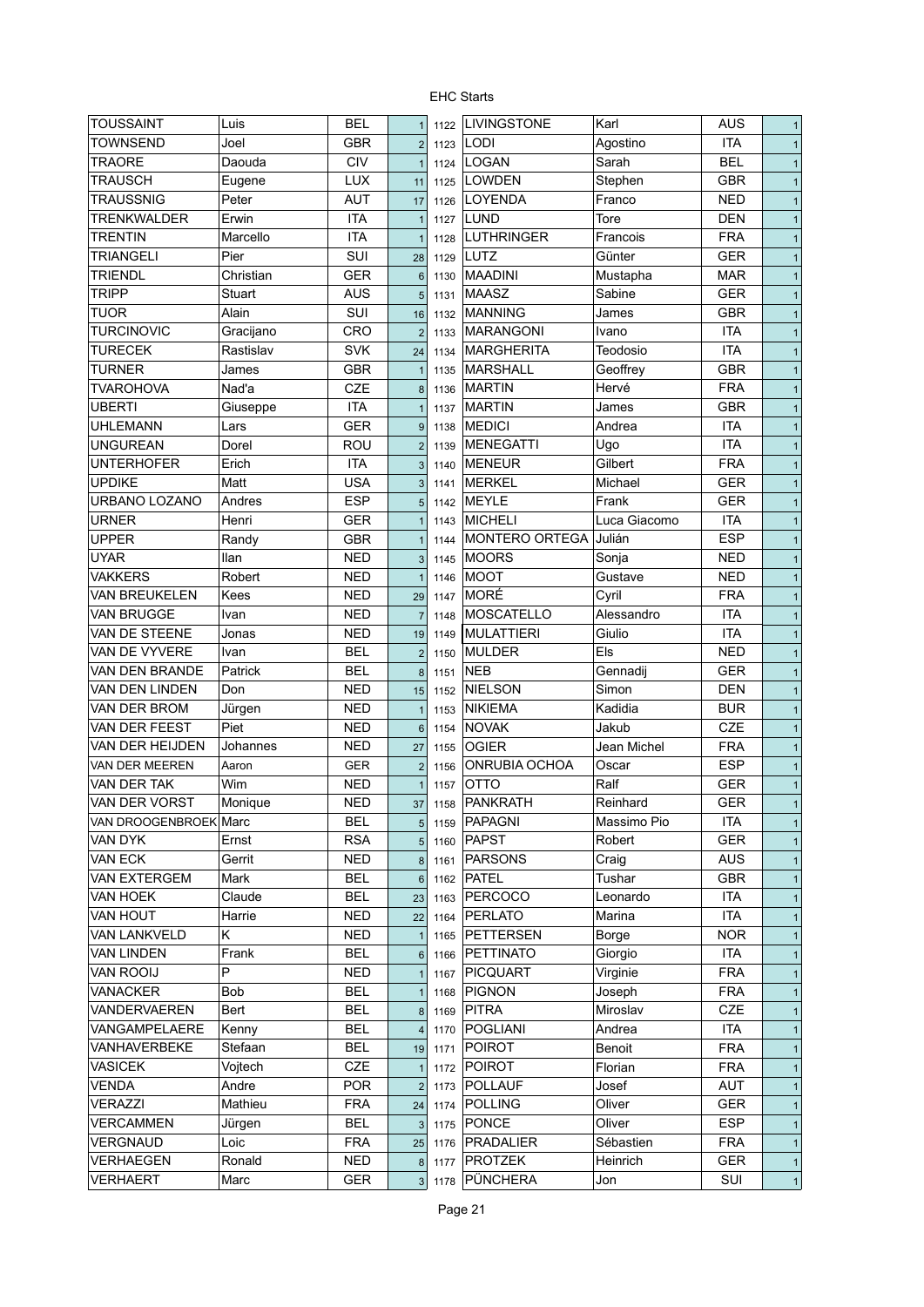| VERHEYEN           | Steven                  | <b>BEL</b>        | $\overline{7}$  | 1179 | <b>QUIRIJNS</b>     | Sjaan      | <b>NED</b>               | $\mathbf{1}$ |
|--------------------|-------------------------|-------------------|-----------------|------|---------------------|------------|--------------------------|--------------|
| <b>VERMEULEN</b>   | Erik                    | <b>NED</b>        | $\overline{1}$  | 1180 | <b>RAAIJMAAKERS</b> | Willemijn  | <b>NED</b>               | $\mathbf{1}$ |
| VERSAEILIE         | Olivier                 | <b>FRA</b>        | 23              | 1181 | <b>RABANSER</b>     | Günther    | <b>ITA</b>               | $\mathbf{1}$ |
| <b>VETSCH</b>      | Michael                 | SUI               | 9               | 1182 | <b>RABELLE</b>      | Christelle | <b>FRA</b>               | $\mathbf{1}$ |
| <b>VIDEGRAIN</b>   | Frank                   | <b>FRA</b>        | 10              | 1183 | <b>RAMSEY</b>       | Sherry     | <b>USA</b>               | $\mathbf{1}$ |
| <b>VIEHL</b>       | Tom                     | <b>GER</b>        | $\mathbf{3}$    | 1184 | <b>REID</b>         | Andrew     | CAN                      | $\mathbf{1}$ |
| <b>VIETH</b>       | Dorothee                | <b>GER</b>        | 42              | 1185 | <b>REIS</b>         | Jennifer   | <b>GER</b>               | $\mathbf{1}$ |
| VIGNUDELLI         | Cesare                  | <b>ITA</b>        | $\overline{2}$  | 1186 | <b>REMY</b>         | Lionel     | <b>FRA</b>               | $\mathbf{1}$ |
| <b>VILLA</b>       | Alessandro              | <b>FRA</b>        | 68              | 1187 | <b>REUSS</b>        | Michael    | <b>GER</b>               | $\mathbf{1}$ |
| <b>VILLA</b>       | Andrea                  | <b>ITA</b>        | $\mathbf{1}$    | 1188 | <b>RIBAGA</b>       | Michele    | <b>ITA</b>               | $\mathbf{1}$ |
| <b>VILLA</b>       | Federico                | <b>ITA</b>        | 18              | 1189 | <b>RILLY</b>        | Laurent    | <b>FRA</b>               | $\mathbf{1}$ |
| <b>VILLA</b>       | Stefano                 | <b>ITA</b>        | 3               | 1190 | <b>RISTORI</b>      | Marc       | SUI                      | $\mathbf{1}$ |
| <b>VILLANI</b>     | Attilio Anselmo         | <b>ITA</b>        | $\overline{2}$  | 1191 | <b>RITTER</b>       | Joachim    | <b>GER</b>               | $\mathbf{1}$ |
| <b>VILLIGER</b>    | Cornel                  | <b>SUI</b>        | 5               | 1192 | <b>ROSSEK</b>       | Kerstin    | <b>GER</b>               | $\mathbf{1}$ |
| <b>VINCENTEN</b>   | Ronald                  | <b>NED</b>        | 22              | 1193 | <b>SACCHET</b>      | Eros       | <b>ITA</b>               | $\mathbf{1}$ |
| <b>VINCI</b>       | Domenico                | <b>ITA</b>        | 10              | 1194 | <b>SAMUEL</b>       | Ajmal      | <b>HKG</b>               | $\mathbf{1}$ |
| <b>VINK</b>        | John                    | <b>NED</b>        | 51              | 1195 | <b>SANDERS</b>      | Dwayne     | <b>USA</b>               | $\mathbf{1}$ |
| <b>VISSER</b>      | <b>Martinus</b>         | <b>NED</b>        | $\mathbf{1}$    | 1196 | SANDULLO            | Ciro       | <b>ITA</b>               | $\mathbf{1}$ |
| <b>VITALE</b>      | Paolo                   | <b>ITA</b>        | $\mathbf{1}$    | 1197 | SANNINO             | Alberto    | <b>ITA</b>               | $\mathbf{1}$ |
| <b>VOGEL</b>       | Joelle                  | <b>FRA</b>        | $\mathbf{1}$    | 1198 | <b>SARINA</b>       | Stefano    | <b>ITA</b>               | $\mathbf{1}$ |
| <b>VOGGENAUER</b>  | Manfred                 | <b>GER</b>        | $\overline{4}$  | 1199 | <b>SARR</b>         | Macoumba   | <b>FRA</b>               | $\mathbf{1}$ |
| <b>VOKURKA</b>     | Jiri                    | CZE               | $6\phantom{1}6$ | 1200 | <b>SCHABORT</b>     | Krige      | <b>USA</b>               | $\mathbf{1}$ |
| <b>VOLKMANN</b>    | Stefan                  | <b>GER</b>        | 3               | 1201 | <b>SCHAUDT</b>      | Heinrich   | <b>GER</b>               | $\mathbf{1}$ |
| <b>VULPIO</b>      | Felice                  | <b>ITA</b>        | $\overline{2}$  | 1202 | <b>SCHEICHL</b>     | Manuel     | <b>GER</b>               | $\mathbf{1}$ |
| <b>WAGENER</b>     | Joel                    | <b>LUX</b>        | 20              |      | <b>SCHEPERS</b>     | Ingrid     | <b>NED</b>               |              |
| <b>WAGNER</b>      | Thomas                  | <b>GER</b>        |                 | 1203 | <b>SCHLÜTER</b>     | Michael    | <b>GER</b>               | $\mathbf{1}$ |
| WALISIEWICZ        |                         |                   | 23              | 1204 | <b>SCHMID</b>       | Florian    |                          | $\mathbf{1}$ |
| <b>WALL</b>        | Tomasz                  | POL<br><b>IRL</b> | 5               | 1205 | <b>SCHMIDT</b>      | Roland     | <b>GER</b><br><b>GER</b> | $\mathbf{1}$ |
|                    | Seamus                  |                   | 10              | 1206 |                     |            |                          | $\mathbf{1}$ |
| WANDACHOWICZ       | Zbigniew                | <b>POL</b>        | 25              | 1207 | <b>SCHNEIDER</b>    | Carsten    | <b>GER</b>               | $\mathbf{1}$ |
| <b>WAQUE</b>       | Feike                   | <b>NED</b>        | 16              | 1208 | <b>SCHNEIDER</b>    | Thorsten   | <b>GER</b>               | $\mathbf{1}$ |
| <b>WAREING</b>     | <b>Caroline Frances</b> | <b>GBR</b>        | $\overline{2}$  | 1209 | <b>SCHNOEBELEN</b>  | Remy       | <b>FRA</b>               | $\mathbf{1}$ |
| <b>WAUGH</b>       | Carly                   | <b>USA</b>        | $\overline{2}$  | 1210 | <b>SCHUILING</b>    | Albert     | <b>NED</b>               | $\mathbf{1}$ |
| <b>WEBER</b>       | Max                     | <b>GER</b>        | 39              | 1211 | <b>SCHULTE</b>      | Paul       | <b>USA</b>               | $\mathbf{1}$ |
| <b>WEBER</b>       | Lukas                   | SUI               | 44              | 1212 | <b>SCHULTZ</b>      | Reinhard   | <b>GER</b>               | $\mathbf{1}$ |
| <b>WEBER</b>       | Franz                   | SUI               | 30              | 1213 | <b>SCHWAB</b>       | Corentin   | SUI                      | $\mathbf{1}$ |
| <b>WEGMAN</b>      | Paul                    | <b>NED</b>        | $\overline{4}$  | 1214 | <b>SEIDL</b>        | Andreas    | <b>GER</b>               | $\mathbf{1}$ |
| WEI                | Liu                     | <b>CHN</b>        | 1               |      | 1215 SELMANAJ       | Artan      | <b>ALB</b>               | $\mathbf{1}$ |
| <b>WEIBERLE</b>    | Eugen                   | <b>GER</b>        | 10 <sup>1</sup> | 1216 | <b>SHIRYAEV</b>     | Andrey     | <b>RUS</b>               | $\mathbf{1}$ |
| <b>WEIDNER</b>     | Johannes                | <b>GER</b>        | $6\phantom{1}6$ | 1217 | <b>SHTOCHAN</b>     | Esther     | <b>ISR</b>               | $\mathbf{1}$ |
| <b>WEIGL</b>       | Steffen                 | GER               | $9\,$           | 1218 | <b>SIMONS</b>       | Thibault   | <b>BEL</b>               | $\mathbf{1}$ |
| <b>WEILAND</b>     | Michael                 | GER               | $\overline{2}$  | 1219 | <b>SMITH</b>        | Rob        | GBR                      | $\mathbf{1}$ |
| <b>WEINGUT</b>     | Joel                    | GER               | 42              | 1220 | <b>SROKA</b>        | Michael    | GER                      | $\mathbf{1}$ |
| <b>WEINGUT</b>     | Petra                   | <b>GER</b>        | 35              | 1221 | <b>STACKHOUSE</b>   | Tony       | GBR                      | $\mathbf{1}$ |
| <b>WEINSHEIMER</b> | Thomas                  | <b>GER</b>        | $\overline{5}$  | 1222 | <b>STAUB</b>        | Susanna    | SUI                      | $\mathbf{1}$ |
| <b>WEISANG</b>     | Ralph                   | <b>GER</b>        | 13              | 1223 | <b>STERN</b>        | Philip     | SUI                      | $\mathbf{1}$ |
| <b>WEISS</b>       | Jean Claude             | <b>FRA</b>        | $\overline{2}$  | 1224 | <b>STINENBOSCH</b>  | Saskia     | <b>NED</b>               | $\mathbf{1}$ |
| <b>WEISS</b>       | Siegfried               | <b>GER</b>        | 44              | 1225 | <b>STUCCHI</b>      | Alberto    | <b>ITA</b>               | $\mathbf{1}$ |
| <b>WELSH</b>       | Alexander               | <b>AUS</b>        | $\overline{c}$  | 1226 | <b>SUTTER</b>       | Markus     | SUI                      | $\mathbf{1}$ |
| WENDLAND           | Hans-Theo               | <b>GER</b>        | 25              | 1227 | <b>SWAIN</b>        | Michael    | <b>GBR</b>               | $\mathbf{1}$ |
| <b>WENK</b>        | Christian               | SUI               | 3               | 1228 | <b>TABORSKA</b>     | Eva        | CZE                      | $\mathbf{1}$ |
| <b>WERKMANN</b>    | Hans-Albert             | <b>GER</b>        | 54              | 1229 | <b>TARAVELLI</b>    | Silvana    | ITA                      | $\mathbf{1}$ |
| <b>WETTERSTRÖM</b> | Monica                  | SWE               | $\mathbf{1}$    | 1230 | <b>TATAR</b>        | Meyrem     | <b>GER</b>               | $\mathbf{1}$ |
| <b>WEYRICH</b>     | Serge                   | <b>LUX</b>        | 14              | 1231 | <b>TAUCHER</b>      | Alexander  | <b>AUT</b>               | $\mathbf{1}$ |
| <b>WHYTE</b>       | Shauna                  | CAN               | $\overline{2}$  | 1232 | <b>TELENTA</b>      | Antoine    | <b>FRA</b>               | $\mathbf{1}$ |
| <b>WICKHAM</b>     | Rob                     | <b>GBR</b>        | 55              | 1233 | <b>TERRAPON</b>     | Hugues     | <b>FRA</b>               | $\mathbf{1}$ |
| <b>WIDMER</b>      | Fredy                   | SUI               | $\mathbf{1}$    | 1234 | <b>TESSELAR</b>     | Willem     | <b>NED</b>               | $\mathbf{1}$ |
|                    |                         |                   |                 |      |                     |            |                          |              |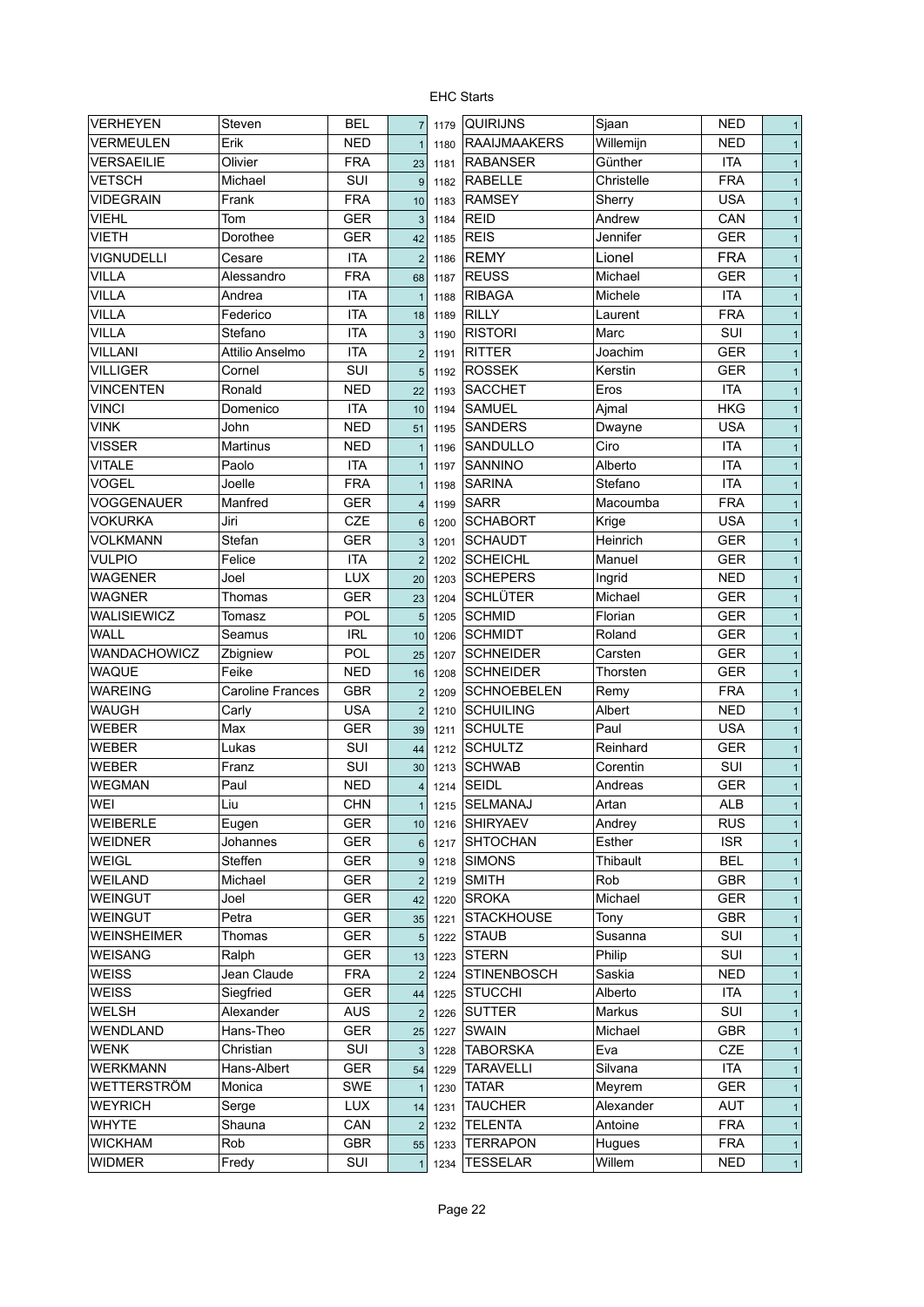| <b>WIEGMAN</b>    | Maurice        | <b>NED</b> | $\overline{7}$ | 1235 | <b>TETTMANN</b>     | Helmut         | <b>GER</b> | $\mathbf{1}$ |
|-------------------|----------------|------------|----------------|------|---------------------|----------------|------------|--------------|
| <b>WIERCX</b>     | Rogier         | NED        | $\overline{2}$ | 1236 | <b>TIBEN</b>        | Ron            | <b>NED</b> | $\mathbf{1}$ |
| <b>WIES</b>       | Gerhard        | GER        | $\mathbf{1}$   | 1237 | <b>TOLLÉ</b>        | Charles        | <b>FRA</b> | $\mathbf{1}$ |
| <b>WIJLENS</b>    | Michel         | NED        | 23             | 1238 | <b>TOTH</b>         | Sandor         | <b>HUN</b> | $\mathbf{1}$ |
| <b>WILK</b>       | Rafal          | POL        | 39             | 1239 | <b>TOUSSAINT</b>    | Luis           | <b>BEL</b> | $\mathbf{1}$ |
| <b>WILKENS</b>    | Jan            | <b>NED</b> |                | 1240 | <b>TRAORE</b>       | Daouda         | <b>CIV</b> | $\mathbf{1}$ |
| <b>WILLBURGER</b> | <b>Beatrix</b> | GER        |                | 1241 | <b>TRENKWALDER</b>  | Erwin          | <b>ITA</b> | $\mathbf{1}$ |
| <b>WIMMER</b>     | Wolfgang       | <b>AUT</b> | $\overline{2}$ | 1242 | <b>TRENTIN</b>      | Marcello       | <b>ITA</b> | $\mathbf{1}$ |
| <b>WINANDY</b>    | Jean Pierre    | <b>BEL</b> |                | 1243 | <b>TURNER</b>       | James          | <b>GBR</b> | $\mathbf{1}$ |
| <b>WINKLER</b>    | Jürgen         | <b>GER</b> | $\overline{4}$ | 1244 | <b>UBERTI</b>       | Giuseppe       | <b>ITA</b> | $\mathbf{1}$ |
| <b>WINTER</b>     | Hartmut        | <b>GER</b> | 3              | 1245 | <b>URNER</b>        | Henri          | <b>GER</b> | $\mathbf{1}$ |
| <b>WINTER</b>     | Léon           | <b>NED</b> | 3              | 1246 | <b>UPPER</b>        | Randy          | GBR        | $\mathbf{1}$ |
| <b>WIRTH</b>      | Frank          | <b>GER</b> | 11             | 1247 | <b>VAKKERS</b>      | Robert         | <b>NED</b> | $\mathbf{1}$ |
| <b>WIRTH</b>      | Marcel         | SUI        | $\overline{1}$ | 1248 | VAN DER BROM        | Jürgen         | <b>NED</b> | $\mathbf{1}$ |
| <b>WISKE</b>      | Andreas        | <b>GER</b> | $\overline{2}$ | 1249 | VAN DER TAK         | Wim            | <b>NED</b> | $\mathbf{1}$ |
| <b>WISNIEWSKI</b> | Marek          | <b>POL</b> | 11             | 1250 | <b>VAN LANKVELD</b> | Κ              | <b>NED</b> | $\mathbf{1}$ |
| <b>WITKOWSKI</b>  | Mateusz        | <b>POL</b> | 17             | 1251 | <b>VAN ROOIJ</b>    | P              | <b>NED</b> | $\mathbf{1}$ |
| <b>WITTWER</b>    | Reto           | SUI        | 32             | 1252 | <b>VANACKER</b>     | <b>Bob</b>     | <b>BEL</b> | $\mathbf{1}$ |
| <b>WYSS</b>       | Nicole         | SUI        | 3              | 1253 | <b>VASICEK</b>      | Vojtech        | CZE        | $\mathbf{1}$ |
| <b>WOHLER</b>     | Anna-Sophie    | <b>GER</b> | 8              | 1254 | <b>VERMEULEN</b>    | Erik           | <b>NED</b> | $\mathbf{1}$ |
| <b>WOLF</b>       | Helmut         | <b>ITA</b> | $\mathbf{3}$   | 1255 | <b>VILLA</b>        | Andrea         | <b>ITA</b> | $\mathbf{1}$ |
| <b>WÖRZ</b>       | Ute            | GER        | 16             | 1256 | <b>VISSER</b>       | Martinus       | <b>NED</b> | $\mathbf{1}$ |
| YANGUEZ SANTALLA  | Vicente        | <b>ESP</b> | 25             | 1257 | <b>VITALE</b>       | Paolo          | <b>ITA</b> | $\mathbf{1}$ |
| YANUTO            | Natalia        | <b>RUS</b> | $\overline{4}$ | 1258 | <b>VOGEL</b>        | Joelle         | <b>FRA</b> | $\mathbf{1}$ |
| <b>ZANARDI</b>    | Alessandro     | <b>ITA</b> | 3              | 1259 | WEI                 | Liu            | <b>CHN</b> | $\mathbf{1}$ |
| <b>ZANOTTI</b>    | Davide         | <b>ITA</b> | $\overline{2}$ | 1260 | <b>WETTERSTRÖM</b>  | Monica         | <b>SWE</b> | $\mathbf{1}$ |
| <b>ZEHNLE</b>     | Alfred         | <b>GER</b> | $\mathbf{1}$   | 1261 | <b>WIDMER</b>       | Fredy          | SUI        | $\mathbf{1}$ |
| <b>ZEHNLE</b>     | Lucas          | GER        | $\mathbf{1}$   | 1262 | <b>WIES</b>         | Gerhard        | <b>GER</b> | $\mathbf{1}$ |
| <b>ZENTRIEGEN</b> | Tanja          | SUI        | $\mathbf{1}$   | 1263 | <b>WILKENS</b>      | Jan            | <b>NED</b> | $\mathbf{1}$ |
| <b>ZEYEN</b>      | Annika         | <b>GER</b> | $\mathbf{1}$   | 1264 | <b>WILLBURGER</b>   | <b>Beatrix</b> | <b>GER</b> | $\mathbf{1}$ |
| <b>ZEYHER</b>     | Rolf           | GER        | $\mathbf{1}$   | 1265 | <b>WINANDY</b>      | Jean Pierre    | <b>BEL</b> | $\mathbf{1}$ |
| <b>ZIEGLER</b>    | Bernd          | <b>GER</b> | 27             | 1266 | <b>WIRTH</b>        | Marcel         | SUI        | $\mathbf{1}$ |
| <b>ZIMMERMANN</b> | <b>Bruno</b>   | GER        | $\mathbf{1}$   | 1267 | <b>ZEHNLE</b>       | Alfred         | <b>GER</b> | $\mathbf{1}$ |
| <b>ZIMMERMANN</b> | Peter          | GER        | $\overline{2}$ | 1268 | <b>ZEHNLE</b>       | Lucas          | <b>GER</b> | $\mathbf{1}$ |
| <b>ZIPFLMAYR</b>  | Otto           | <b>GER</b> | $\mathbf{1}$   | 1269 | <b>ZENTRIEGEN</b>   | Tanja          | SUI        | $\mathbf{1}$ |
| <b>ZIRKEL</b>     | Hans           | GER        | $\overline{2}$ | 1270 | <b>ZEYEN</b>        | Annika         | <b>GER</b> | 1            |
| <b>ZONCA</b>      | Philippe       | <b>FRA</b> | 3 <sup>1</sup> | 1271 | <b>ZEYHER</b>       | Rolf           | <b>GER</b> | $\mathbf{1}$ |
| ZOTTA             | Fabio          | ITA        | $\mathbf{1}$   |      | 1272 ZIMMERMANN     | <b>Bruno</b>   | <b>GER</b> | $\mathbf{1}$ |
| ZÖSCHG            | Klaus          | <b>ITA</b> | $\mathbf{1}$   | 1273 | <b>ZIPFLMAYR</b>    | Otto           | <b>GER</b> | $\mathbf{1}$ |
| <b>ZURBACH</b>    | Michel         | <b>FRA</b> | $\sqrt{2}$     |      | 1274 ZOTTA          | Fabio          | <b>ITA</b> | $\mathbf{1}$ |
| ZWANEPOL          | Wim            | NED        | $\overline{c}$ |      | $1275$ ZÖSCHG       | Klaus          | <b>ITA</b> | $\mathbf{1}$ |
| ZWAARTMANN        | Sjaak          | <b>NED</b> | $\mathbf 1$    | 1276 | <b>ZWAARTMANN</b>   | Sjaak          | <b>NED</b> | $\mathbf{1}$ |
| ZYLKIEWICZ        | Grzegorz       | <b>POL</b> | 5 <sup>5</sup> | 1277 | SASSI               | Moreno         | <b>ITA</b> | $\mathbf{1}$ |